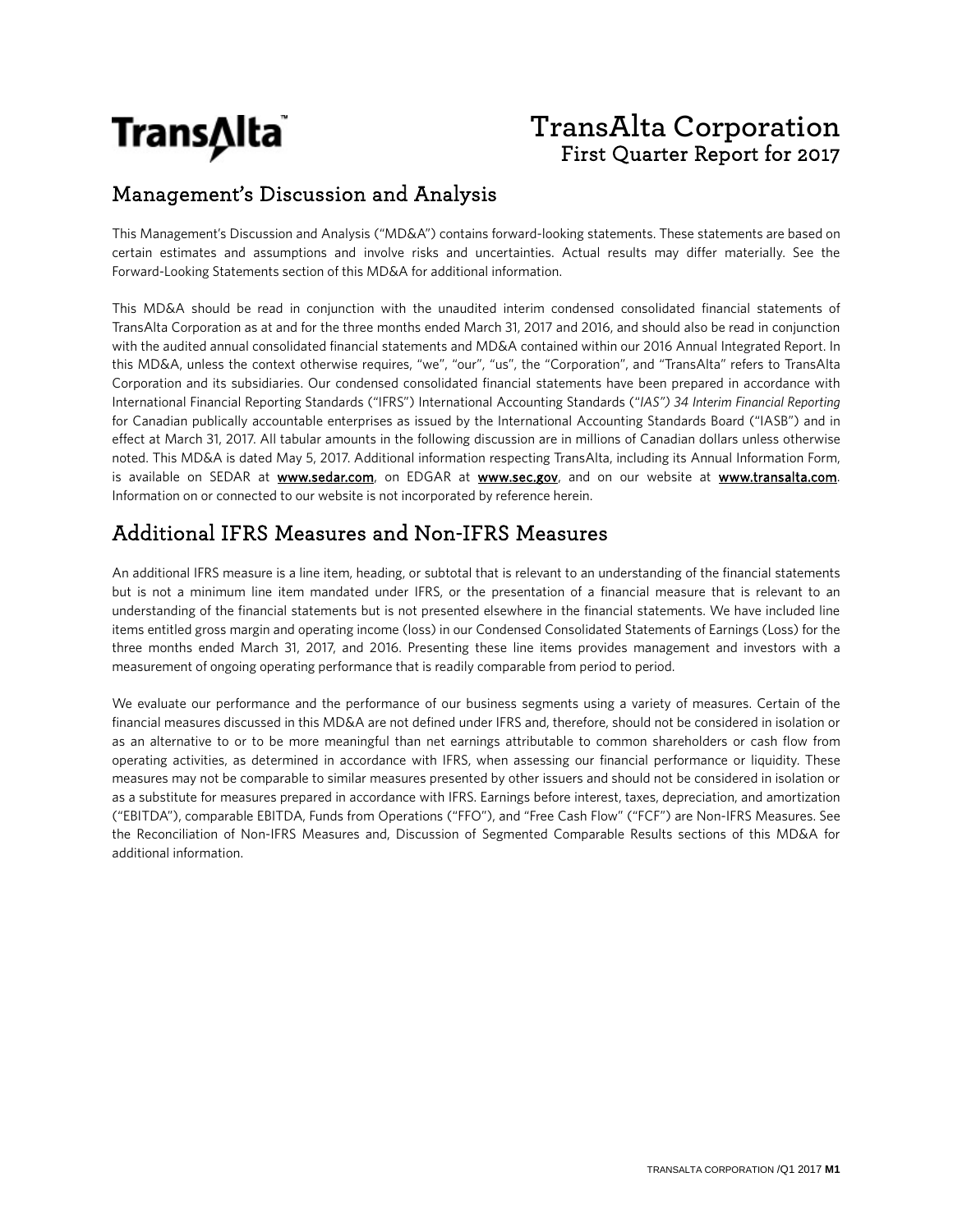### **Forward-Looking Statements**

This MD&A, the documents incorporated herein by reference, and other reports and filings made with securities regulatory authorities include forward-looking statements or information (collectively referred to herein as "forward-looking statements") within the meaning of applicable securities legislation. Forward-looking statements are presented for general information purposes only and not as specific investment advice. All forward-looking statements are based on our beliefs as well as assumptions based on information available at the time the assumptions were made and on management's experience and perception of historical trends, current conditions, and expected future developments, as well as other factors deemed appropriate in the circumstances. Forward-looking statements are not facts, but only predictions and generally can be identified by the use of statements that include phrases such as "may", "will", "believe", "expect", "anticipate", "intend", "plan", "project", "forecast", "foresee", "potential", "enable", "continue", or other comparable terminology. These statements are not guarantees of our future performance and are subject to risks, uncertainties, and other important factors that could cause our actual performance to be materially different from that projected.

In particular, this MD&A contains forward-looking statements pertaining to: our business and anticipated future financial performance; our success in executing on our growth projects; the timing of the construction and commissioning of projects under development, including major projects such as the South Hedland power project, and the conversion of our Sundance Units 3 to 6 and Keephills Units 1 and 2 from coal-fired generation to gas-fired generation, and their attendant costs and sources of funding; the retirement of Sundance Unit 1 and mothballing of Sundance Unit 2; the changes to capacity and emissions following the conversion to gas generation of Sundance Units 3 to 6 and Keephills Units 1 and 2; spending on growth and sustaining capital and productivity projects; expectations in terms of the cost of operations, capital spending, and maintenance, and the variability of those costs; expected decommissioning costs; the section titled "2017 Outlook", the impact of certain hedges on future reported earnings and cash flows, including future reversals of unrealized gains or losses, expectations relating to the dispositions of assets and the completion of sale transactions; expectations related to future earnings and cash flow from operating and contracting activities (including estimates of full-year 2017 comparable EBITDA, FFO, FCF, and expected sustaining capital expenditures); expectations in respect of financial ratios and targets and the timing associated with meeting such targets (including FFO before interest to adjusted interest coverage, adjusted FFO to adjusted net debt, and adjusted net debt to comparable EBITDA); the Corporation's plans and strategies relating to repositioning its capital structure and strengthening its balance sheet and the anticipated debt reductions during 2017 and beyond; expected governmental regulatory regimes, legislation (including the Government of Alberta's Climate Leadership Plan) and proposed regulations to discontinue over time the use of technologies that our coal-fired plants currently utilize, the expected impact on us and the timing of the implementation of such regimes and regulations, as well as the cost of complying with resulting regulations and laws; the expected results and impact of the Off-Coal Agreement ("OCA") and Memorandum of Understanding ("MOU") with the Government of Alberta on our business and financial performance; the outcome of discussions with the Government of Canada and the Government of Alberta in relation to potential opportunities for investment in renewable and gas-fired generation; our comparative advantages over our competitors; estimates of fuel supply and demand conditions and the costs of procuring fuel; our share of offer control in the Province of Alberta after the expiry of the Power Purchase Arrangements ("PPAs") at the end of 2020; the impact of load growth, increased capacity, and natural gas costs on power prices; expectations in respect of generation availability, capacity, and production; expectations regarding the role different energy sources will play in meeting future energy needs, including the impact of the anticipated elimination of current excess system capacity and future growth in Alberta driven by the retirement of coal units over the next 15 years; expected financing of our capital expenditures; the anticipated financial impact of increased carbon prices (including under the existing Specified Gas Emitters Regulation) ("SGER") in Alberta; expectations in respect of our environmental initiatives; our trading strategies and the risk involved in these strategies; estimates of future tax rates, future tax expense, and the adequacy of tax provisions; accounting estimates; anticipated growth rates in our markets; our expectations regarding the outcome of existing or potential legal and contractual claims, regulatory investigations, and disputes; expectations regarding the renewal of collective bargaining agreements; expectations for the ability to access capital markets on reasonable terms; the estimated impact of changes in interest rates and the value of the Canadian dollar relative to the US dollar, the Australian dollar, and other currencies in which we do business; the monitoring of our exposure to liquidity risk; expectations regarding the impact of the general slowdown in the oil and gas sector; expectations in respect of the global economic environment and growing scrutiny by investors relating to sustainability performance; our credit practices; expected cost savings following the implementation of our efficiency and productivity initiatives; the estimated contribution of Energy Marketing activities to gross margin; expectations relating to the performance of TransAlta Renewables Inc.'s ("TransAlta Renewables") assets; expectations regarding our continued ownership of common shares of TransAlta Renewables; the refinancing our upcoming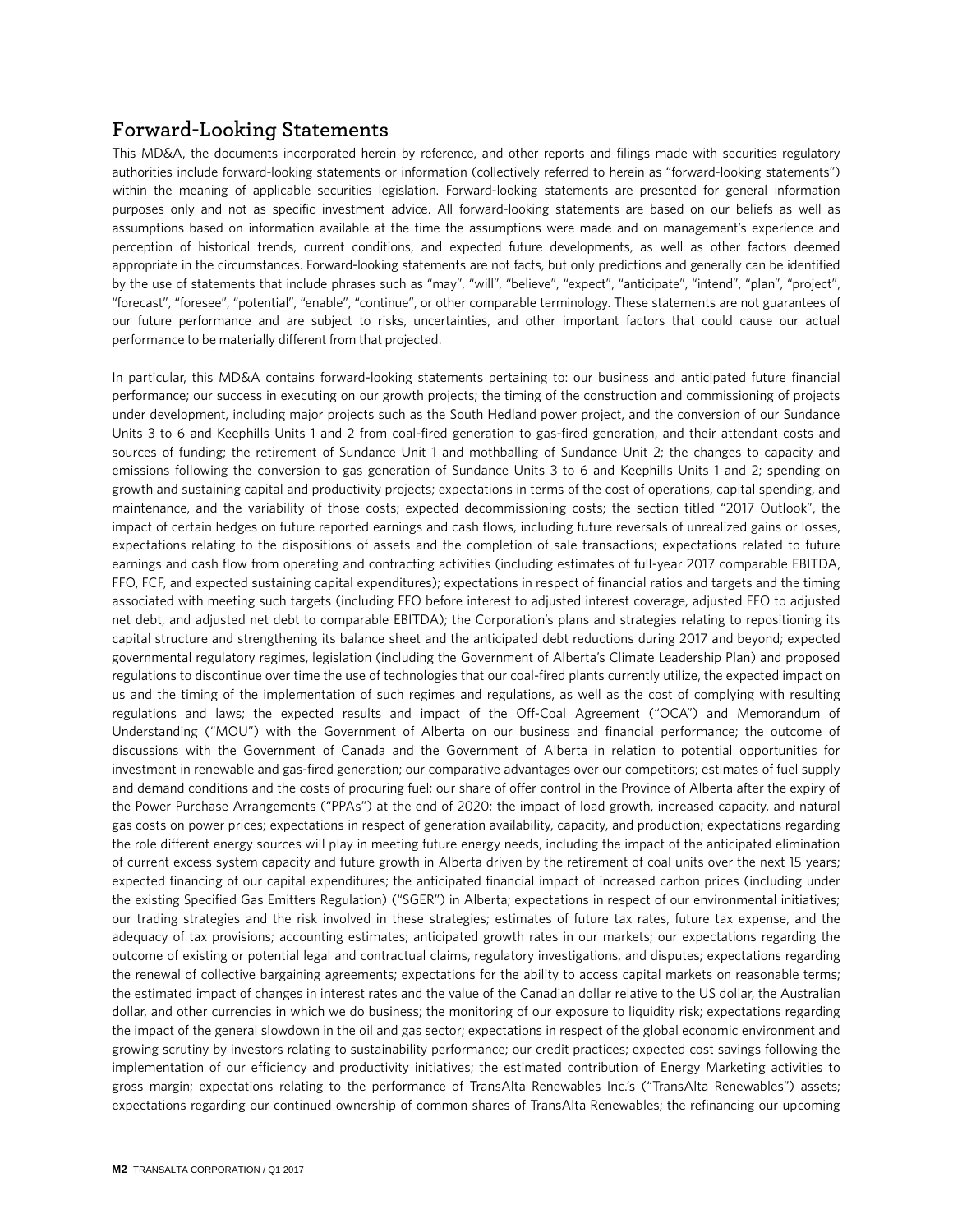debt maturities over the next two years by raising \$700 million to \$900 million of debt secured by contracted cash flows; expectations regarding our de-leveraging strategy, including applying a portion of our FCF over the next four years to reduce debt; expectations in respect of our community initiatives; impacts of future IFRS standards; and amendments or interpretations by accounting standard setters prior to initial adoption of those standards.

Factors that may adversely impact our forward-looking statements include risks relating to: fluctuations in market prices and the availability of fuel supplies required to generate electricity; our ability to contract our generation for prices that will provide expected returns; the regulatory and political environments in the jurisdictions in which we operate; increasingly stringent environmental requirements and changes in, or liabilities under, these requirements; changes in general economic conditions, including interest rates; operational risks involving our facilities, including unplanned outages at such facilities; disruptions in the transmission and distribution of electricity; the effects of weather; disruptions in the source of fuels, water, sun, or wind required to operate our facilities; natural or man-made disasters; the threat of terrorism and cyberattacks and our ability to manage such attacks; equipment failure and our ability to carry out or have completed the repairs in a cost-effective or timely manner; commodity risk management; industry risk and competition; fluctuations in the value of foreign currencies and foreign political risks; the need for additional financing and the ability to access financing at a reasonable cost and on reasonable terms; our ability to fund our growth projects; our ability to maintain our investment grade credit ratings; structural subordination of securities; counterparty credit risk; our ability to recover our losses through our insurance coverage; our provision for income taxes; legal, regulatory, and contractual proceedings involving the Corporation; outcomes of investigations and disputes; reliance on key personnel; labour relations matters; development projects and acquisitions, including delays or changes in costs in the construction and commissioning of the South Hedland power project; and the satisfactory receipt of applicable regulatory approvals for existing and proposed operations and growth initiatives, including as it pertains to coal-to-gas conversions.

The foregoing risk factors, among others, are described in further detail in the Governance and Risk Management section of this MD&A and under the heading "Risk Factors" in our 2017 Annual Information Form for the fiscal year ended Dec. 31, 2016.

Readers are urged to consider these factors carefully in evaluating the forward-looking statements and are cautioned not to place undue reliance on these forward-looking statements. The forward-looking statements included in this document are made only as of the date hereof and we do not undertake to publicly update these forward-looking statements to reflect new information, future events, or otherwise, except as required by applicable laws. In light of these risks, uncertainties, and assumptions, the forward-looking events might occur to a different extent or at a different time than we have described, or might not occur. We cannot assure that projected results or events will be achieved.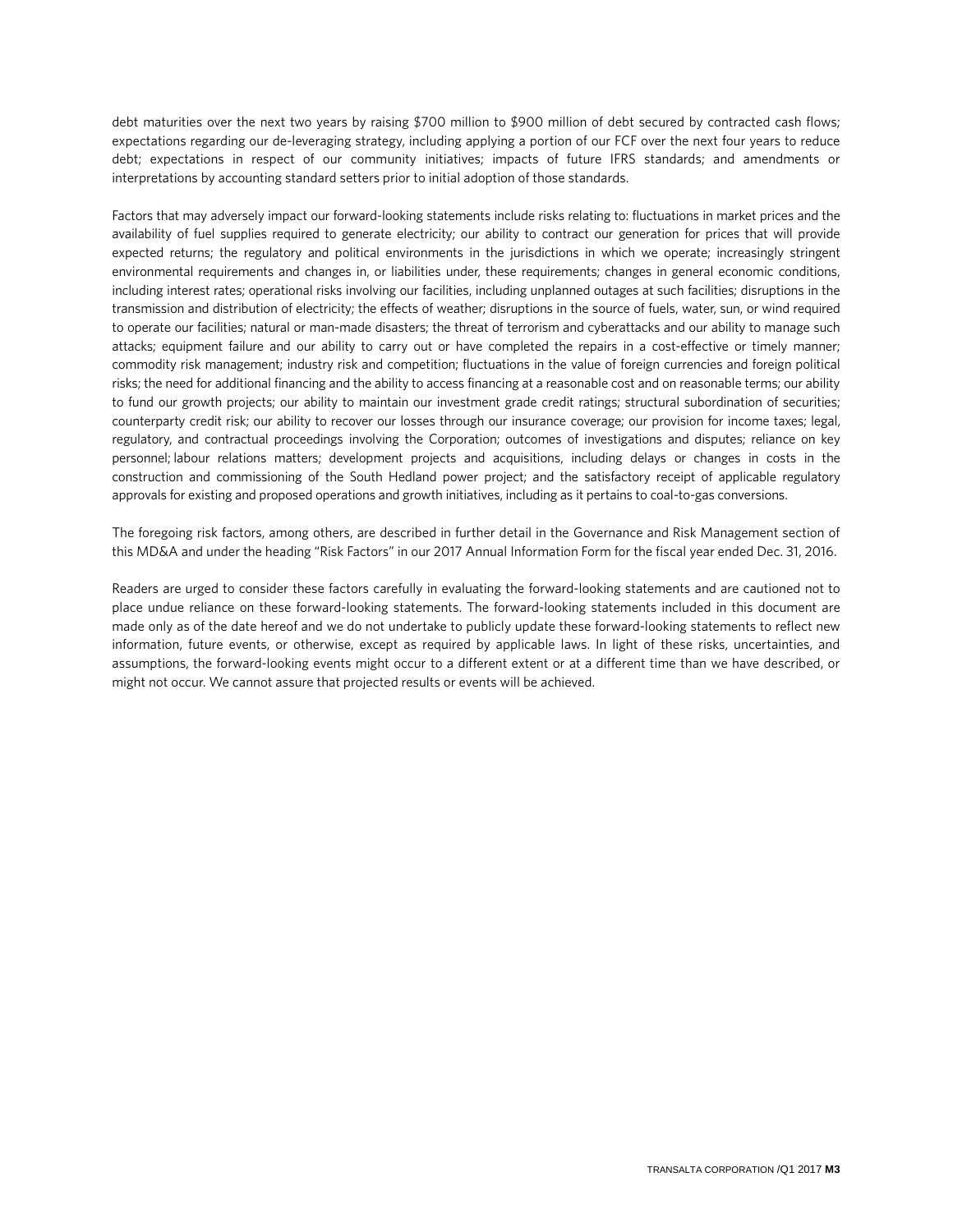# Highlights<br>Consolidated Financial Highlights

|                                                                                  | 3 months ended March 31 |               |
|----------------------------------------------------------------------------------|-------------------------|---------------|
|                                                                                  | 2017                    | 2016          |
| Revenues                                                                         | 578                     | 568           |
| Net earnings attributable to common shareholders                                 |                         | 62            |
| Cash flow from operating activities                                              | 281                     | 275           |
| Comparable EBITDA <sup>(1)</sup>                                                 | 274                     | 279           |
| FFO <sup>(1)</sup>                                                               | 203                     | 196           |
| $FCF^{(1)}$                                                                      | 98                      | 86            |
| Net earnings per share attributable to common<br>shareholders, basic and diluted |                         | 0.22          |
| FFO per share <sup>(1)</sup>                                                     | 0.70                    | 0.68          |
| FCF per share <sup>(1)</sup>                                                     | 0.34                    | 0.30          |
| Dividends declared per common share                                              |                         | 0.04          |
| As at                                                                            | March 31, 2017          | Dec. 31, 2016 |
| Total assets                                                                     | 11,049                  | 10,996        |
| Net debt <sup>(2)</sup>                                                          | 3,649                   | 3,893         |
| Total long-term liabilities                                                      | 5,130                   | 5,116         |

For the first quarter of 2017, comparable EBITDA was \$274 million, down \$5 million compared with last year. As we were expecting, gross margin at Canadian Coal was impacted by hedges rolling off and being replaced with lower priced hedges and by higher mining costs. Energy Marketing was impacted by unusual weather in the Northeast and the Pacific Northwest and delivered below expected performance in the quarter. The recognition of the expected settlement in relation to the contract indexation dispute with the Ontario Electricity Financial Corporation ("OEFC") relating to the Ottawa and Windsor generating facilities totalling \$34 million, almost fully offset the shortfall in Energy Marketing and Canadian Coal.

FFO and FCF were slightly higher than last year as lower comparable EBITDA was offset by higher realized foreign exchange gains and non-cash mark-to-market gains in 2017.

Reported net earnings attributable to common shareholders for the quarter was nil (nil per share) compared to net earnings of \$62 million (\$0.22 net earnings per share) in 2016 due to higher net earnings attributable to TransAlta Renewables shareholders. Last year net earnings in the first quarter was also positively impacted by the reduction of our reclamation obligation at our Centralia mine caused by a higher discount rate. This year, higher depreciation arose due to the shortening of useful lives of Keephills 3 and Genesee 3.

The decrease of \$244 million in net debt is primarily due to strong free cash flows, a decrease in our working capital, the receipt of \$61 million from the sale of the Wintering Hills merchant wind facility, and the impact of the weakening US dollar.

 $\overline{a}$ 

<span id="page-3-0"></span>*<sup>(1)</sup> These items are not defined under IFRS. Presenting these items from period to period provides management and investors with the ability to evaluate earnings trends more*  readily in comparison with prior periods' results. Refer to the Reconciliation of Non-IFRS Measures section of this MD&A for further discussion of these items, including, *where applicable, reconciliations to measures calculated in accordance with IFRS.*

<span id="page-3-1"></span>*<sup>(2)</sup> Net debt includes current portion, amounts due under credit facilities, long-term debt, tax equity, and finance lease obligations, net of cash and the fair value of economic hedging instruments on debt. See the table in the Capital Structure and Liquidity section of this MD&A for more details on the composition of net debt.*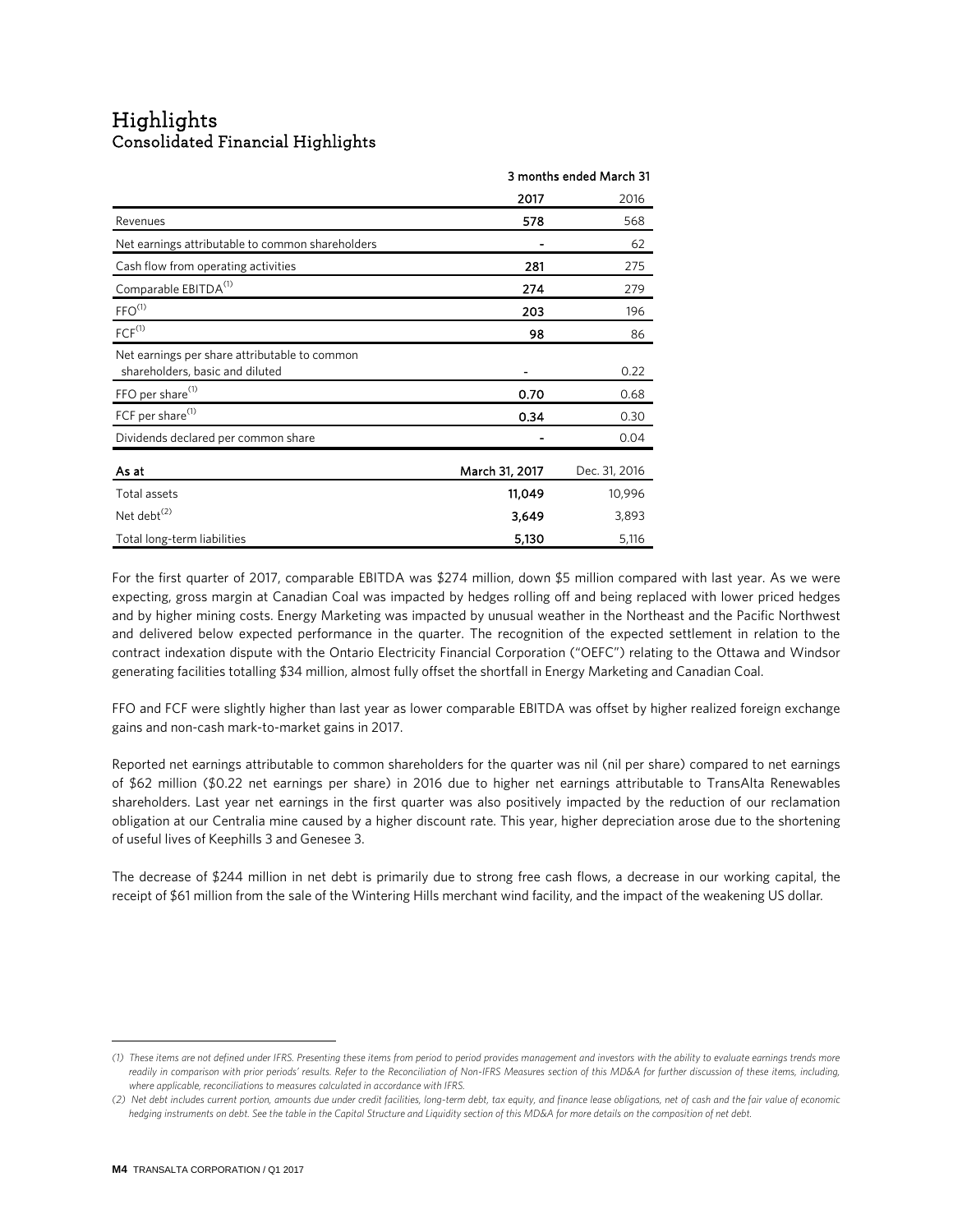|                         | 3 months ended March 31 |      |
|-------------------------|-------------------------|------|
|                         | 2017                    | 2016 |
| Comparable EBITDA       |                         |      |
| Canadian Coal           | 91                      | 103  |
| U.S. Coal               | 10                      | (4)  |
| Canadian Gas            | 88                      | 65   |
| Australian Gas          | 31                      | 31   |
| Wind and Solar          | 68                      | 61   |
| Hydro                   | 14                      | 18   |
| <b>Energy Marketing</b> | (4)                     | 23   |
| Corporate               | (24)                    | (18) |
| Total comparable EBITDA | 274                     | 279  |

### Segmented Comparable EBITDA Results

### Significant Events

During the quarter, we continued to work on strengthening our financial flexibility, improving our operating performance, and progressing our transition to clean power generation through the following initiatives:

- Closed the previously announced sale of our 51 per cent interest in the Wintering Hills merchant wind facility for approximately \$61 million. The sale provides us with near-term liquidity, increases our financial flexibility, and reduces our merchant exposure in Alberta.
- Progressed the construction of the South Hedland power project. We expect the project to be fully commissioned in mid-2017. When fully commissioned, the project is expected to generate approximately \$80 million of comparable EBITDA annually.
- Continued to work on our financing initiative during the quarter. Our goal is to raise \$700 to \$900 million in debt secured by contracted cash flows in the next 12 to 15 months, to fund the construction of South Hedland and repay senior secured debt coming due in 2018.
- Announced the acceleration of our transition to gas and renewables generation with the retirement of Sundance Unit 1, the mothballing Sundance Unit 2, and the conversion of Sundance Units 3 to 6, and Keephills Units 1 and 2 from coalfired generation to gas-fired generation between 2021 to 2023. The retirement of Sundance Unit 1 and mothballing of Sundance Unit 2 is not expected to have a material impact on our forecasted cash flow for 2018 and 2019.
- Progressed the expected settlement in relation to the contract indexation dispute with the OEFC. The settlement is expected to consist of a \$34 million payment by the OEFC to TransAlta, of which \$11 million has already been received. We have recognized the full \$34 million amount in our results in the first quarter of 2017. The settlement is expected to be finalized during the second quarter.

### Adjusted availability and Production

Adjusted availability for the three months ended March 31, 2017 was 88.5 per cent compared to 92.3 per cent for the same period in 2016. Higher unplanned outages at Canadian and US Coal were the main cause of the decrease. Lower availability had a minimal impact on our results due to current low prices in Alberta and the Pacific Northwest.

Production for the three months ended March 31, 2017 was 9,051 gigawatt hours ("GWh"), compared to 8,867 GWh for the same period in 2016, mainly due to higher production at US Coal as a result of later economic dispatching in 2017 due to higher prices, partially offset by the cessation of operations at our Mississauga cogeneration facility, effective Jan. 1, 2017, in accordance with the terms of a new contract with Ontario's Independent Electricity System Operator ("IESO"). We continue to receive monthly capacity payments from the IESO until Dec. 31, 2018.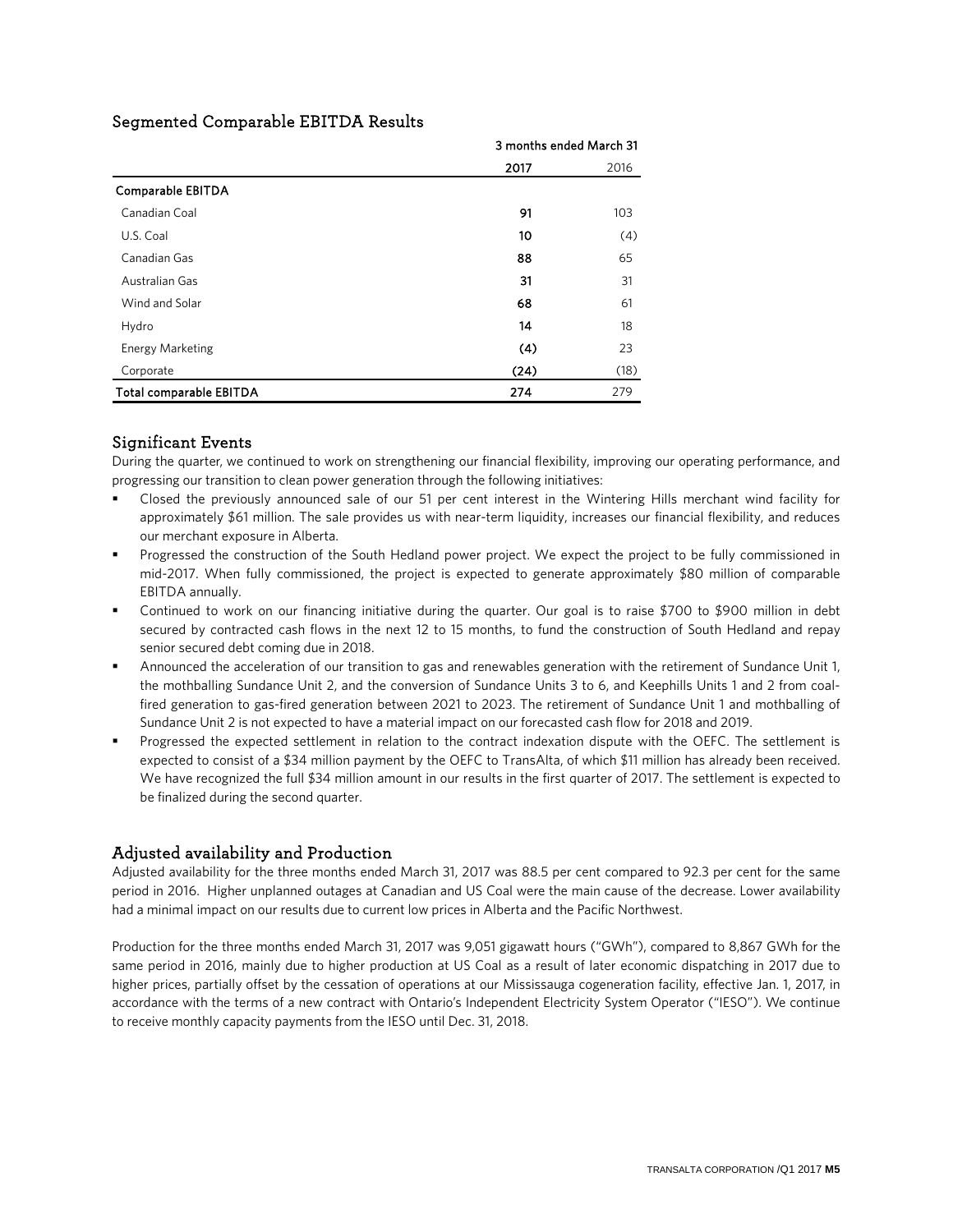### Electricity Prices

The average spot electricity prices for the three months ended March 31, 2017 increased compared to 2016 in both Alberta and the Pacific Northwest markets. Higher environmental levies and compliance costs have increased the marginal cost to producers in Alberta, while increased natural gas prices in the Pacific Northwest markets caused power prices to rise.



3 months ended March 31

### l Reconciliation of Non-IFRS Measures

We evaluate our performance and the performance of our business segments using a variety of measures. Those discussed below, and elsewhere in this MD&A, are not defined under IFRS and, therefore, should not be considered in isolation or as an alternative to or to be more meaningful than net earnings attributable to common shareholders or cash flow from operating activities, as determined in accordance with IFRS, when assessing our financial performance or liquidity. These measures are not necessarily comparable to a similarly titled measure of another company.

### Funds from Operations and Free Cash Flow

FFO is an important metric as it provides a proxy for the amount of cash generated from operating activities before changes in working capital, and provides the ability to evaluate cash flow trends more readily in comparison with results from prior periods. FCF is an important metric as it represents the amount of cash generated by our business, before changes in working capital, that is available to invest in growth initiatives, make scheduled principal repayments on debt, repay maturing debt, pay common share dividends, or repurchase common shares. Changes in working capital are excluded so as to not distort FFO and FCF with changes that we consider temporary in nature, reflecting, among other things, the impact of seasonal factors and the timing of capital projects. FFO per share and FCF per share are calculated using the weighted average number of common shares outstanding during the period.

The table below reconciles our cash flow from operating activities to our FFO and FCF.

|                                                               | <u>JIIVIILIIJ CIIUCU IVIAI CII JI</u> |      |
|---------------------------------------------------------------|---------------------------------------|------|
|                                                               | 2017                                  | 2016 |
| Cash flow from operating activities                           | 281                                   | 275  |
| Change in non-cash operating working capital balances         | (95)                                  | (94) |
| Cash flow from operations before changes in working capital   | 186                                   | 181  |
| Adjustments:                                                  |                                       |      |
| Decrease in finance lease receivable                          | 15                                    | 14   |
| Mississauga recontracting provision settled                   |                                       |      |
| Other                                                         | 1                                     | 1    |
| <b>FFO</b>                                                    | 203                                   | 196  |
| Deduct:                                                       |                                       |      |
| Sustaining capital                                            | (46)                                  | (59) |
| Productivity capital                                          | (2)                                   |      |
| Dividends paid on preferred shares                            | (10)                                  | (12) |
| Distributions paid to subsidiaries' non-controlling interests | (47)                                  | (39) |
| <b>FCF</b>                                                    | 98                                    | 86   |
| Weighted average number of common shares                      |                                       |      |
| outstanding in the period                                     | 288                                   | 288  |
| FFO per share                                                 | 0.70                                  | 0.68 |
| FCF per share                                                 | 0.34                                  | 0.30 |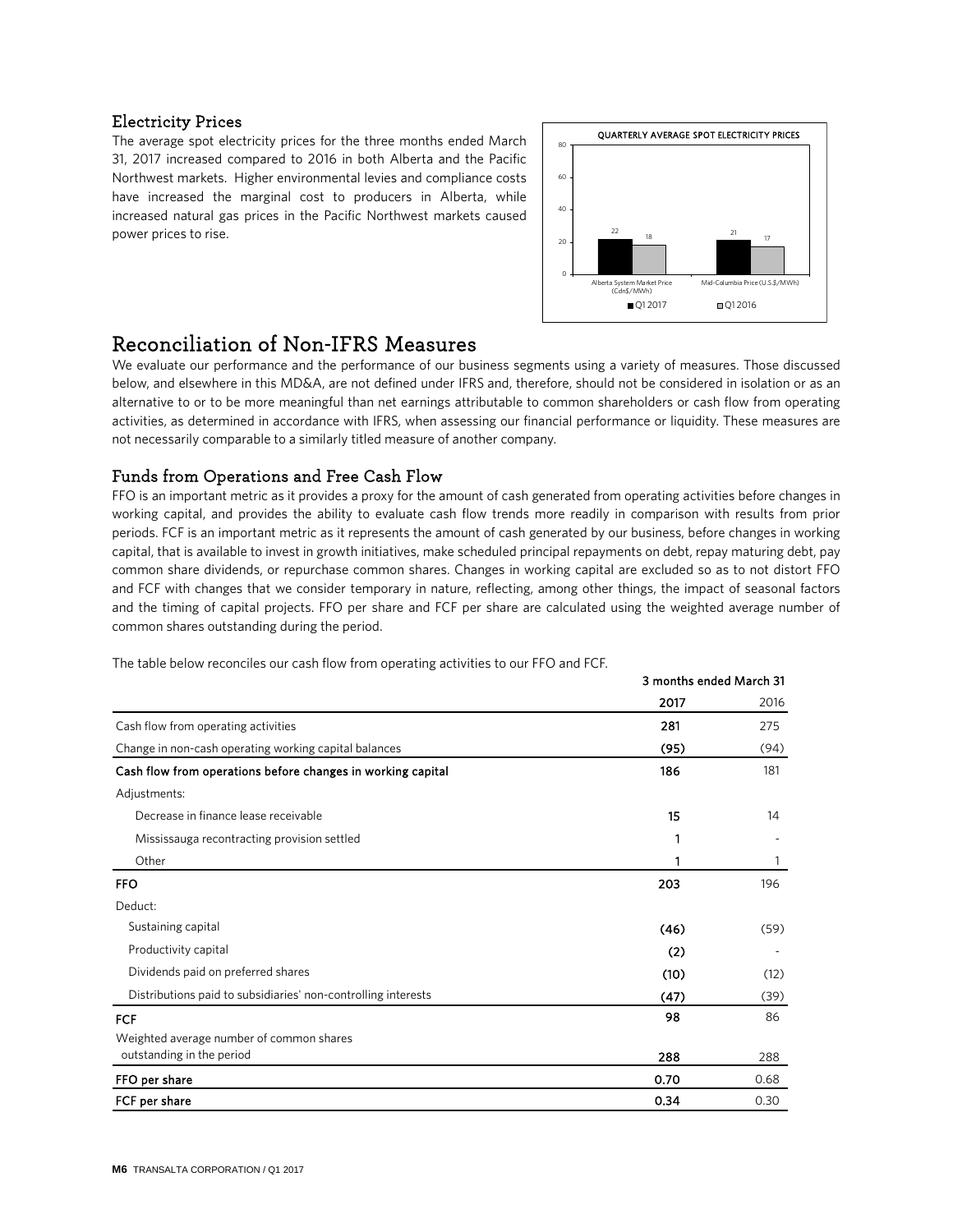### Comparable EBITDA**[1](#page-6-0)**

 $\overline{a}$ 

EBITDA is a widely adopted valuation metric and an important metric for management that represents our core business profitability. Interest, taxes, and depreciation and amortization are not included, as differences in accounting, treatments may distort our core business results. In addition, we reclassify certain transactions to facilitate the discussion on the performance of our business: i) Certain assets we own in Canada and Australia are fully contracted and recorded as finance leases under IFRS. We believe it is more appropriate to reflect the payment we received under the contracts as a capacity payment in our revenues instead of as finance lease income and a decrease in finance lease receivables. We depreciate these assets over their expected lives. ii) We also reclassify the deprecation on our mining equipment from fuel and purchased power to reflect the actual cash cost of our business in our comparable EBITDA.

A reconciliation of reported Operating Income to EBITDA and comparable EBITDA results for the three months ended March 31, 2017 and 2016, are as follows:

|                                                                              |      | 3 months ended March 31 |  |
|------------------------------------------------------------------------------|------|-------------------------|--|
|                                                                              | 2017 | 2016                    |  |
| Operating income                                                             | 62   | 107                     |  |
| Depreciation and amortization                                                | 143  | 122                     |  |
| EBITDA                                                                       | 205  | 229                     |  |
| Comparable reclassifications:                                                |      |                         |  |
| Finance leases income used as a proxy for operating revenue                  | 16   | 16                      |  |
| Decrease in finance lease receivables used as a proxy for operating revenue  | 15   | 14                      |  |
| Reclassification of mine depreciation from fuel and purchased power          | 17   | 15                      |  |
| Adjustments to earnings to arrive at comparable results:                     |      |                         |  |
| Impacts to revenue associated with certain de-designated and economic hedges |      | 5                       |  |
| Impacts associated with Mississauga recontracting <sup>(1)</sup>             | 21   |                         |  |
| Comparable EBITDA                                                            | 274  | 279                     |  |

In December 2016, we agreed to terminate our existing arrangement with the IESO relating to our Mississauga cogeneration facility in Ontario and entered into a new Non-Utility Generator ("NUG") Contract effective Jan. 1, 2017. Under the new NUG Contract, we receive fixed monthly payments until December 31, 2018 with no delivery obligations. Under IFRS in 2016, as a result of the NUG Contract, we recognized a receivable of \$207 million (discounted), a pre-tax gain of approximately \$191 million net of costs to mothball the units, and accelerated depreciation of \$46 million. In 2017 and 2018, on a comparable basis, we record the payments we receive as revenues as a proxy for operating income, and continue to depreciate the facility until Dec. 31, 2018.

<span id="page-6-0"></span>*<sup>(1)</sup> Impacts associated with Mississauga recontracting for the first quarter of 2017 are as follows: Revenue (\$27 million), fuel and purchased power de-designated hedges (\$4 million), and Operations, maintenance, and administration (\$2 million).*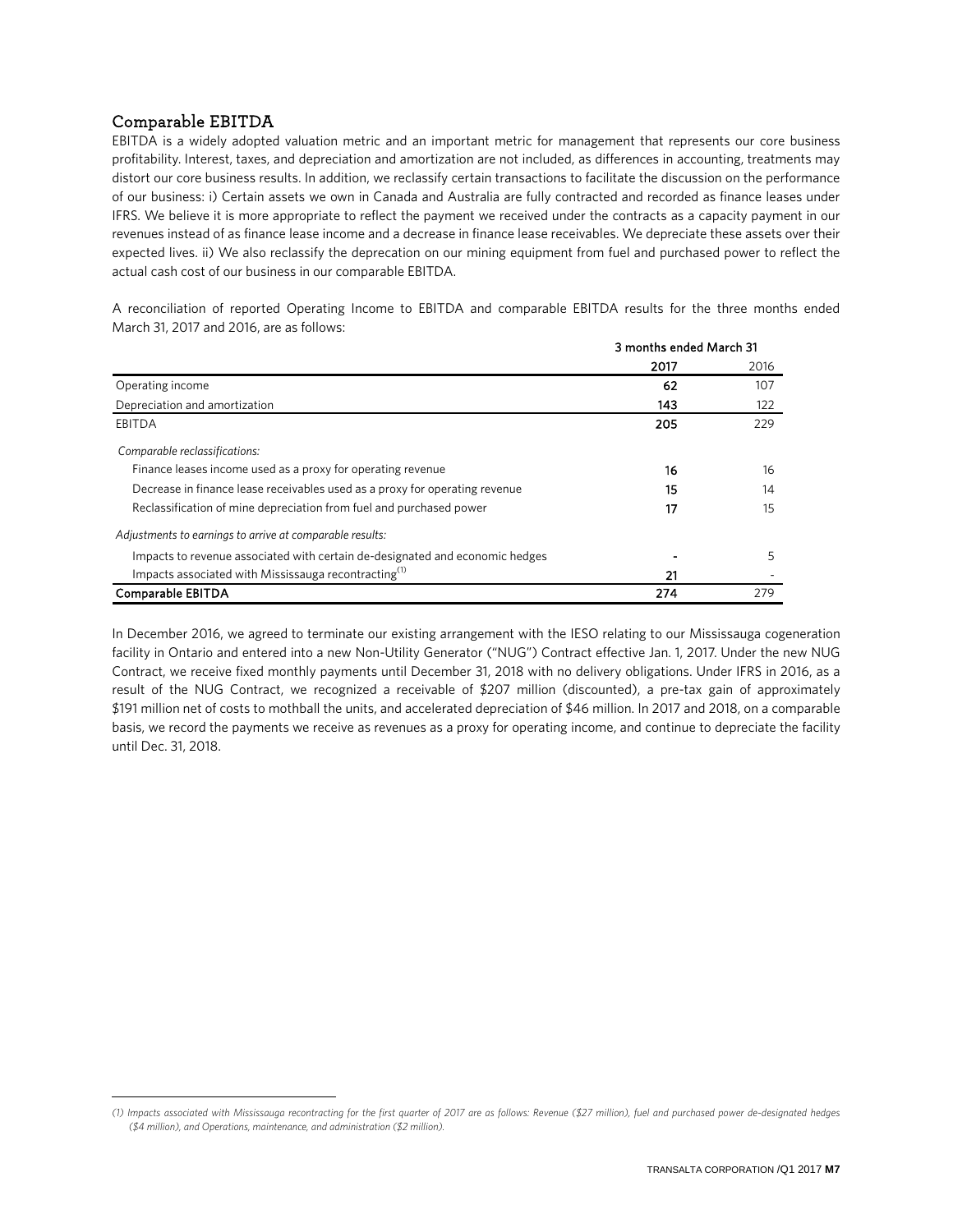### Discussion of Consolidated Financial Results

We evaluate our performance and the performance of our business segments using a variety of measures. Comparable figures are not defined under IFRS. Refer to the Reconciliation of Non-IFRS Measures section of this MD&A for further discussion of these items.

|                                                               | 3 months ended March 31 |      |
|---------------------------------------------------------------|-------------------------|------|
|                                                               | 2017                    | 2016 |
| Comparable EBITDA                                             | 274                     | 279  |
| Provisions                                                    | 1                       | 1    |
| Interest expense                                              | (57)                    | (58) |
| Unrealized (gains) losses from risk management activities     | (5)                     | (7)  |
| Current income tax expense                                    | (6)                     | (5)  |
| Decommissioning and restoration costs settled                 | (4)                     | (3)  |
| Realized foreign exchange gain (loss)                         | 3                       | (1)  |
| Other non-cash items                                          | (3)                     | (10) |
| <b>FFO</b>                                                    | 203                     | 196  |
| Deduct:                                                       |                         |      |
| Sustaining capital                                            | (46)                    | (59) |
| Productivity capital                                          | (2)                     |      |
| Dividends paid on preferred shares                            | (10)                    | (12) |
| Distributions paid to subsidiaries' non-controlling interests | (47)                    | (39) |
| <b>FCF</b>                                                    | 98                      | 86   |
| Weighted average number of common shares                      |                         |      |
| outstanding in the period                                     | 288                     | 288  |
| FFO per share                                                 | 0.70                    | 0.68 |
| FCF per share                                                 | 0.34                    | 0.30 |

Comparable EBITDA for the quarter totaled \$274 million, down \$5 million compared to last year. Even though prices in Alberta improved slightly compared to last year, the rolling off of higher priced hedges negatively impacted the results of our Canadian Coal portfolio. Also, as expected, we are facing higher coal costs in Alberta in 2017 due to an outage on one of our draglines at the mine, as well as a higher strip ratio. Our strip ratio is expected to improve as we open a new mining area in 2018. Higher levels of rainfall in the Pacific Northwest, coupled with a warmer winter in the Northeast, negatively impacted our ability to generate gross margins in our Energy Marketing business. These shortfalls in Canadian Coal and Energy Marketing were mostly offset by the expected settlement of the indexation dispute with the OEFC relating to the long-term contracts for the Ottawa and Windsor facilities.

FCF for the first quarter was up by \$12 million, compared to 2016, due to higher realized foreign exchange gains, higher unrealized mark-to-market gains and, lower sustaining capital expenditures, offset by higher distributions paid to subsidiaries' non-controlling interests as a result of the expected settlement of the indexation dispute for our long-term contracts at Ottawa and Windsor, which forms part of TransAlta Cogeneration L.P ("TA Cogen").

### Discussion of Segmented Comparable Results

Each business segment assumes responsibility for its operating results measured to comparable EBITDA. Operating income and gross margin are also useful measures as they provide management and investors with a measurement of operating performance that is readily comparable from period to period.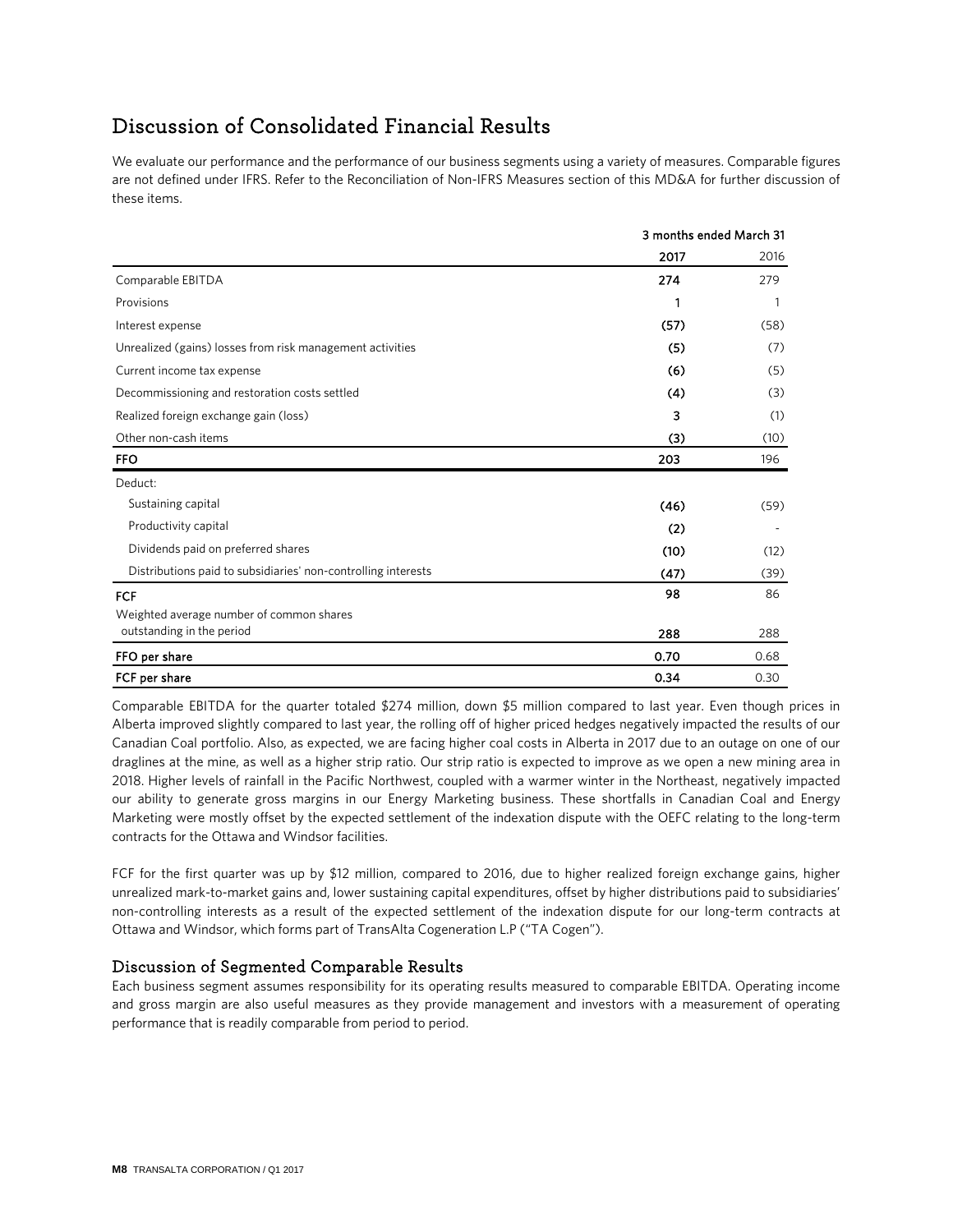### Canadian Coal

|                                             | 3 months ended March 31 |                |
|---------------------------------------------|-------------------------|----------------|
|                                             | 2017                    | 2016           |
| Availability (%)                            | 83.7                    | 86.6           |
| Contract production (GWh)                   | 4,971                   | 4,919          |
| Merchant production (GWh)                   | 1,003                   | 909            |
| Total production (GWh)                      | 5,974                   | 5,828          |
| Gross installed capacity (MW)               | 3,791                   | 3,786          |
| Revenues                                    | 250                     | 234            |
| Fuel and purchased power                    | 122                     | 83             |
| Comparable gross margin                     | 128                     | 151            |
| Operations, maintenance, and administration | 44                      | 45             |
| Taxes, other than income taxes              | 3                       | 3              |
| Net other operating income                  | (10)                    |                |
| Comparable EBITDA                           | 91                      | 103            |
| Depreciation and amortization               | 87                      | 76             |
| Comparable operating income                 | 4                       | 27             |
|                                             |                         |                |
| Sustaining capital:                         |                         |                |
| Routine capital                             | 5                       | $\overline{2}$ |
| Mine capital                                | 3                       |                |
| Finance leases                              | 4                       | 3              |
| Productivity capital                        | 1                       |                |
| Planned major maintenance                   | 17                      | 37             |
| Total sustaining capital expenditures       | 30                      | 42             |

Production for the three months ended March 31, 2017 increased 146 GWh compared to 2016. Lower availability caused by higher unplanned outages and derates was offset by lower paid curtailments on contracted assets and lower levels of economic dispatching on our non-contracted generation as a result of slightly higher prices.

Comparable EBITDA for the three months ended March 31, 2017 decreased \$12 million compared to 2016. Revenues for the quarter were positively impacted by the pass through of higher environmental compliance costs to PPA buyers. Lower hedge prices on our non-contracted generation (\$7 million) and changes in our mark-to-market positions attributable to long-term financial contracts to economically hedge our future generation (\$5 million) partially offset the increase in our revenues. Fuel and purchased power was impacted by lower expected production volume and a higher expected strip ratio at our mine, and higher expected environmental compliance costs in 2017. Most of the higher environmental compliance costs are offset as pass through revenue. Comparable EBITDA also includes a \$10 million accrual related to Off-Coal Agreement payments included in net other operating income.

Depreciation increased mainly due to the shortening of the useful lives of the Keephills 3 and Genesee 3 facilities and on mine equipment at the Sunhills Mine. See the Accounting Changes section of this MD&A for further details.

For the first quarter, sustaining capital expenditures decreased by \$13 million compared to 2016, mainly due to lower planned outage expenditures. In 2016 we executed pit stops on our Sundance 1 and 2 Units as well as a large outage on Sundance Unit 4. During the first quarter of 2017, only one planned outage was performed on Sundance Unit 6.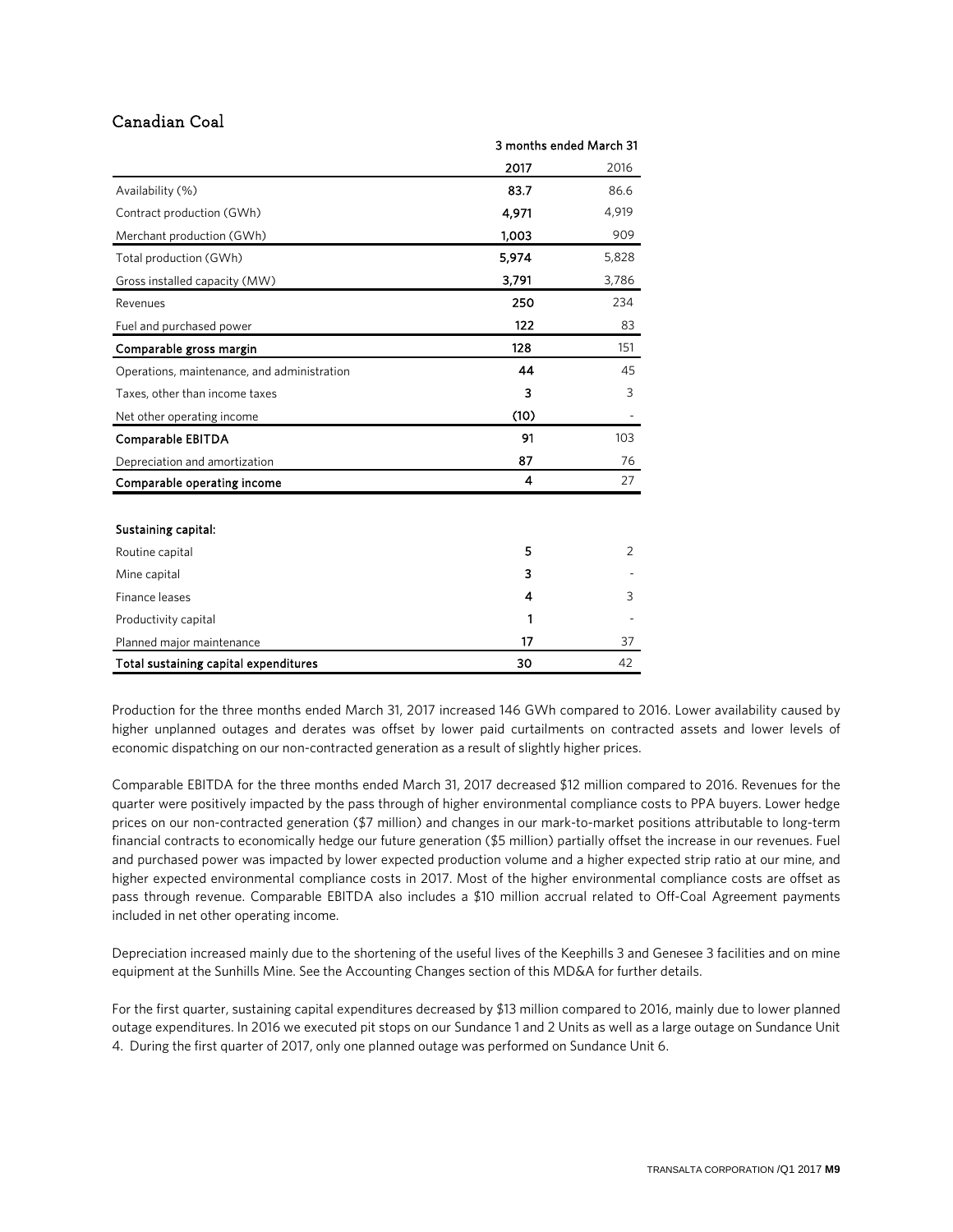### US Coal

|                                             | 3 months ended March 31 |       |
|---------------------------------------------|-------------------------|-------|
|                                             | 2017                    | 2016  |
| Availability (%)                            | 54.7                    | 100.0 |
| Adjusted availability (%) <sup>(1)</sup>    | 86.7                    | 100.0 |
| Contract sales volume (GWh)                 | 905                     | 915   |
| Merchant sales volume (GWh)                 | 959                     | 402   |
| Purchased power (GWh)                       | (1,052)                 | (945) |
| Total production (GWh)                      | 812                     | 372   |
| Gross installed capacity (MW)               | 1,340                   | 1,340 |
| Revenues                                    | 88                      | 61    |
| Fuel and purchased power                    | 64                      | 52    |
| Comparable gross margin                     | 24                      | 9     |
| Operations, maintenance, and administration | 13                      | 12    |
| Taxes, other than income taxes              | 1                       | 1     |
| Comparable EBITDA                           | 10                      | (4)   |
| Depreciation and amortization               | 15                      | (3)   |
| Comparable operating loss                   | (5)                     | (1)   |
|                                             |                         |       |
| Sustaining capital:                         |                         |       |
| Routine capital                             |                         | 1     |
| Finance leases                              | 1                       |       |
| Productivity capital                        | 1                       |       |
| Planned major maintenance                   | 5                       | 3     |
| Total                                       | $\overline{7}$          | 4     |

Availability for the three months ended March 31, 2017 was down compared to 2016, due to a forced outage on Unit 1 in January. Both Units 1 and 2 commenced economic dispatching in February as a result of seasonally lower prices in the Pacific Northwest. The lower availability had a nominal impact on our results, as due to the low prices, contractual obligations were supplied by buying less expensive power in the market.

Production was up 440 GWh during the first quarter of 2017 compared to 2016, due mainly to the timing of economic dispatching in 2017.

Comparable EBITDA increased by \$14 million compared to 2016. Gross margin was up \$15 million as a result of higher prices on contracted sales, higher merchant sale volumes, favourable impacts of mark-to-market positions on certain forward financial contracts that do not qualify for hedge accounting, and a reduction in coal impairment charges. The weakened Canadian dollar also contributed to the higher comparable EBITDA during the first quarter of 2017.

Depreciation and amortization for the first quarter of 2017 increased by \$18 million compared to 2016, due to an adjustment in 2016 on our future obligation caused by higher discount rates being applied to our decommissioning obligation for the Centralia mine. As the mine is in the reclamation stage, the adjustment flows directly to earnings. This adjustment reversed in the second quarter of 2016.

Sustaining capital expenditures for the first quarter of 2017 were up \$2 million compared to 2016, primarily due to increased scope work on Unit 1, caused by the forced outage.

 $\overline{a}$ 

<span id="page-9-0"></span>*<sup>(1)</sup> Adjusted for economic dispatching.*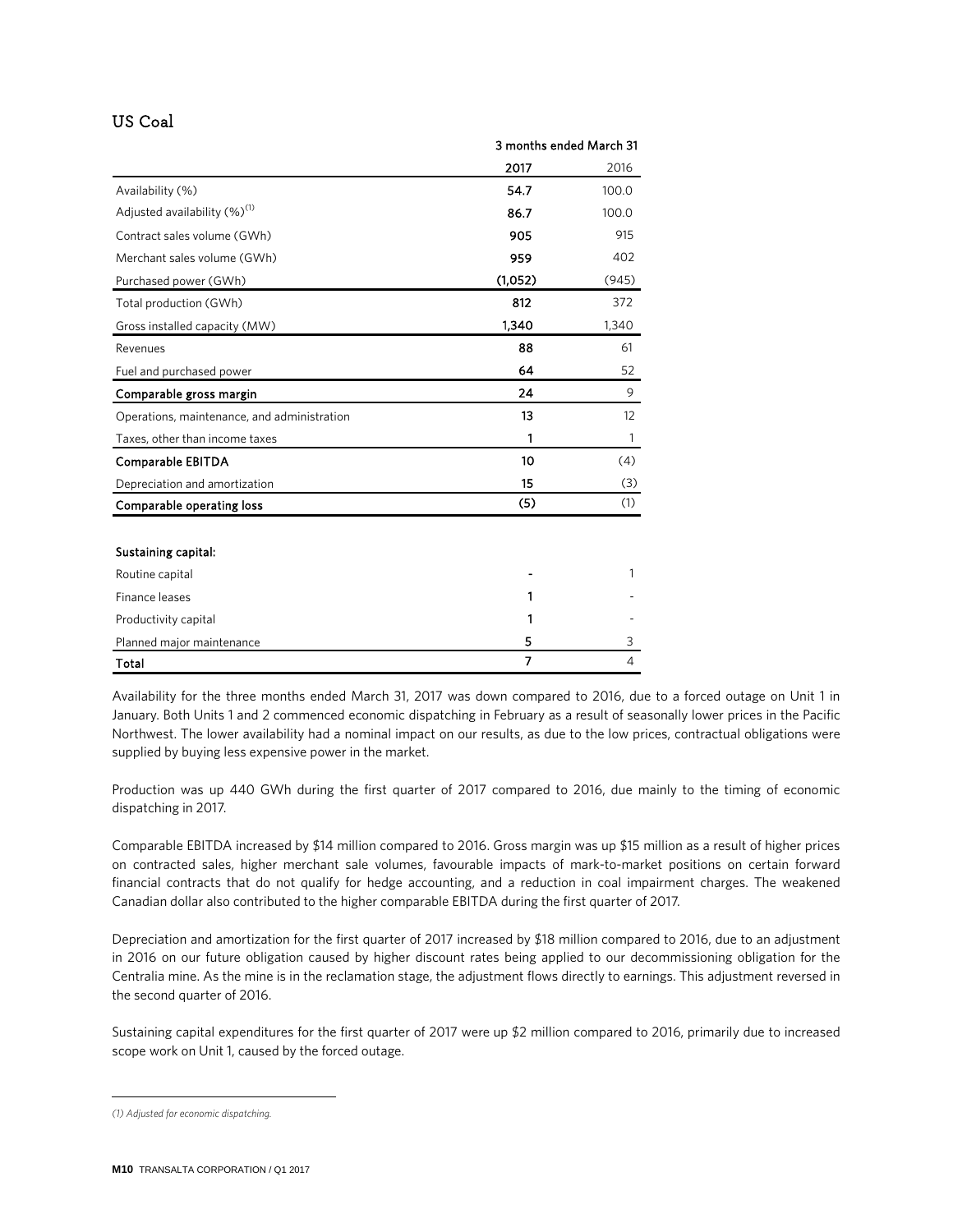### Canadian Gas

 $\overline{a}$ 

|                                              | 3 months ended March 31 |                |
|----------------------------------------------|-------------------------|----------------|
|                                              | 2017                    | 2016           |
| Availability (%)                             | 100.0                   | 99.4           |
| Contract production (GWh)                    | 393                     | 743            |
| Merchant production (GWh)                    | 44                      |                |
| Total production (GWh)                       | 437                     | 743            |
| Gross installed capacity (MW) <sup>(1)</sup> | 953                     | 1,057          |
| Revenues                                     | 146                     | 122            |
| Fuel and purchased power                     | 43                      | 42             |
| Comparable gross margin                      | 103                     | 80             |
| Operations, maintenance, and administration  | 14                      | 14             |
| Taxes, other than income taxes               | 1                       | 1              |
| Comparable EBITDA                            | 88                      | 65             |
| Depreciation and amortization                | 29                      | 28             |
| Comparable operating income                  | 59                      | 37             |
|                                              |                         |                |
| Sustaining capital:                          |                         |                |
| Planned major maintenance                    | 3                       | 2              |
| Total                                        | 3                       | $\overline{2}$ |

Production for the first quarter of 2017 decreased 306 GWh compared to 2016, primarily due to the Windsor and Mississauga plant recontracting. The Windsor facility has been operating under a new capacity contract effective Dec. 1, 2016, and the Mississauga plant facility has been temporarily shut down effective Jan. 1, 2017, as we have no delivery obligations under the new NUG Contract.

Comparable EBITDA for the first quarter of 2017 increased by \$23 million compared to 2016, mainly due to the expected settlement of the indexation dispute for our long-term contracts at Ottawa and Windsor, partially offset by lower realized hedge gains and higher mark-to-market losses as well as lower revenues from our Windsor facility under its new contract. Mississauga, Ottawa, and Windsor generating facilities are owned through our 51 per cent interest in TA Cogen.

<span id="page-10-0"></span>*<sup>(1)</sup> Includes production capacity for the Fort Saskatchewan power station, which has been accounted for as a finance lease. The portion of the Poplar Creek facility we continue to own and excludes the Mississauga cogeneration facility, which has been shutdown temporarily due to the recontracting in the fourth quarter of 2016.*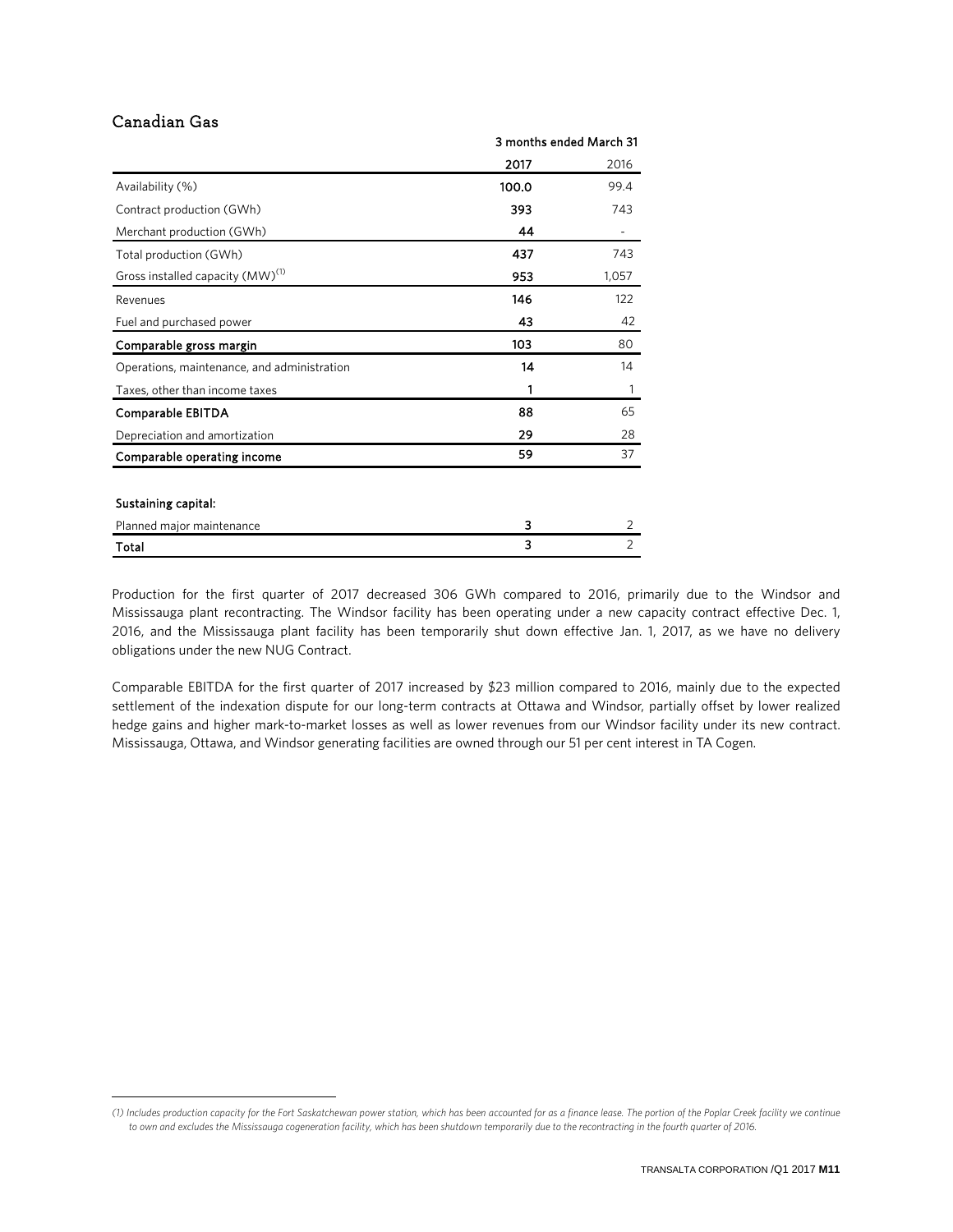### Australian Gas

|                                              | 3 months ended March 31 |      |
|----------------------------------------------|-------------------------|------|
|                                              | 2017                    | 2016 |
| Availability (%)                             | 89.9                    | 90.1 |
| Contract production (GWh)                    | 398                     | 372  |
| Gross installed capacity (MW) <sup>(1)</sup> | 425                     | 348  |
| Revenues                                     | 40                      | 42   |
| Fuel and purchased power                     | $\overline{2}$          | 5    |
| Comparable gross margin                      | 38                      | 37   |
| Operations, maintenance, and administration  | 7                       | 6    |
| Comparable EBITDA                            | 31                      | 31   |
| Depreciation and amortization                | 8                       | 5    |
| Comparable operating income                  | 23                      | 26   |
|                                              |                         |      |
| Sustaining capital:                          |                         |      |
| Routine capital                              |                         | 1    |
| Planned major maintenance                    |                         |      |
| Total                                        |                         |      |

Production for the first quarter of 2017 increased 26 GWh compared to 2016, mostly due to an increase in customer load. Due to the nature of our contracts, the increase did not have a significant financial impact on our results as our contracts are structured as capacity payments with a pass-through of fuel costs.

Depreciation and amortization for the first quarter of 2017 increased by \$3 million compared to 2016, due mostly to the commissioning of a gas turbine at our South Hedland project in late December 2016. The two other gas and steam turbines will be commissioned by mid-2017.

 $\overline{a}$ 

<span id="page-11-0"></span>*<sup>(1)</sup> Includes production capacity for the Solomon power station, which has been accounted for as a finance lease.*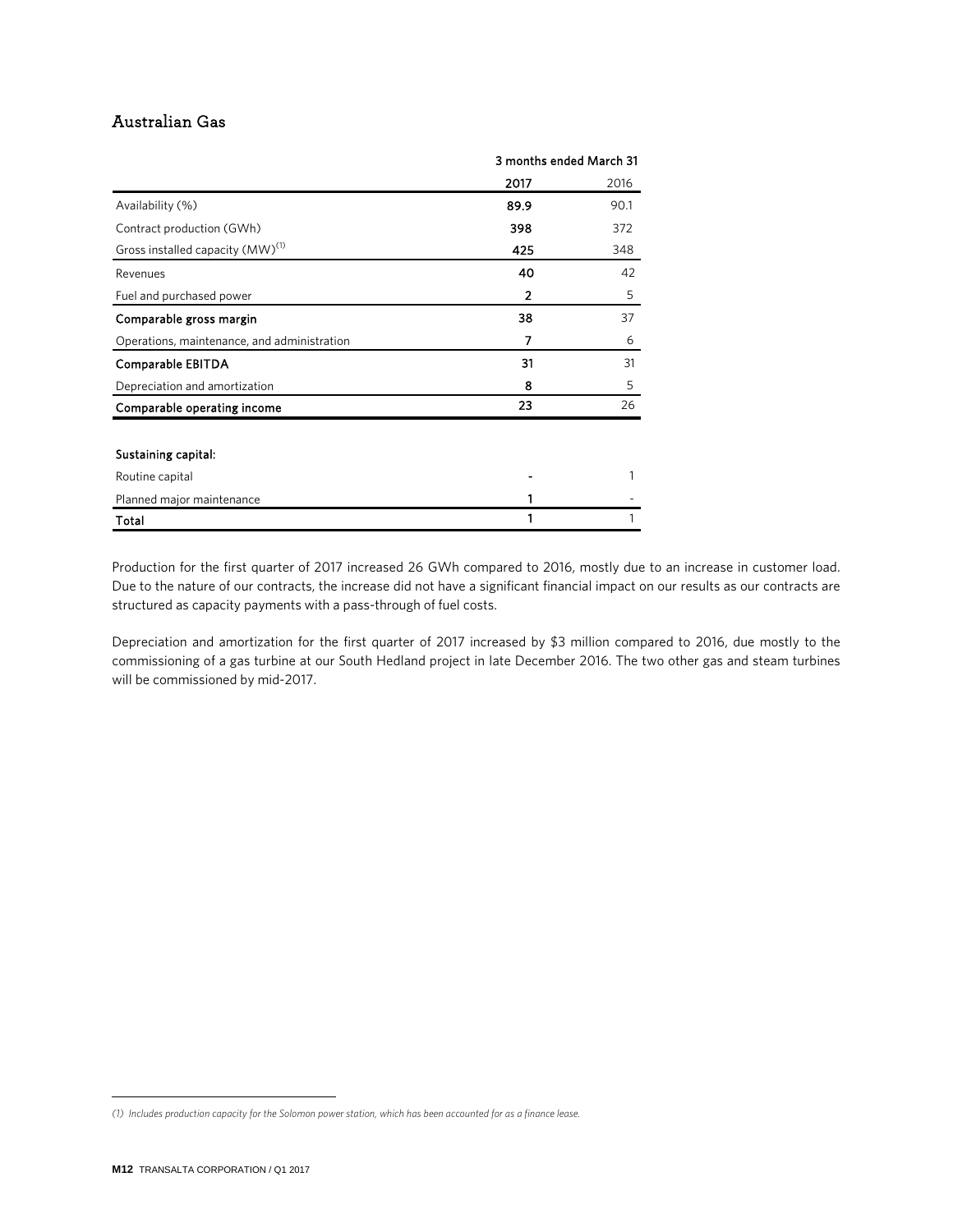### Wind and Solar

|                                             | 3 months ended March 31 |                |
|---------------------------------------------|-------------------------|----------------|
|                                             | 2017                    | 2016           |
| Availability (%)                            | 96.4                    | 96.8           |
| Contract production (GWh)                   | 742                     | 711            |
| Merchant production (GWh)                   | 313                     | 420            |
| Total production (GWh)                      | 1,055                   | 1,131          |
| Gross installed capacity (MW)               | 1,363                   | 1,424          |
| Revenues                                    | 87                      | 84             |
| Fuel and purchased power                    | 5                       | 9              |
| Comparable gross margin                     | 82                      | 75             |
| Operations, maintenance, and administration | 12                      | 12             |
| Taxes, other than income taxes              | 2                       | 2              |
| Comparable EBITDA                           | 68                      | 61             |
| Depreciation and amortization               | 27                      | 30             |
| Comparable operating income                 | 41                      | 31             |
|                                             |                         |                |
| Sustaining capital:                         |                         |                |
| Planned major maintenance                   | 3                       | $\overline{2}$ |
| Total sustaining capital expenditures       | 3                       | 2              |

Production for the first quarter of 2017 decreased by 76 GWh compared to 2016, mainly due to lower wind resources impacting generation across Western Canada and the sale of the Wintering Hills merchant facility on March 1, 2017. This was partially offset by higher wind resources in Eastern Canada and in the US.

Comparable EBITDA for the first quarter of 2017 increased \$7 million compared to 2016, primarily due to the sale of Solar Renewable Energy Credits ("SRECs") generated from our US Solar assets. In the first quarter of 2016, the SRECs that we sold had been acquired at fair value as part of the acquisition in the fourth quarter of 2015 and recognized as inventory in 2015. In the first quarter of 2017, sales of SRECs were internally generated with no cost in inventory. Also impacting our results this quarter are slightly better prices in Alberta on our non-contracted generation and indexation of our contracts in Eastern Canada.

Depreciation and amortization was lower by \$3 million in the first quarter of 2017 compared to 2016, due to the disposition of our Wintering Hills merchant wind facility, which closed on March 1, 2017.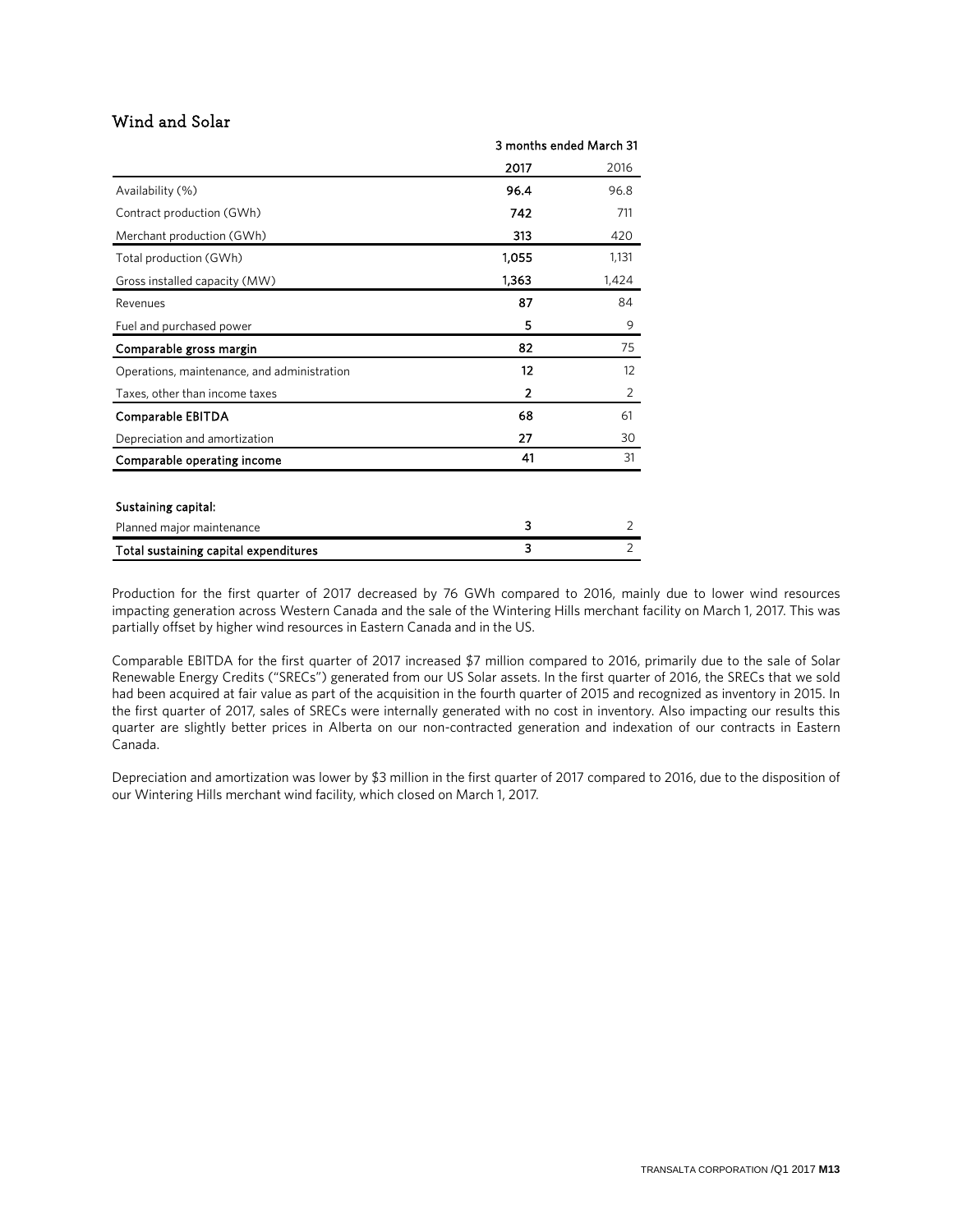### Hydro

|                                                 | 3 months ended March 31 |      |
|-------------------------------------------------|-------------------------|------|
|                                                 | 2017                    | 2016 |
| Contract production (GWh)                       | 367                     | 417  |
| Merchant production (GWh)                       | 8                       | 4    |
| Total production (GWh)                          | 375                     | 421  |
| Gross installed capacity (MW)                   | 926                     | 926  |
| Revenues                                        | 24                      | 28   |
| Fuel and purchased power                        | 1                       | 2    |
| Comparable gross margin                         | 23                      | 26   |
| Operations, maintenance, and administration     | 8                       | 7    |
| Taxes, other than income taxes                  | 1                       |      |
| Comparable EBITDA                               | 14                      | 18   |
| Depreciation and amortization                   | 8                       | 7    |
| Comparable operating income                     | 6                       | 11   |
|                                                 |                         |      |
| Sustaining capital:                             |                         |      |
| Routine capital, excluding hydro life extension | 1                       |      |
| Hydro life extension                            |                         | 3    |
| Planned major maintenance                       | 1                       | 2    |
| Total                                           | $\overline{2}$          | 5    |

Production for the first quarter of 2017 decreased by 46 GWh compared to 2016, primarily due to lower water resources. Lower generation negatively impacted our results.

Comparable EBITDA for the first quarter of 2017 decreased by \$4 million compared to 2016. The first quarter of 2016 results included a prior year adjustment for metering at one of our hydro power plants.

Sustaining capital for the first quarter of 2017 decreased \$3 million compared to 2016, due to life extension projects at Bighorn and Brazeau last year.

### Energy Marketing

|                                             | 3 months ended March 31 |      |
|---------------------------------------------|-------------------------|------|
|                                             | 2017                    | 2016 |
| Revenues and comparable gross margin        |                         | 32   |
| Operations, maintenance, and administration | 5                       | Q    |
| Comparable EBITDA                           | (4)                     | 23   |
| Depreciation and amortization               |                         |      |
| Comparable operating income                 | (4)                     |      |

For the three months ended March 31, 2017, comparable EBITDA decreased by \$26 million compared to 2016, due to warm weather during the winter in the Northeast, significant precipitation in the Pacific Northwest, and reduced volume of activities in the quarter due to reduced risk taken by the traders facing uncertain conditions, and from our customer risk management activity business.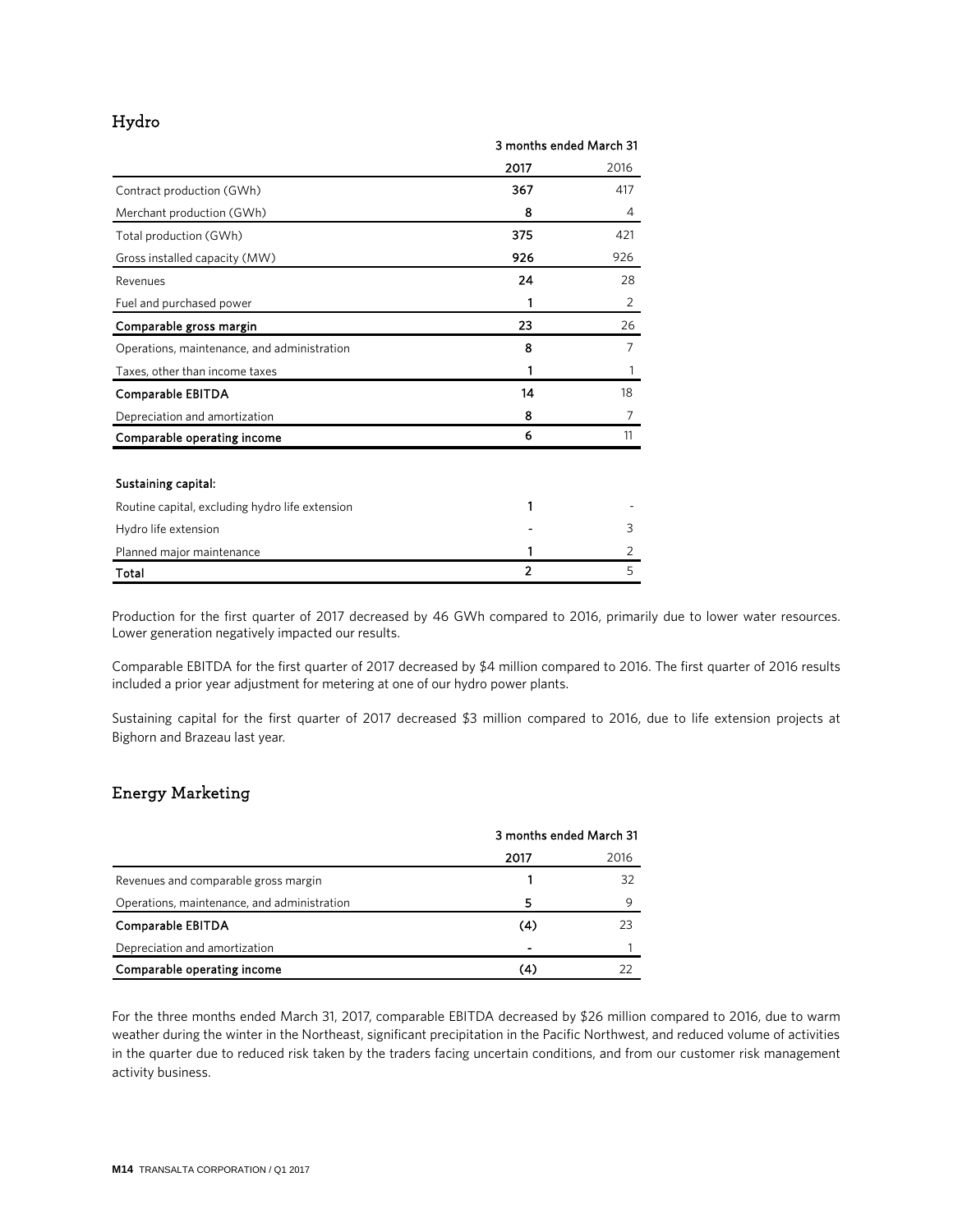### Corporate

Our Corporate overhead costs of \$24 million were \$6 million higher in the first quarter of 2017 compared to 2016, primarily due to a reclassification of incentives for 2016 between our operational segments and corporate segment.

### Key Financial Ratios

The methodologies and ratios used by rating agencies to assess our credit rating are not publicly disclosed. We have developed our own definitions of ratios and targets to help evaluate the strength of our financial position. These metrics and ratios are not defined under IFRS, and may not be comparable to those used by other entities or by rating agencies. We are focused on strengthening our financial position and flexibility and aim to meet all our target ranges by 2018.

### **FFO** before Interest to Adjusted Interest Coverage

| As at                                                     | March 31, 2017 <sup>(1)</sup> | Dec. 31, 2016 |
|-----------------------------------------------------------|-------------------------------|---------------|
| <b>FFO</b>                                                | 770                           | 763           |
| Add: Interest on debt net of capitalized interest         | 222                           | 223           |
| FFO before interest                                       | 992                           | 986           |
| Interest on debt                                          | 238                           | 239           |
| Add: 50 per cent of dividends paid on preferred shares    | 20                            | 21            |
| <b>Adjusted interest</b>                                  | 258                           | 260           |
| FFO before interest to adjusted interest coverage (times) | 3.8                           | 3.8           |

Our target for FFO before interest to adjusted interest coverage is four to five times. The ratio is comparable to 2016. We expect this metric to improve towards our targeted level once our South Hedland power project is commissioned in mid-2017.

### **Adjusted FFO to Adjusted Net Debt**

| As at                                                                   | March 31, 2017 | Dec. 31, 2016 |
|-------------------------------------------------------------------------|----------------|---------------|
| FFO <sup>(1)</sup>                                                      | 770            | 763           |
| Less: 50 per cent of dividends paid on preferred shares <sup>(1)</sup>  | (20)           | (21)          |
| Adjusted FFO <sup>(1)</sup>                                             | 750            | 742           |
| Period-end long-term debt <sup>(2)</sup>                                | 4,304          | 4,361         |
| Less: Cash and cash equivalents                                         | (504)          | (305)         |
| Add: 50 per cent of issued preferred shares                             | 471            | 471           |
| Fair value asset of economic hedging instruments on debt <sup>(3)</sup> | (151)          | (163)         |
| Adjusted net debt                                                       | 4,120          | 4,364         |
| Adjusted FFO to adjusted net debt (%)                                   | 18.2           | 17.0          |

Our adjusted FFO to adjusted net debt ratio improved to 18.2 per cent, due to the reduction of our net debt in the first quarter. We expect this metric to improve towards our targeted level of 20 to 25 per cent once our South Hedland power project is commissioned in mid-2017.

 $\overline{a}$ 

<span id="page-14-0"></span>*<sup>(1)</sup> Last 12 months. Our target range for comparable FFO in 2017 is \$765 million to \$855 million.*

<span id="page-14-1"></span>*<sup>(2)</sup> Includes finance lease obligations and tax equity financing.*

*<sup>(3)</sup> Included in risk management assets and/or liabilities on the condensed consolidated financial statements as at March 31, 2017 and Dec. 31, 2016. During the first quarter of 2017, we discontinued hedge accounting on certain US-denominated debt hedges. The foreign currency derivatives remain in place as economic hedges. See the Financial Instruments section of this MD&A for further details.*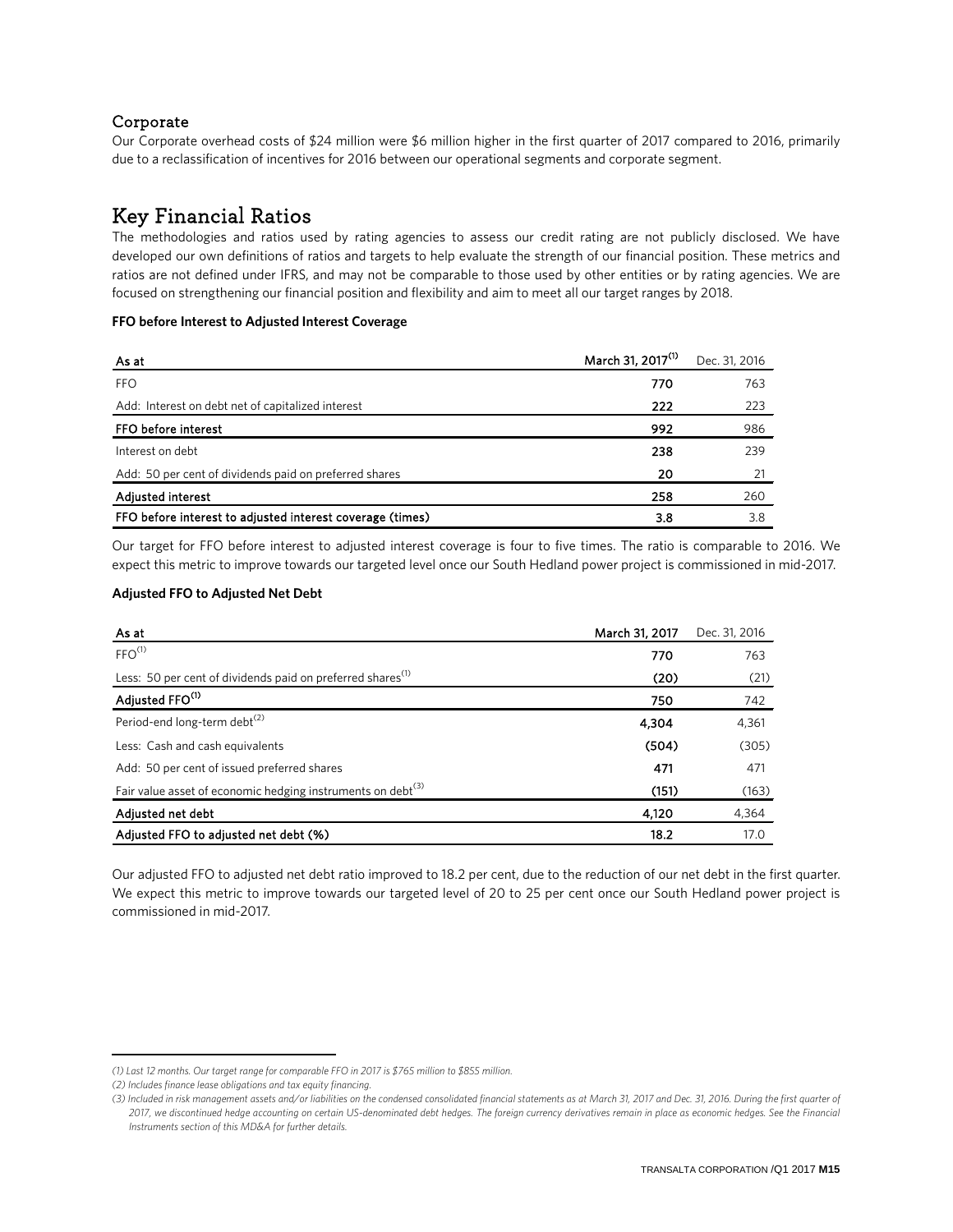### **Adjusted Net Debt to Comparable EBITDA** [1](#page-15-0)

| As at                                                                   | March 31, 2017 | Dec. 31, 2016 |
|-------------------------------------------------------------------------|----------------|---------------|
| Period-end long-term debt <sup>(1)</sup>                                | 4,304          | 4,361         |
| Less: Cash and cash equivalents                                         | (504)          | (305)         |
| Add: 50 per cent of issued preferred shares                             | 471            | 471           |
| Fair value asset of economic hedging instruments on debt <sup>(2)</sup> | (151)          | (163)         |
| Adjusted net debt                                                       | 4,120          | 4,364         |
| Comparable EBITDA                                                       | 1.140          | 1,145         |
| Adjusted net debt to comparable EBITDA (times)                          | 3.6            | 3.8           |

During the first quarter of 2017, our adjusted net debt to comparable EBITDA ratio improved compared to 2016, mainly due to the significant reduction during the quarter of our net debt. Our target for adjusted net debt to comparable EBITDA is 3.0 to 3.5 times. We expect this metric to trend towards our targeted level due to the expected increase in comparable EBITDA of approximately \$80 million annually from the South Hedland power project, once commissioned in mid-2017.

### Significant and Subsequent Events

### **Transition to Clean Power in Alberta**

On April 19, 2017, we announced our strategy to accelerate our transition to gas and renewables generation. The strategy includes the following steps:

- retirement of Sundance Unit 1 effective Jan. 1, 2018;
- mothballing of Sundance Unit 2 effective Jan. 1, 2018, for a period of 2 years; and
- conversion of Sundance Units 3 to 6 and Keephills Units 1 and 2 from coal-fired generation to gas-fired generation in the 2021 to 2023 timeframe, thereby extending the useful lives of these units until the mid-2030's.

The retirement of Sundance Unit 1 and mothballing of Sundance Unit 2 reflects the limited economic viability of the units upon the expiry of their PPA due to the current oversupplied Alberta power market and low power price environment and is not expected to materially impact our forecasted cash flows for 2018 and 2019.

The benefits of converting coal-fired units to gas-fired generation include:

- significantly lowering carbon intensities, emissions, and carbon costs;
- significantly lowering operating and sustaining capital costs;
- increasing operating flexibility; and
- adding between five-to-ten years of economic life to each converted unit.

#### *Sundance Units 1 and 2*

 $\overline{a}$ 

Federal regulations stipulate that all coal plants built before 1975 must cease to operate on coal by the end of 2019, which includes Sundance Units 1 and 2. Given that Sundance Unit 1 will be shut down two years early, we intend to apply to the federal Minister of Environment to extend the life of Sundance Unit 2 from 2019 to 2021. This will provide us with flexibility to respond to the regulatory environment for coal-to-gas conversions and the new upcoming Alberta capacity market.

Sundance Units 1 and 2 collectively comprise 560 MW of the 2,141 MW at the Sundance power plants, which serves as a baseload provider for the Alberta electricity system. The PPA with the Balancing Pool relating to Sundance Units 1 and 2 expires on Dec. 31, 2017.

<span id="page-15-0"></span>*<sup>(1)</sup> Includes finance lease obligations and tax equity financing.*

*<sup>(2)</sup> Included in risk management assets and/or liabilities on the condensed consolidated financial statements as at March 31, 2017 and Dec. 31, 2016. During the first quarter of 2017, we discontinued hedge accounting on certain US-denominated debt hedges. The foreign currency derivatives remain in place as economic hedges. See the Financial Instruments section of this MD&A for further details.*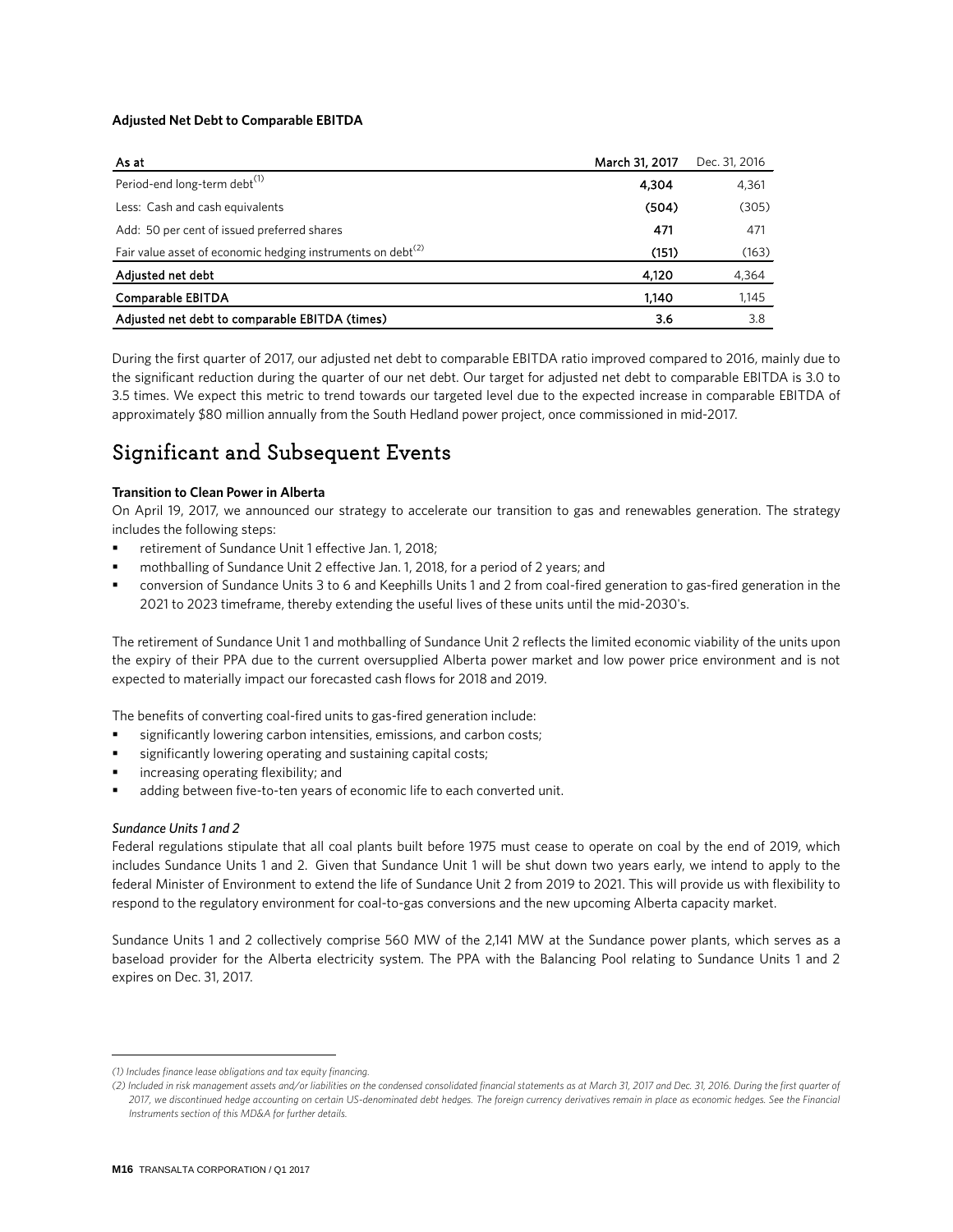#### *Coal-to-Gas Conversions*

We expect that the capacity of Sundance Units 3 to 6 and Keephills 1 and 2 will not change following conversion, which will result in a reduction of approximately 40 per cent of carbon emissions while maintaining approximately 2,400 MWs in the Alberta power grid.

Our total capital commitment for the coal-to-gas conversions is expected to be approximately \$300 million, mostly invested between 2021 to 2023. We anticipate funding the conversions with free cash flow at that time. These units are expected to provide low cost capacity and to be competitive in the upcoming capacity market auctions; we expect the first auction to occur in 2019 for 2021 and that Federal and Provincial regulations will be adopted to facilitate coal-to-gas conversions. We continue to be engaged with government in the development of the required regulatory regime.

#### **Alberta Off-Coal Agreement**

On Nov. 24, 2016, we announced that we entered into the OCA with the Government of Alberta on transition payments in exchange for the cessation of coal-fired emissions from the Keephills 3, Genesee 3, and Sheerness coal-fired plants on or before Dec. 31, 2030.

Under the terms of the OCA, we will receive annual cash payments on or before July 31 of approximately \$39.9 million (\$37.4 million, net to the Corporation), commencing Jan. 1, 2017 and terminating at the end of 2030. We recognize the OCA payments evenly throughout the year. Accordingly, during the three months ended March 31, 2017, approximately \$10 million was recognized in Net Other Operating Income in the Condensed Consolidated Statement of Earnings. Receipt of the payments is subject to certain terms and conditions. The OCA's main condition is the cessation of all coal-fired emissions on or before Dec. 31, 2030. The affected plants are not, however, precluded from generating electricity at any time by any method, other than the combustion of coal.

#### **Mississauga Cogeneration Facility New Contract**

On Dec. 22, 2016, we announced that we had signed a NUG Contract with the Independent Electricity System Operator for our Mississauga cogeneration facility. The NUG Contract became effective on Jan. 1, 2017, and in conjunction with the execution of the NUG Contract, we agreed to terminate effective Dec. 31, 2016, the Mississauga cogeneration facility's preexisting contract with the Ontario Electricity Financial Corporation, which would have otherwise terminated in December 2018. The NUG Contract provides us stable monthly payments totalling approximately \$209 million until Dec. 31, 2018.

Refer to our 2016 Annual MD&A for further information regarding the Mississauga NUG Contract.

#### **Wintering Hills Sale**

On March 1, 2017, we closed the previously announced sale of our 51 per cent interest in the Wintering Hills merchant wind facility for approximately \$61 million. Proceeds from the sale will be used for general corporate purposes, including reducing our debt and funding future renewables growth.

### **Credit Ratings Change**

The Corporation maintains investment grade ratings from three credit rating agencies.

On March 15, 2017, Fitch Ratings reaffirmed our Unsecured Debt rating and Issuer Rating of BBB- and changed their outlook from negative to stable.

On April 3, 2017, DBRS Limited changed our Unsecured Debt rating and Medium-Term Notes rating from BBB to BBB (low), the Preferred Shares rating from Pfd-3 to Pfd-3 (low), and Issuer Rating BBB to BBB (low).

On April 11, 2017, Standard and Poor's reaffirmed our Unsecured Debt rating and Issuer Rating of BBB- but changed the outlook from stable to negative.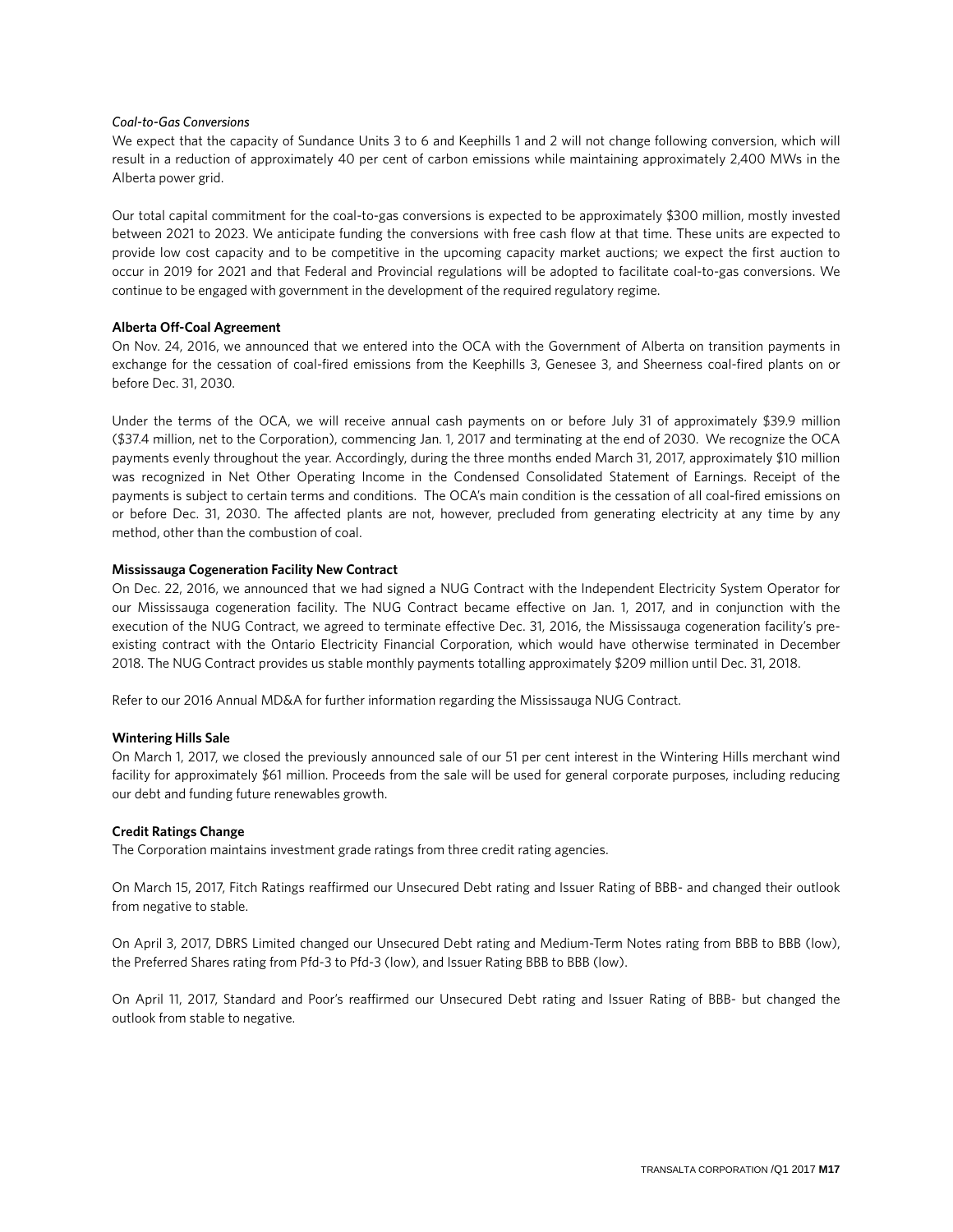#### **Environmental Regulation Updates**

Refer to the Regional Regulation and Compliance discussion in our 2016 Annual MD&A for further details that supplement the recent developments as discussed below.

#### *Alberta*

In March 2016, Alberta began development of its renewable energy procurement process design for the Alberta Electric System Operator ("AESO") to procure a first block of renewable generation projects to be in-service by 2019. On Sept. 14, 2016, the Government of Alberta re-confirmed its commitment to achieve 30 per cent renewables in Alberta's electricity energy mix by 2030. On March 31, 2017, the AESO launched its procurement process which requested expression of interests from qualified bidders. The successful bidders will be announced in December 2019.

#### *Ontario*

On Feb. 25, 2016, Ontario released draft regulations for its GHG cap-and-trade program that were finalized on May 19, 2016. The regulations became effective Jan. 1, 2017, and will apply to all fossil fuels used for electricity generation. The majority of our gas-fired generation in Ontario will not be significantly impacted by virtue of change-in-law provisions within existing PPAs.

### Capital Structure and Liquidity **[1](#page-17-0)**

Our capital structure consists of the following components as shown below:

|                                                                             | March 31, 2017 |     | Dec. 31, 2016 |     |
|-----------------------------------------------------------------------------|----------------|-----|---------------|-----|
|                                                                             | \$             | %   | \$            | %   |
| Recourse debt - CAD debentures                                              | 1,045          | 13  | 1,045         | 12  |
| Recourse debt - U.S. senior notes                                           | 2,116          | 26  | 2,151         | 25  |
| U.S. tax equity financing                                                   | 37             | ٠   | 39            | 1   |
| Other                                                                       | 15             |     | 15            |     |
| Less: cash and cash equivalents                                             | (504)          | (6) | (305)         | (4) |
| Less: fair value asset of economic hedging                                  |                |     |               |     |
| instruments on debt <sup>(1)</sup>                                          | (151)          | (2) | (163)         | (2) |
| Net recourse debt                                                           | 2,558          | 31  | 2,782         | 32  |
| Non-recourse debt                                                           | 1,023          | 12  | 1,038         | 12  |
| Finance lease obligations                                                   | 68             | 1   | 73            | 1   |
| Total net debt                                                              | 3,649          | 44  | 3,893         | 45  |
| Non-controlling interests                                                   | 1.142          | 14  | 1,152         | 14  |
| Equity attributable to shareholders                                         |                |     |               |     |
| Common shares                                                               | 3,094          | 37  | 3,094         | 36  |
| Preferred shares                                                            | 942            | 11  | 942           | 11  |
| Contributed surplus, deficit, and<br>accumulated other comprehensive income | (499)          | (6) | (525)         | (6) |
| Total capital                                                               | 8,328          | 100 | 8,556         | 100 |

On Jan. 18, 2017, we filed a US base shelf prospectus that allows for the issuance of up to \$2.0 billion aggregate principal amount (or its equivalent in other currencies) of common shares, first preferred shares, warrants, subscription receipts and debt securities from time to time. The specific terms of any offering of securities is to be determined at the date of issue.

We continued to strengthen our financial position during the first quarter of 2017 and reduced our total net debt by \$244 million, due to the higher FCF generated during the first quarter and the reduction of our working capital.

 $\overline{a}$ 

<span id="page-17-0"></span>*<sup>(1)</sup> During the first quarter of 2017, we discontinued hedge accounting on certain US-denominated debt hedges. The foreign currency derivatives remain in place as economic hedges. See the Financial Instruments section of this MD&A for further details.*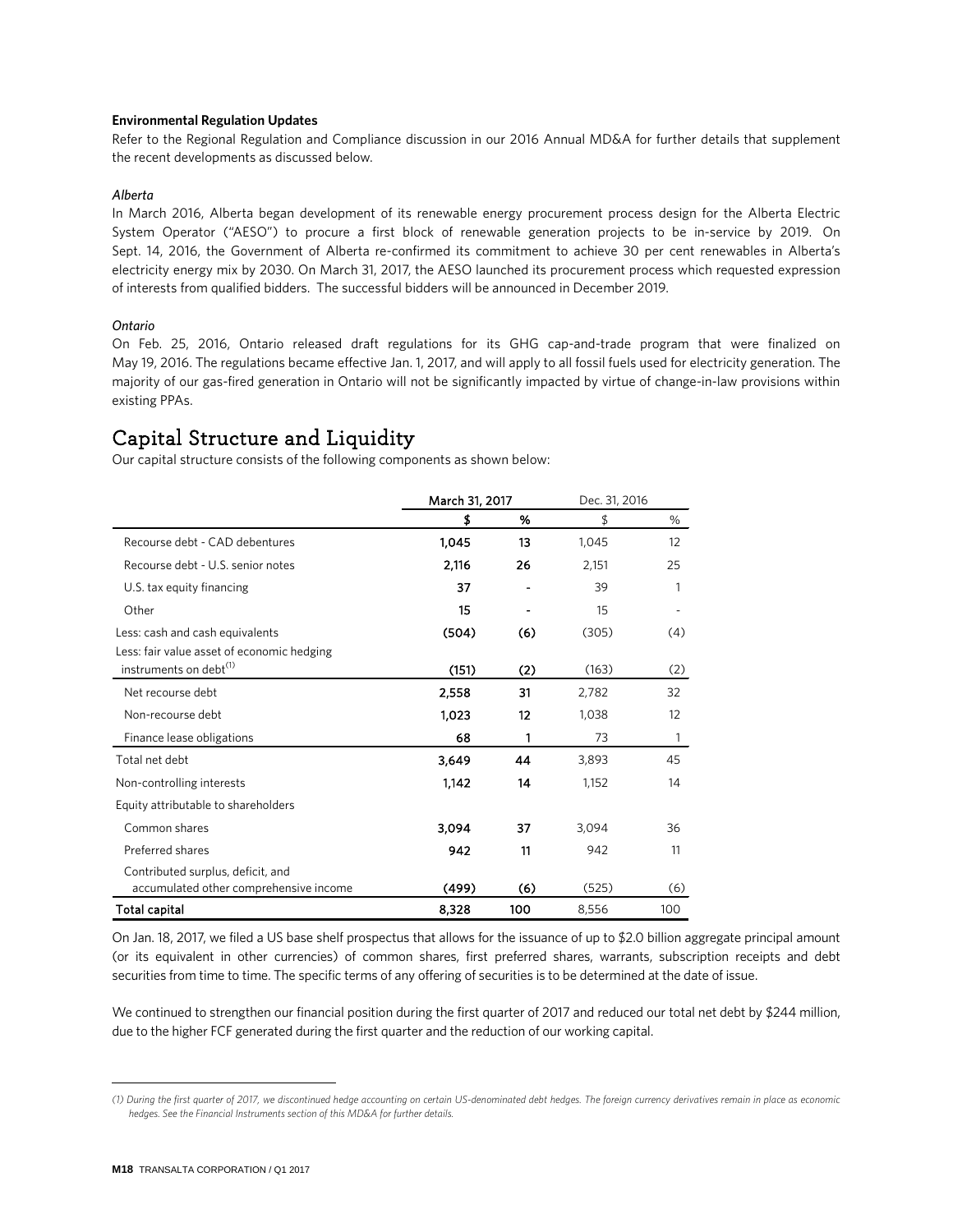The weakening of the US dollar has decreased our long-term debt balances by \$35 million compared to Dec. 31, 2016. Almost all our U.S.-denominated debt is hedged<sup>([1](#page-18-0))</sup> either through financial contracts or net investments in our U.S. operations. During the period, these changes in our U.S.-denominated debt were offset as follows:

| As at                                                                                                                     | March 31, 2017 | Dec. 31, 2016 |
|---------------------------------------------------------------------------------------------------------------------------|----------------|---------------|
| Effects of foreign exchange on carrying amounts of U.S. operations<br>(net investment hedge) and finance lease receivable | (18)           | (35)          |
| Foreign currency economic cash flow hedges on debt                                                                        | (16)           | (29)          |
| Economic hedges and other                                                                                                 | (1)            | (3)           |
| Total                                                                                                                     | (35)           | (67)          |

During the period through Dec. 31, 2020, we have approximately \$2.5 billion of recourse and non-recourse debt maturing. We expect to refinance some of these upcoming debt maturities by raising \$700 million to \$900 million of debt secured by our contracted cash flows over the next 12 to 15 months. We also expect to continue our deleveraging strategy, as a significant part of our FCF over the next four years will be allocated to debt reduction.

Our credit facilities provide us with significant liquidity. At March 31, 2017, we had a total of \$2.0 billion (Dec. 31, 2016 - \$2.0 billion) of committed credit facilities, of which \$1.4 billion (Dec. 31, 2016 - \$1.4 billion) was available for use. We are in compliance with the terms of the credit facilities. At March 31, 2017, the \$0.6 billion (Dec. 31, 2016 - \$0.6 billion) of credit utilized under these facilities was comprised of actual drawings of nil (Dec. 31, 2016 - nil) and letters of credit of \$0.6 billion (Dec. 31, 2016 - \$0.6 billion). These facilities are comprised of a \$1.5 billion committed syndicated bank facility expiring in 2020, one bilateral credit facility of US\$200 million, expiring in 2018, and three bilateral credit facilities, totalling \$240 million, expiring in 2020.

Other non-recourse debt of \$830 million in total (Dec. 31, 2016 - \$845 million) is subject to customary financing restrictions that restrict the Corporation's ability to access funds generated by certain facilities' operations. Upon meeting certain distribution tests, typically performed once per quarter, the funds are able to be distributed by the subsidiary entities to their respective parent entity. These restrictions include the ability to meet a debt service coverage ratio prior to distribution. This test was not met by one of our subsidiaries, New Richmond Wind L.P. in the first quarter of 2017, mainly due to annualization of its results for purposes of the test. The funds in this entity will remain there until the next debt service coverage ratio can be calculated in the second quarter of 2017. At March 31, 2017, \$44 million (Dec. 31, 2016 - \$24 million) of cash was subject to these financial restrictions.

Additionally, certain non-recourse bonds require that certain reserve accounts are established and funded through cash held on deposit and/or by providing letters of credit. As part of our cost reduction initiatives to reduce fees associated with letters of credit, we have elected to fund through cash. Accordingly, as at March 31, 2017, \$16 million of cash was on deposit for certain reserves and was not available for general use.

 $\overline{a}$ 

<span id="page-18-0"></span>*<sup>(1)</sup> During the first quarter of 2017, we discontinued hedge accounting on certain US-denominated debt hedges. The foreign currency derivatives remain in place as economic hedges. See the Financial Instruments section of this MD&A for further details.*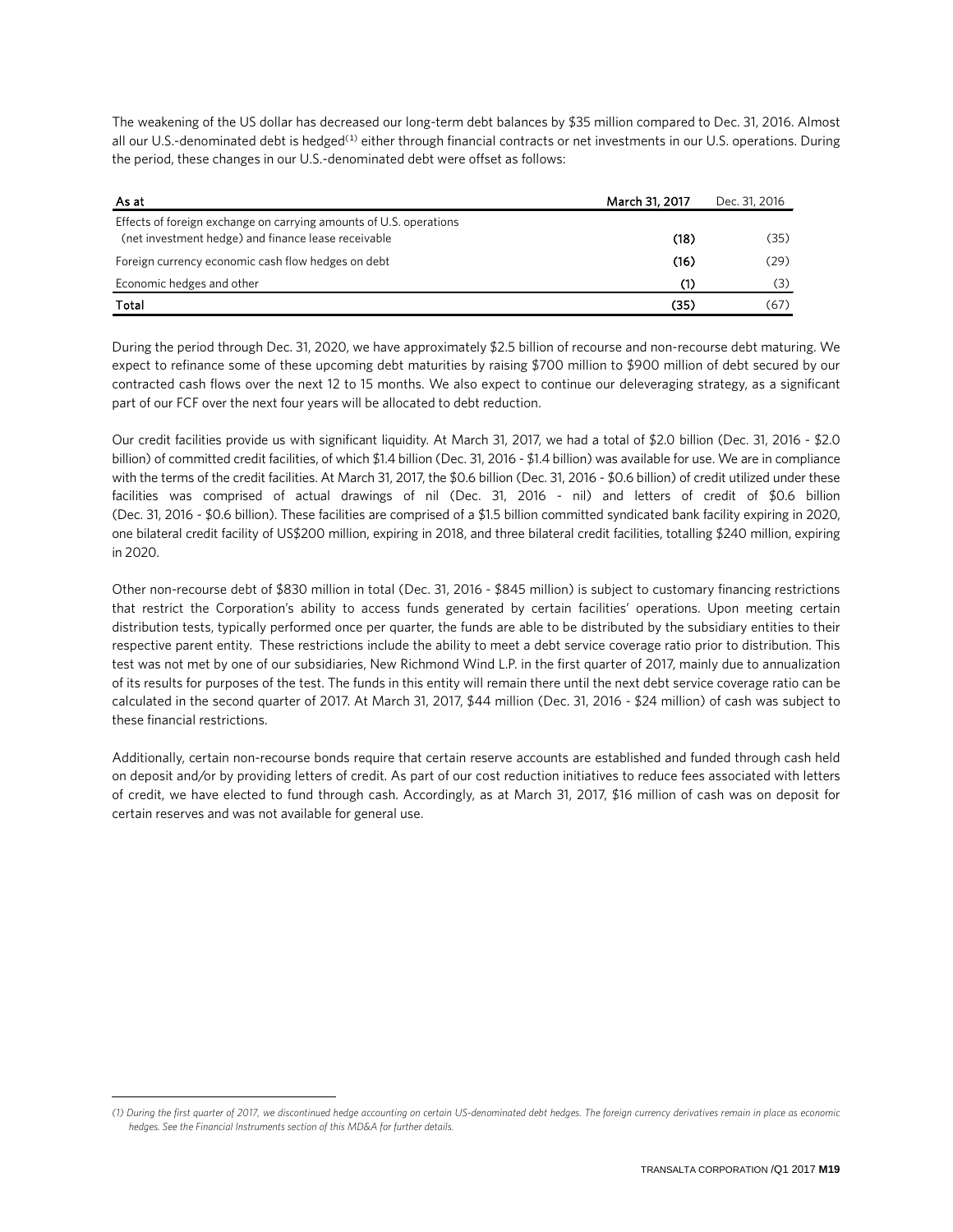#### *Share Capital*

The following tables outline the common and preferred shares issued and outstanding:

| As at                                                  | May 4, 2017 | March 31, 2017              | Dec. 31, 2016 |
|--------------------------------------------------------|-------------|-----------------------------|---------------|
|                                                        |             | Number of shares (millions) |               |
| Common shares issued and outstanding, end of period    | 287.9       | 287.9                       | 287.9         |
| Preferred shares                                       |             |                             |               |
| Series A                                               | 10.2        | 10.2                        | 10.2          |
| Series B                                               | 1.8         | 1.8                         | 1.8           |
| Series C                                               | 11.0        | 11.0                        | 11.0          |
| Series E                                               | 9.0         | 9.0                         | 9.0           |
| Series G                                               | 6.6         | 6.6                         | 6.6           |
| Preferred shares issued and outstanding, end of period | 38.6        | 38.6                        | 38.6          |

#### *Non-Controlling Interests*

As of March 31, 2017, we own 64.0 per cent (Dec. 31, 2016 – 64.0 per cent) of TransAlta Renewables. The stable and predictable cash flows generated by TransAlta Renewables' assets has attracted favourable equity valuations from investors, allowing TransAlta to raise equity capital. We remain committed to maintaining our position as the majority shareholder and sponsor of TransAlta Renewables, with a stated goal of maintaining our interest between 60 to 80 per cent.

We also own 50.01 per cent of TransAlta Cogen which owns, operates, or has an interest in four natural-gas-fired facilities and a 50 per cent interest in a coal-fired generating facility.

#### **Returns to Providers of Capital**

#### **Net Interest Expense**

The components of net interest expense are shown below:

|                                       | 3 months ended March 31 |      |
|---------------------------------------|-------------------------|------|
|                                       | 2017                    | 2016 |
| Interest on debt                      | 56                      | 57   |
| Interest income                       | (1)                     | (1)  |
| Capitalized interest                  | (3)                     | (3)  |
| Interest on finance lease obligations |                         |      |
| Other <sup>(1)</sup>                  | 4                       | 4    |
| Accretion of provisions               | 5                       | 6    |
| Net interest expense                  | 62                      | 64   |

Net interest expense decreased during the first quarter of 2017 compared to 2016. Higher interest on long term debt was offset by favourable impacts of foreign exchange rates.

#### *Dividends to Shareholders*

 $\overline{a}$ 

On Dec. 19, 2016, the Board declared quarterly dividends per common share and preferred shares payable to shareholders relating to the period covering the first quarter of 2017. A total of \$12 million and \$10 million in common and preferred share dividends were paid during the quarter, respectively.

<span id="page-19-0"></span>*<sup>(1) 2016</sup> includes interest accrued related to the Keephills 1 outage arbitration.*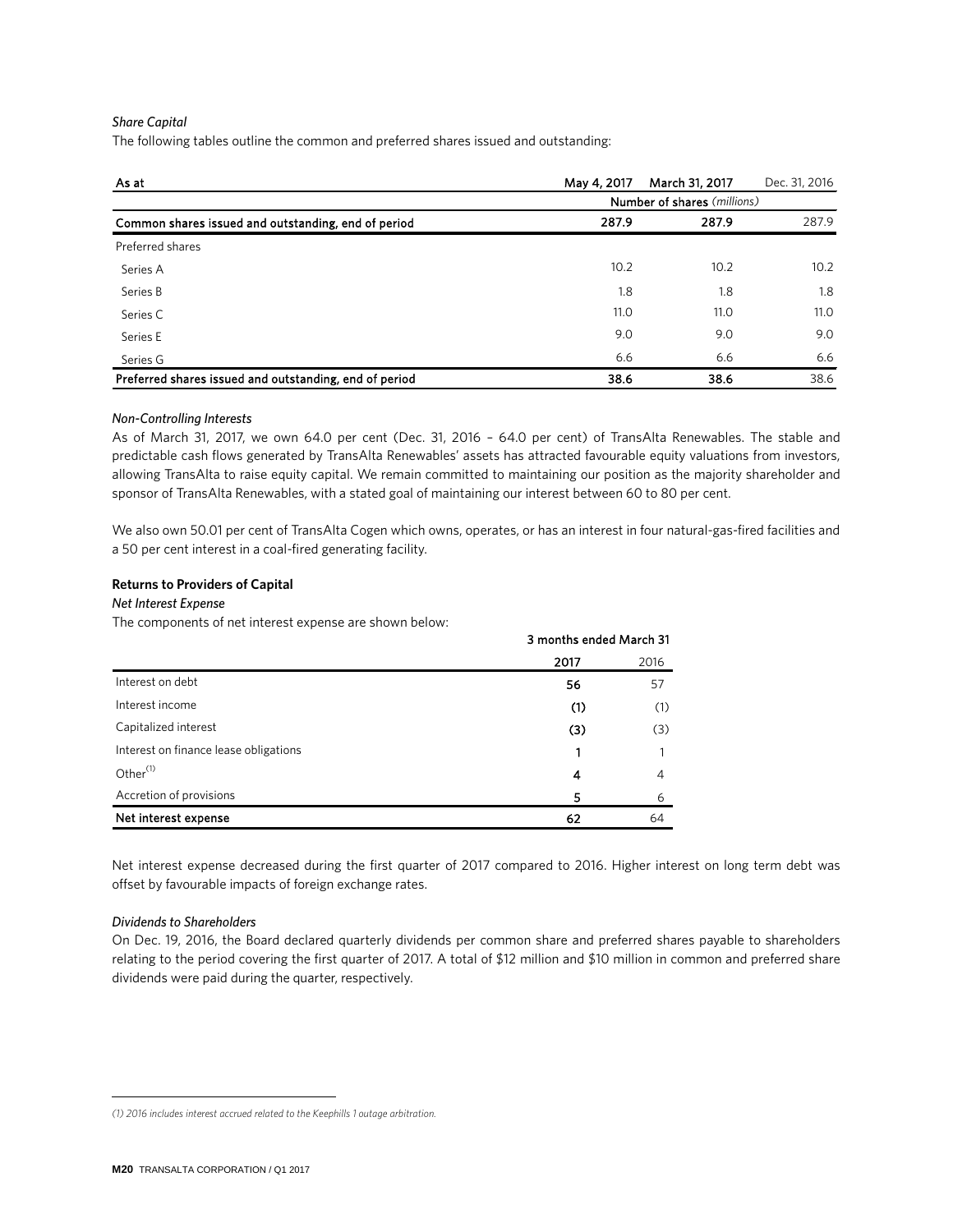On April 19, 2017, we declared a dividend of \$0.04 per common share, payable on July 1, 2017. We also declared a quarterly dividend of \$0.16931 per share on the Series A preferred shares, \$0.15645 per share on the Series B preferred shares, \$0.2875 per share on the Series C preferred shares, \$0.3125 per share on the Series E preferred shares, and \$0.33125 per share on the Series G preferred shares, all payable on June 30, 2017.

#### *Non-Controlling Interests*

Reported earnings attributable to non-controlling interests for the first quarter of 2017 increased to \$28 million from a net loss of \$3 million from the first quarter of 2016, due to higher earnings at TransAlta Renewables resulting from a favourable reduction in unrealized foreign exchange losses on some of its financial interests in the Australian Assets.

### Other Consolidated Analysis

### Financial Position

The following chart highlights significant changes in the Condensed Consolidated Statements of Financial Position from Dec. 31, 2016 to March 31, 2017:

|                                                | Increase/  |                                                                                                                                      |
|------------------------------------------------|------------|--------------------------------------------------------------------------------------------------------------------------------------|
| Assets                                         | (decrease) | Primary factors explaining change                                                                                                    |
| Cash and cash equivalents                      | 199        | Proceeds from sale of our Wintering Hills merchant wind<br>facility, strong free cash flow, and timing of receipts and<br>payments   |
| Trade and other receivables                    | (46)       | Timing of customer receipts and seasonality of revenue                                                                               |
| Prepaid expenses                               | 25         | Timing of payments of insurance, deposits, and other<br>prepayments                                                                  |
| Assets held for sale                           | (61)       | Closing of the sale of the Wintering Hills merchant wind facility                                                                    |
| Risk management assets (current and long term) | 24         | Favourable market price movements, partially offset by<br>contract settlements and unfavourable changes in foreign<br>exchange rates |
| Other assets                                   | (30)       | Transfer of portion of Mississauga recontracting receivable to<br>current assets                                                     |
| Other                                          | (58)       |                                                                                                                                      |
| Total decrease in assets                       | 53         |                                                                                                                                      |

|                                                                                                 | Increase/  |                                                                                                                                                                  |
|-------------------------------------------------------------------------------------------------|------------|------------------------------------------------------------------------------------------------------------------------------------------------------------------|
| Liabilities and equity                                                                          | (decrease) | Primary factors explaining change                                                                                                                                |
| Accounts payable and accrued liabilities                                                        | 44         | Timing of payments and accruals                                                                                                                                  |
| Dividends payable                                                                               | (21)       | Timing of the declaration of common dividends                                                                                                                    |
| Credit facilities, long term debt, and finance lease<br>obligations (including current portion) | (57)       | Favourable effects of changes in foreign exchange rates (\$35<br>million) and repayments (\$14 million)                                                          |
| Decommissioning and other provisions (current<br>and long term)                                 | 63         | Impact of lower discount rate due to shortened useful lives on<br>certain Alberta coal assets                                                                    |
| Risk management liabilities (current and<br>long term)                                          | 21         | New contracts entered into during the period and unfavourable<br>changes in foreign exchange rates                                                               |
| Equity attributable to shareholders                                                             | 26         | Gains on cash flow hedges (\$15 million), gains on translating<br>net assets of foreign operations (\$7 million), partially offset by<br>net loss (\$10 million) |
| Non-controlling interests                                                                       | (10)       | Distributions paid, partially offset by earnings                                                                                                                 |
| Other                                                                                           | (13)       |                                                                                                                                                                  |
| Total decrease in liabilities and equity                                                        | 53         |                                                                                                                                                                  |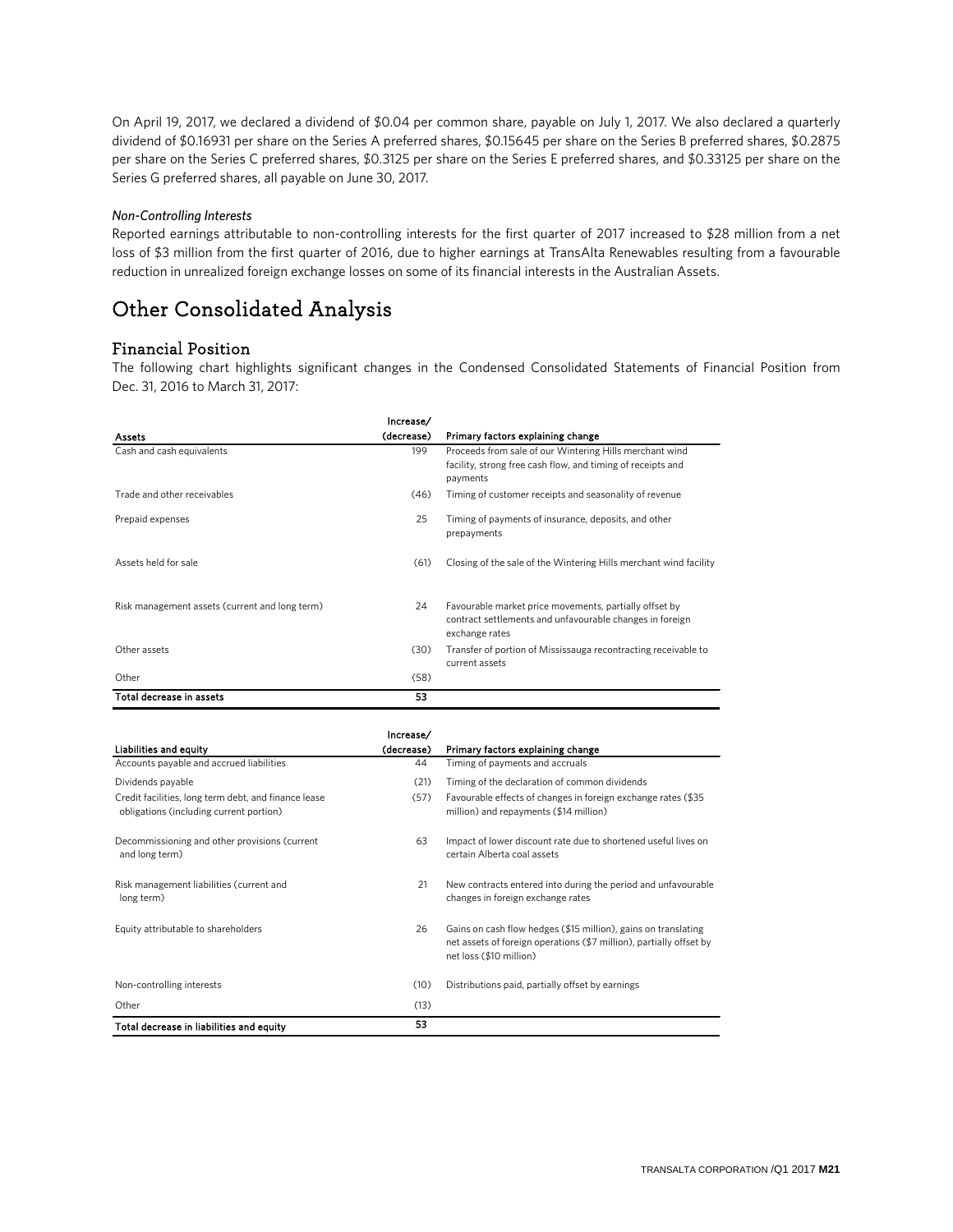### Cash Flows

The following chart highlights significant changes in the Condensed Consolidated Statements of Cash Flows for the three months ended March 31, 2017 compared to the same period in 2016:

|                                                   |      |       | Increase/ |                                                                                                                                                                                                                                                                                         |
|---------------------------------------------------|------|-------|-----------|-----------------------------------------------------------------------------------------------------------------------------------------------------------------------------------------------------------------------------------------------------------------------------------------|
| 3 months ended March 31                           | 2017 |       |           | 2016 (decrease Primary factors explaining change                                                                                                                                                                                                                                        |
| Cash and cash equivalents,<br>beginning of period | 305  | 54    | 251       |                                                                                                                                                                                                                                                                                         |
| Provided by (used in):                            |      |       |           |                                                                                                                                                                                                                                                                                         |
| Operating activities                              | 281  | 275   | 6         | Increase in cash earnings                                                                                                                                                                                                                                                               |
| Investing activities                              | 5    | (67)  | 72        | Higher proceeds on disposition of facilities (\$61 million), lower<br>additions to PP&E, including assets under construction (\$25<br>million), partially offset by unfavourable changes in investing<br>working capital (\$9 million)                                                  |
| Financing activities                              | (88) | (230) | 142       | Lower repayment of credit facilities (\$315 million) and lower<br>dividends paid on common shares (\$22 million), partially offset<br>by lower net proceeds on sale of non-controlling interest in<br>subsidiary (\$162 million) and lower issuance of long-term debt<br>$$17$ million) |
| Translation of foreign<br>currency cash           |      | (2)   | 3         |                                                                                                                                                                                                                                                                                         |
| Cash and cash equivalents,<br>end of period       | 504  | 30    | 474       |                                                                                                                                                                                                                                                                                         |

### Unconsolidated Structured Entities or Arrangements

Disclosure is required of all unconsolidated structured entities or arrangements such as transactions, agreements, or contractual arrangements with unconsolidated entities, structured finance entities, special purpose entities, or variable interest entities that are reasonably likely to materially affect liquidity or the availability of, or requirements for, capital resources. We currently have no such unconsolidated structured entities or arrangements.

### Guarantee Contracts

We have obligations to issue letters of credit and cash collateral to secure potential liabilities to certain parties, including those related to potential environmental obligations, commodity risk management and hedging activities, construction projects, and purchase obligations. At March 31, 2017, we provided letters of credit totalling \$556 million (Dec. 31, 2016 - \$566 million) and cash collateral of \$86 million (Dec. 31, 2016 - \$77 million). These letters of credit and cash collateral secure certain amounts included on our Condensed Consolidated Statements of Financial Position under risk management liabilities and decommissioning and other provisions.

### **Commitments**

During the first quarter of 2017, we extended and revised our existing agreement with Alstom to provide major maintenance for our Canadian Coal facilities. The agreement relates to major maintenance projects over the 2017 through 2020 years at our Keephills plants and on some Sundance plants. Alstom will be accountable for providing its services on budget and on time with a guarantee on performance.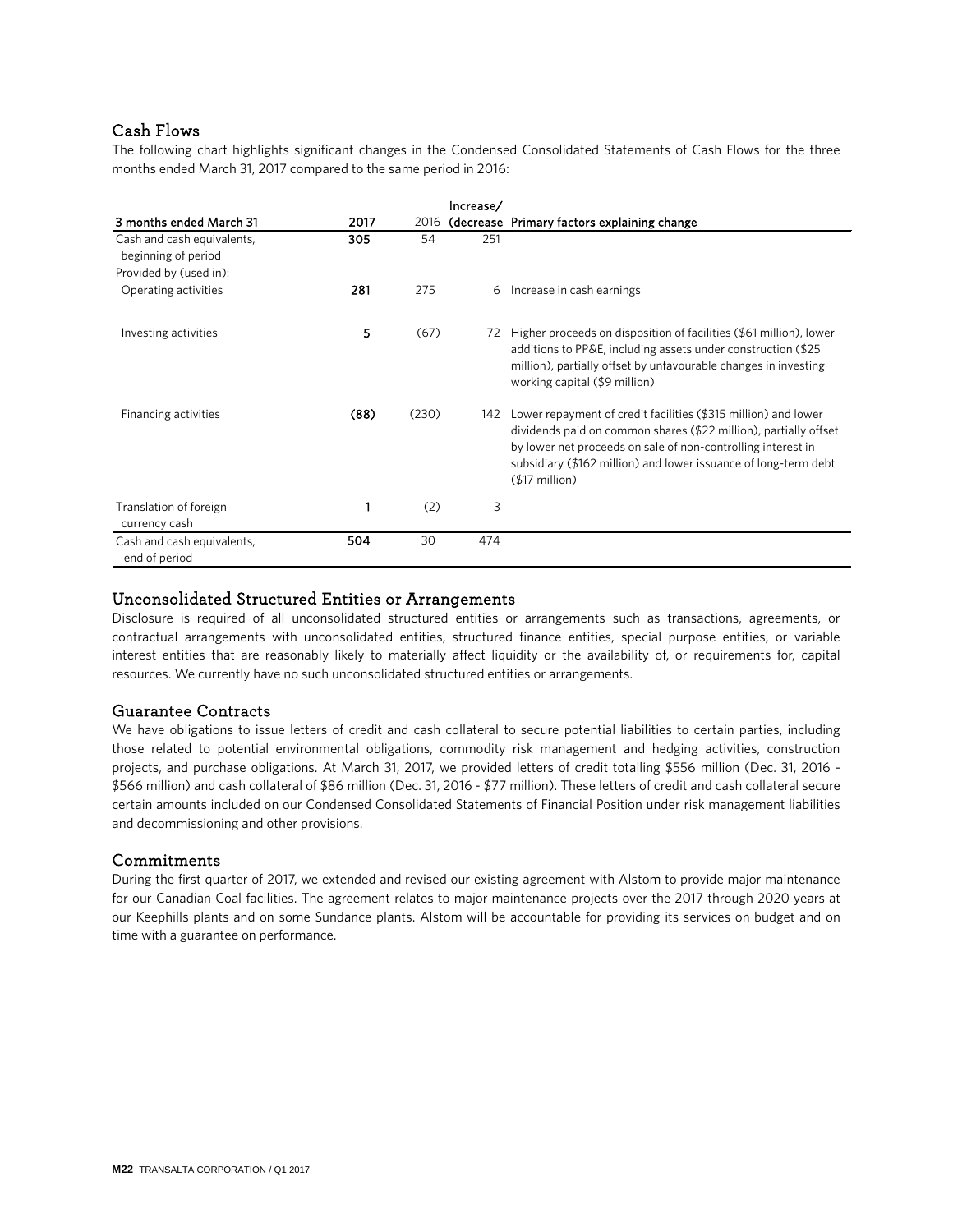### Contingencies

### **I. Line Loss Rule Proceeding**

TransAlta is participating in a line loss rule proceeding (the "LLRP") that is currently before the Alberta Utilities Commission ("AUC"). The AUC has determined that it has the ability to retroactively adjust line loss rates going back to 2006 and directed the Alberta Electric System Operator (the "AESO") to, among other things, perform such retroactive calculations. The various decisions by the AUC are, however, subject to appeal and challenge. TransAlta may incur additional transmission charges as a result of the LLRP. The outcome of the LLRP, however, currently remains uncertain and the total potential exposure faced by TransAlta, if any, cannot be calculated with certainty until retroactive calculations using an AUC-approved methodology are made available, and until the AUC determines what methodology will be used for retroactive calculations. The AESO expects retroactive calculations for each year using an AUC-approved methodology to begin to be available in the second quarter of 2017, at the earliest.

As a result, no provision has been recorded at this time. Further, certain PPAs for TransAlta's facilities provide for the pass through of these types of transmission charges to TransAlta's buyers.

### Financial Instruments

Refer to Note 13 of the notes to the audited annual consolidated financial statements within our 2016 Annual Integrated Report and Note 8 of our unaudited interim condensed consolidated financial statements as at and for the three months ended March 31, 2017 for details on Financial Instruments. Refer to the Governance and Risk Management section of our 2016 Annual Integrated Report and Note 9 of our unaudited interim condensed consolidated financial statements for further details on our risks and how we manage them. Our risk management profile and practices have not changed materially from Dec. 31, 2016.

During the first quarter of 2017, we discontinued hedge accounting for certain foreign currency cash flow and fair value hedges on US\$690 million and US\$50 million of debt, respectively. As at March 31, 2017, cumulative gains on the cash flow hedges of approximately \$3 million will continue to be deferred in Accumulated Other Comprehensive Income ("AOCI") and will be reclassified to net earnings as the forecasted transactions (interest payments) occur. As at March 31, 2017, cumulative losses of approximately \$2 million related to the fair value hedge, and recognized as part of the carrying value of the hedged debt, will be amortized to net earnings over the period to the debt's maturity. Changes in these risk management assets and liabilities related to these discontinued hedge positions will be reflected within net earnings prospectively.

We may enter into commodity transactions involving non-standard features for which observable market data is not available. These are defined under IFRS as Level III financial instruments. Level III financial instruments are not traded in an active market and fair value is, therefore, developed using valuation models based upon internally developed assumptions or inputs. Our Level III fair values are determined using data such as unit availability, transmission congestion, or demand profiles. Fair values are validated on a quarterly basis by using reasonably possible alternative assumptions as inputs to valuation techniques, and any material differences are disclosed in the notes to the financial statements.

As at March 31, 2017, total Level III financial instruments had a net asset carrying value of \$784 million (Dec. 31, 2016 - \$758 million net asset). The increase during the period is primarily due to the changes in value of the longterm power sale contract designated as an all-in-one cash flow hedge, for which changes in fair value are recognized in other comprehensive income.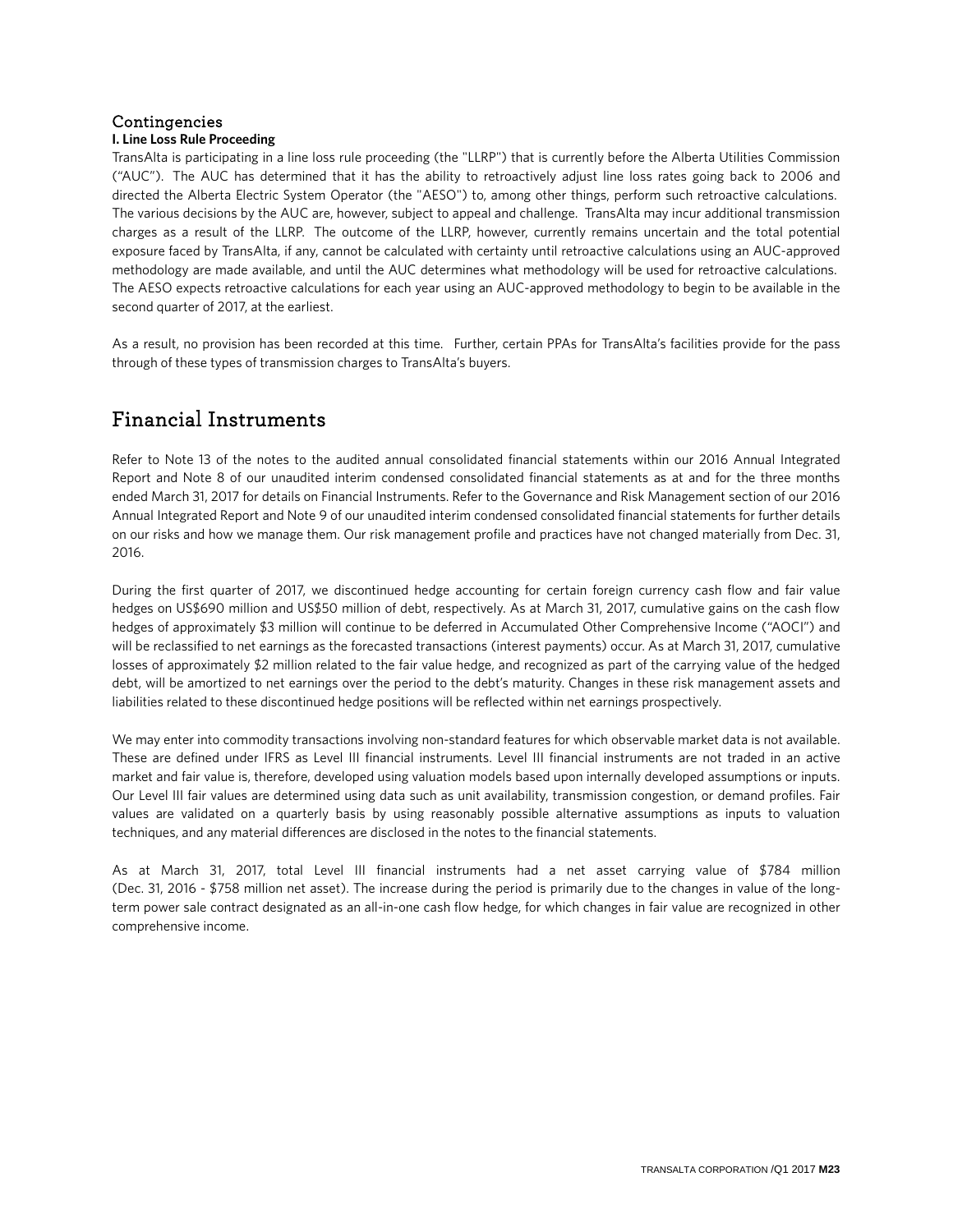### 2017 Financial Outlook

The following table outlines our expectations on key financial targets for 2017:

| Measure                 | Target                                                              |
|-------------------------|---------------------------------------------------------------------|
| Comparable EBITDA       | \$1,025 million to \$1,135 million                                  |
| Comparable FFO          | \$765 million to \$855 million                                      |
| Comparable FCF          | \$300 million to \$365 million                                      |
| Coal fleet availability | 86 to 88 per cent                                                   |
| Dividend                | \$0.16 per common share annualized, 13 to 15 per cent payout of FCF |

#### **Prices**

For the remainder of 2017, power prices in Alberta are expected to be slightly better than 2016 as a result of higher natural gas prices and incremental carbon costs that increase the variable cost of generation year-over-year. However, prices can vary based on supply and weather conditions. In the Pacific Northwest, power prices will be lower for the second quarter due to a strong hydro season, however, for third and fourth quarters, prices are expected to be comparable to 2016.

#### **Contractual Profile**

As a result of Alberta PPAs and long-term contracts, approximately 80 per cent of our capacity is contracted over the next two years. With the announced closure of Sundance Unit 1 and the mothballing of Sundance Unit 2, this level of contracted capacity is relatively stable until the end of 2020 when the PPA's on our Alberta coal fleet end. More than half of our noncontracted generation is sold forward 12 to 18 months ahead of time using short-term physical or financial contracts, such that on an aggregated portfolio basis, depending on market conditions, we target being up to 90 per cent contracted for the upcoming calendar year. As at the end of the first quarter of 2017, approximately 86 per cent of our 2017 capacity was contracted. The average prices of our short-term physical and financial contracts for 2017 are approximately \$45 per MWh in Alberta and approximately US\$45 per MWh in the Pacific Northwest.

#### **Availability**

Availability of our coal fleet is expected to be at the low end of our range of 86 to 88 per cent in 2017. Availability of our other generating assets (gas, renewables) generally exceeds 95 per cent.

### **Fuel Costs**

As disclosed previously, the cost to mine coal at our Alberta mine is expected to increase due to a major outage of a dragline and a higher strip ratio in 2017. Seasonal variations in coal costs at our Alberta mine are minimized through the application of standard costing. Coal costs for 2017, on a standard cost per tonne basis, are expected to be approximately 12 per cent higher than 2016 unit costs. Results in the first quarter were in line with our expectations. The development of Pit 9 in 2018 is expected to improve our strip ratio.

In the Pacific Northwest, our U.S. Coal mine, adjacent to our power plant, is in the reclamation stage. Fuel at U.S. Coal has been purchased primarily from external suppliers in the Powder River Basin and delivered by rail. The delivered fuel cost will decrease slightly in 2017 primarily due to lower transportation costs resulting from lower expected natural gas prices.

Most of our generation from gas is sold under contract with pass-through provisions for fuel. For gas generation with no passthrough provision, we purchase natural gas from third parties coincident with production, thereby minimizing our risk to changes in prices.

We closely monitor the risks associated with changes in electricity and input fuel prices on our future operations and, where we consider it appropriate, use various physical and financial instruments to hedge our assets and operations from such price risks.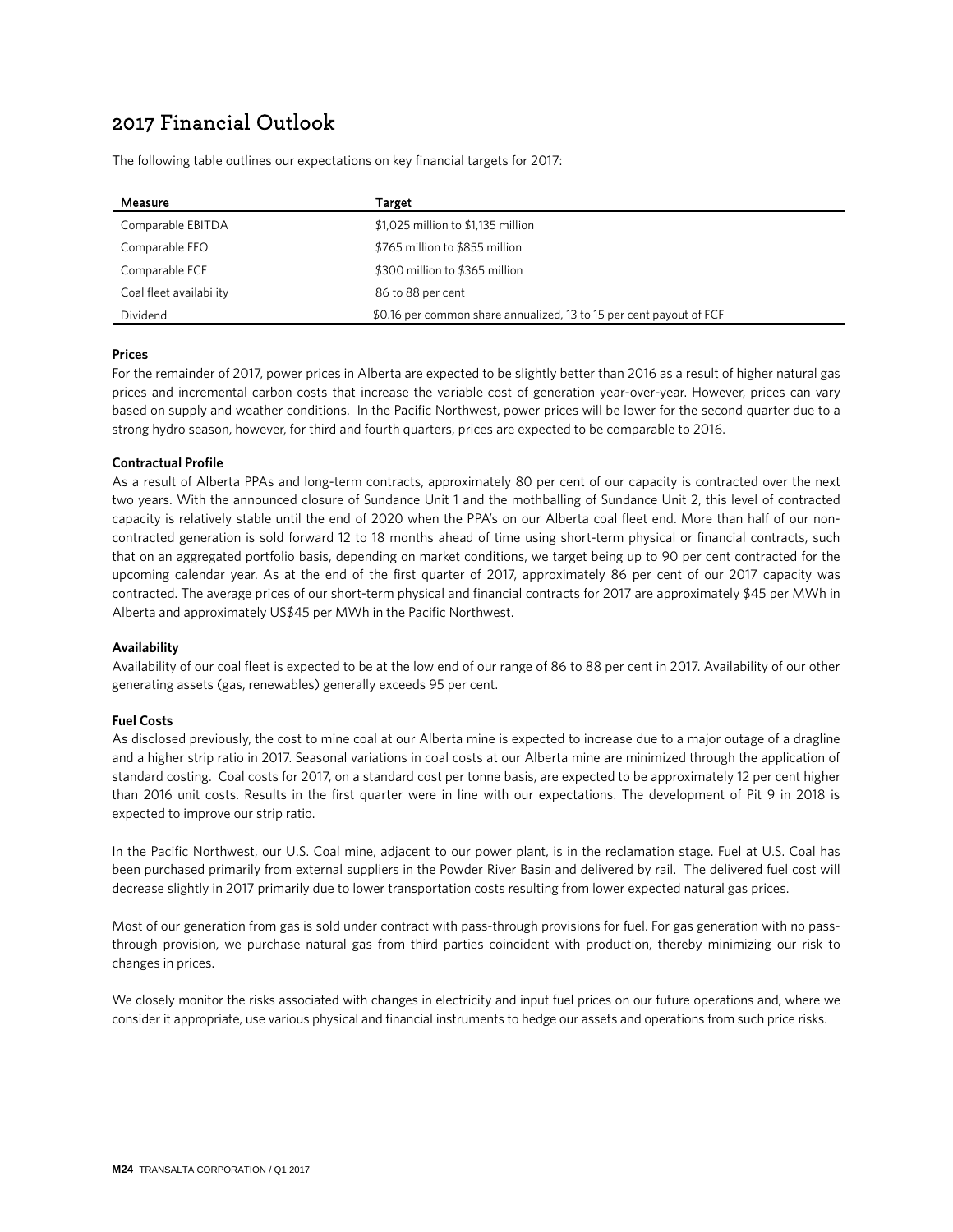#### **Energy Marketing**

EBITDA from our Energy Marketing segment is affected by prices and volatility in the market, overall strategies adopted, and changes in regulation and legislation. We continuously monitor both the market and our exposures to maximize earnings while still maintaining an acceptable risk profile. Our 2017 objective for Energy Marketing is for the segment to contribute between \$60 million to \$70 million in gross margin for the year, below our initial target of \$70 million to \$90 million, due to our first quarter performance.

#### **Exposure to Fluctuations in Foreign Currencies**

Our strategy is to minimize the impact of fluctuations in the Canadian dollar against the US dollar and Australian dollar by offsetting foreign-denominated assets with foreign-denominated liabilities and by entering into foreign exchange contracts. We have foreign-denominated expenses, including interest charges, which largely offset our net foreign-denominated revenues.

#### **Net Interest Expense**

Net interest expense for 2017 is expected to be higher than in 2016, largely due to lower capitalized interest. However, changes in interest rates and in the value of the Canadian dollar relative to the US dollar can affect the amount of net interest expense incurred.

#### **Net Debt, Liquidity, and Capital Resources**

We expect to maintain adequate available liquidity under our committed credit facilities. We currently have access to \$2.0 billion in liquidity, and more than \$500 million in cash. Our continued focus will be toward repositioning our capital structure and we expect to be well positioned to address the upcoming debt maturities in the second quarter of 2017, and 2018.

#### **Capital Expenditures**

Our major projects are focused on sustaining our current operations and supporting our growth strategy in our renewables platform.

A summary of the significant growth and major projects that are in progress is outlined below:

|                                               | <b>Total Project</b> |                                 | 2017               | Target             |                                                                                                              |
|-----------------------------------------------|----------------------|---------------------------------|--------------------|--------------------|--------------------------------------------------------------------------------------------------------------|
|                                               | Estimated<br>spend   | Spent to<br>date <sup>(1)</sup> | Estimated<br>spend | completion<br>date | <b>Details</b>                                                                                               |
| Project                                       |                      |                                 |                    |                    |                                                                                                              |
| South Hedland<br>power project <sup>(2)</sup> | 576                  | 356                             | $210 - 230$        | Q2 2017            | 150 MW combined-cycle power plant                                                                            |
| Solomon load bank<br>facility                 | 5                    | 2                               | 3                  | Q1 2017            | Installation of 20MW load bank facility required<br>to support the operation of the Solomon power<br>station |
| Transmission                                  |                      | Not applicable <sup>(3)</sup>   | 3                  | Ongoing            | Regulated transmission that receives a return on<br>investment                                               |
| Total                                         | 581                  | 358                             | $216 - 236$        |                    |                                                                                                              |

Cash required to fund the construction of the South Hedland power project is expected to be partially funded by proceeds from project financing and cash generated by our business.

 $\overline{a}$ 

<span id="page-24-0"></span>*<sup>(1)</sup> Represents amounts spent as of March 31, 2017.*

<span id="page-24-1"></span>*<sup>(2)</sup> Estimated project expenditures are AUD\$553 million. Total estimated project expenditures are stated in CAD\$ and include estimated capital interest costs. The total estimated project expenditures may change due to fluctuations in foreign exchange rates. Approximately \$155 million in project expenditures relate to infrastructure acquisition and network, water and gas access deposits, and prepayments, most of which is due to be paid on commissioning.*

<span id="page-24-2"></span>*<sup>(3)</sup> Transmission projects are aggregated and developed on an ongoing basis. Consequently, discrete project expenditures are not available.*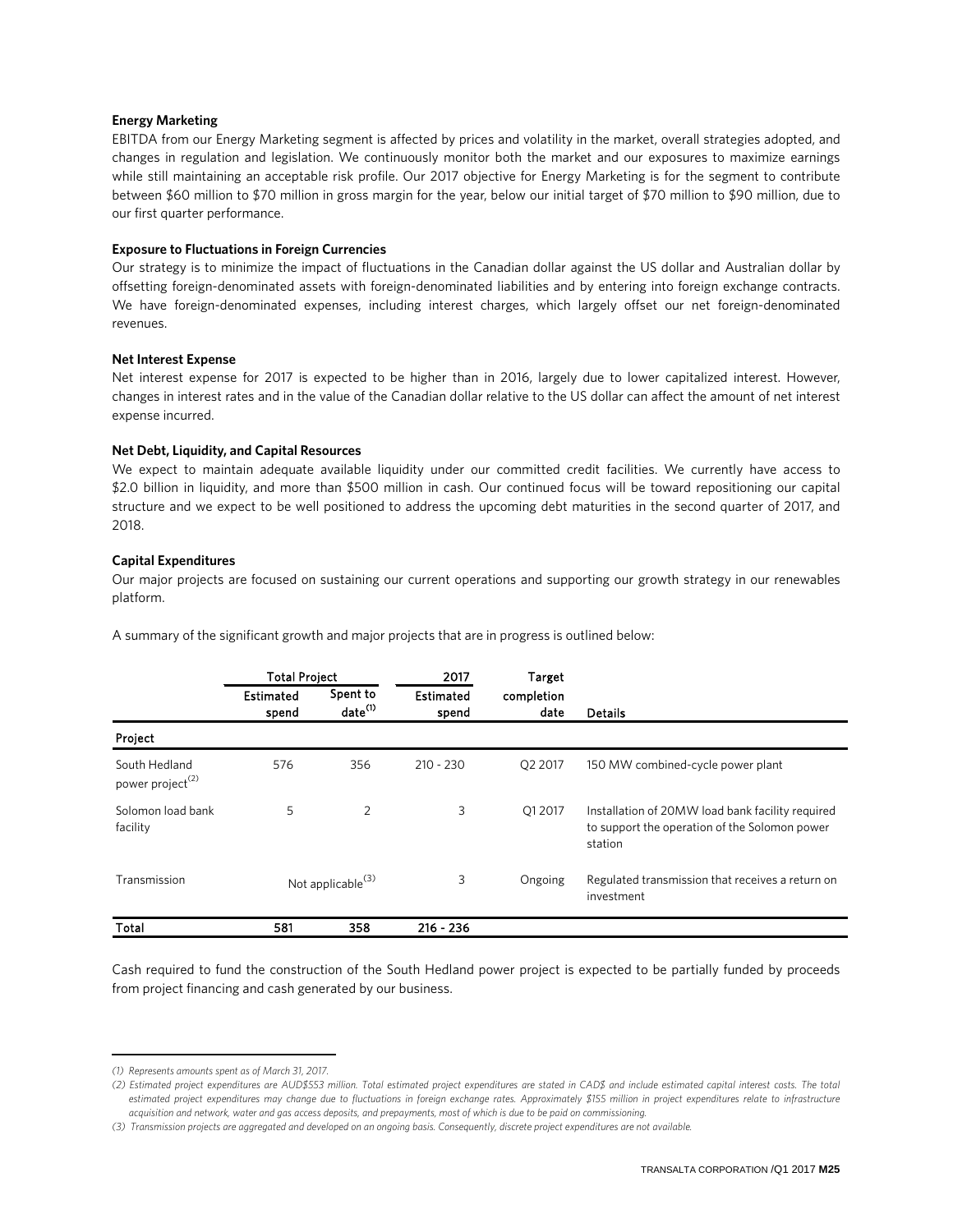A significant portion of our sustaining and productivity capital is planned major maintenance, which includes inspection, repair and maintenance of existing components, and the replacement of existing components. Planned major maintenance costs are capitalized as part of Property, plant and equipment ("PP&E") and are amortized either on a straight-line basis over the term until the next major maintenance event or on a unit-of-production basis. These costs exclude amounts for day-today routine maintenance, unplanned maintenance activities, and minor inspections and overhauls, which are expensed as incurred.

Category Description Spent to date(1) Expected spend in 2017 Routine capital<sup>(2)</sup>  $\qquad \qquad$  Capital required to maintain our existing generating capacity  $\qquad \qquad \qquad 9 \qquad 85$  - 90 Planned major maintenance Regularly scheduled major maintenance and the state of the state of 125 - 130 Mine capital **3** 30 - 35 Capital related to mining equipment and land purchases 3 330 - 35 Finance leases 4 20 - 25 Payments on finance leases Total sustaining capital and the control of the control of the control of the control of the control of the control of the control of the control of the control of the control of the control of the control of the control o Productivity capital 2 10 - 15 Total sustaining and productivity capital 48 270 - 295 Projects to improve power production efficiency and corporate improvement initiatives

Our estimate for total sustaining and productivity capital is allocated among the following:

Significant planned major outages for 2017 include the following:

- six major outages, including: Sundance 6 outage which was completed on schedule and on budget in the first quarter, a major turnaround at Centralia Unit 2 which is currently in progress, a major outage at Keephills 2 which we are currently executing, a turnaround on Keephills 3 in the third quarter, Sheerness 1 in the fourth quarter, and a major overhaul to one of our draglines at our Highvale mine,
- three major outages in our Canadian Gas segment related to our Sarnia and Windsor facilities, scheduled for the second and fourth quarter.

Lost production as a result of planned major maintenance, excluding planned major maintenance for U.S. Coal, which is scheduled during a period of economic dispatching, is estimated as follows for 2017:

|          |           | Gas and           |              | Lost to      |
|----------|-----------|-------------------|--------------|--------------|
|          | Coal      | <b>Renewables</b> | Total        | $date^{(1)}$ |
| GWh lost | 895 - 905 | $200 - 230$       | .095 - 1.135 | 330          |

#### **Funding of Capital Expenditures**

Funding for these planned capital expenditures is expected to be provided by cash flow from operating activities, existing liquidity, and capital raised from our contracted cash flows. We have access to approximately \$2.0 billion in liquidity, if required. The funds required for committed growth, sustaining capital, and productivity projects are not expected to be significantly impacted by the current economic environment.

 $\overline{a}$ 

<span id="page-25-0"></span>*<sup>(1)</sup> As at March 31, 2017.*

*<sup>(2)</sup> Includes hydro life extension spend.*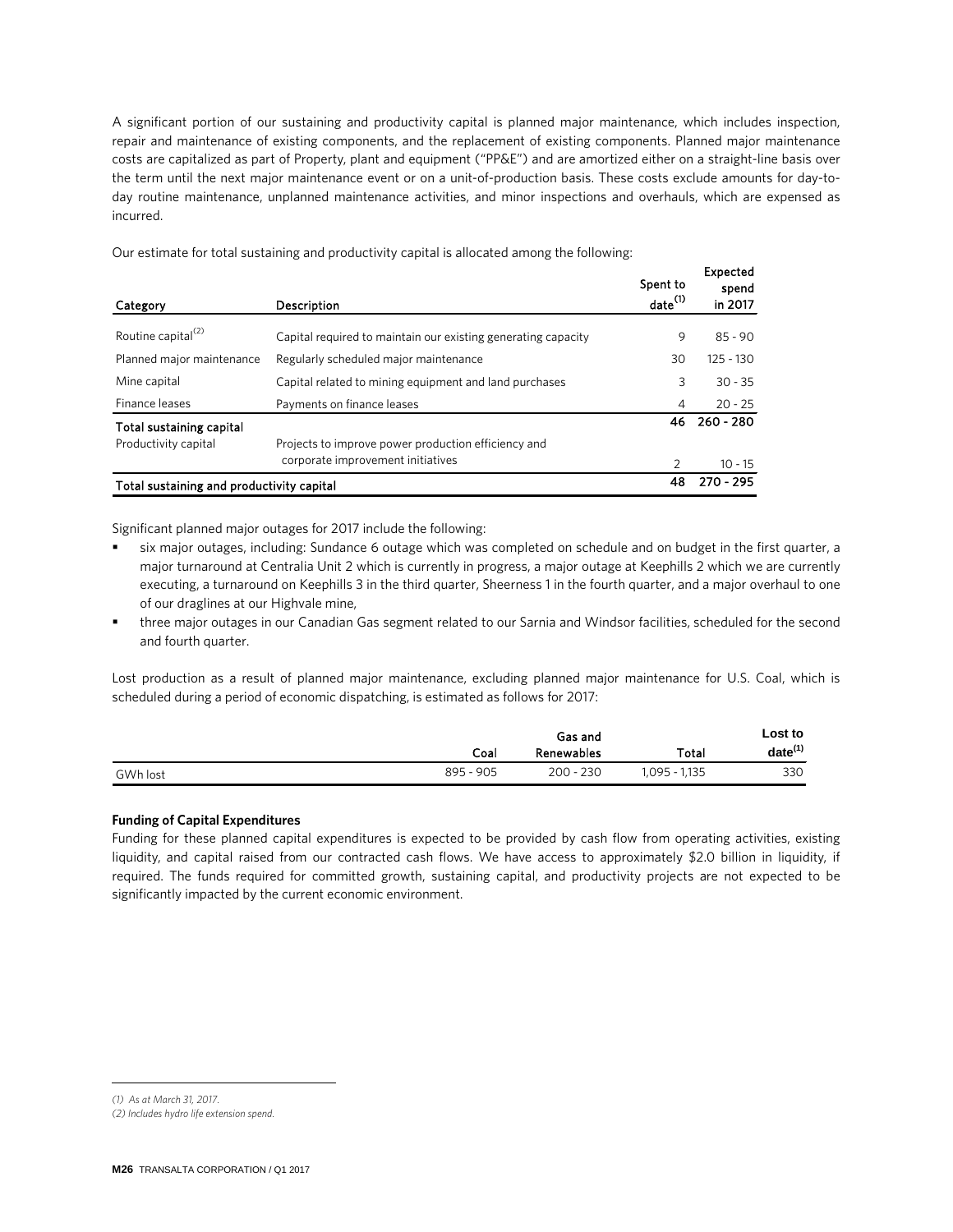### Accounting Changes

### A. Current Accounting Changes

### **I. Change in Estimates – Useful Lives**

As a result of the Alberta OCA described in the Significant Events section of this MD&A and in our 2016 annual consolidated financial statements, we will cease coal-fired emissions by the end of 2030. On Jan. 1, 2017, the useful lives of the PP&E and amortizable intangibles associated with some of our Alberta coal assets were reduced to 2030. As a result, depreciation expense and intangibles amortization for the three months ended March 31, 2017 increased by approximately \$14 million and the full year 2017 depreciation and amortization expense are expected to increase by approximately \$58 million. The useful lives may be revised or extended in compliance with our accounting policies, dependent upon future operating decisions and events.

### B. Future Accounting Changes

Accounting standards that have been previously issued by the IASB but are not yet effective, and have not been applied by us, include IFRS 9 *Financial Instruments*, IFRS 15 *Revenue from Contracts with Customers,* and IFRS 16 *Leases*. Refer to *Note 3* of our 2016 annual consolidated financial statements for information regarding the requirements of IFRS 9, IFRS 15, and IFRS 16.

We have made progress on the implementation plan for IFRS 9 during 2016; however, it is not yet possible to make a reliable estimate of the impact of IFRS 9 on our financial statements and disclosures. Our current estimate of the time and effort necessary to complete the implementation plan for IFRS 9 extends into mid-to-late 2017.

We have created an implementation plan for IFRS 15 and are currently in the process of reviewing our various revenue streams and underlying contracts with customers to determine the impact that the adoption of IFRS 15 will have on our financial statements. Our current estimate of the time and effort necessary to complete our implementation plan for IFRS 15 extends into mid-to-late 2017. We anticipate finalizing a decision with respect to our transition method by mid-2017.

We are in the process of completing our initial scoping assessment on IFRS 16 and expect to have an implementation plan in place by mid-2017. We anticipate most the effort under the implementation plan will occur in late 2017 through mid-2018. It is not yet possible to make reliable estimates of the potential impact of IFRS 16 on our financial statements and disclosures.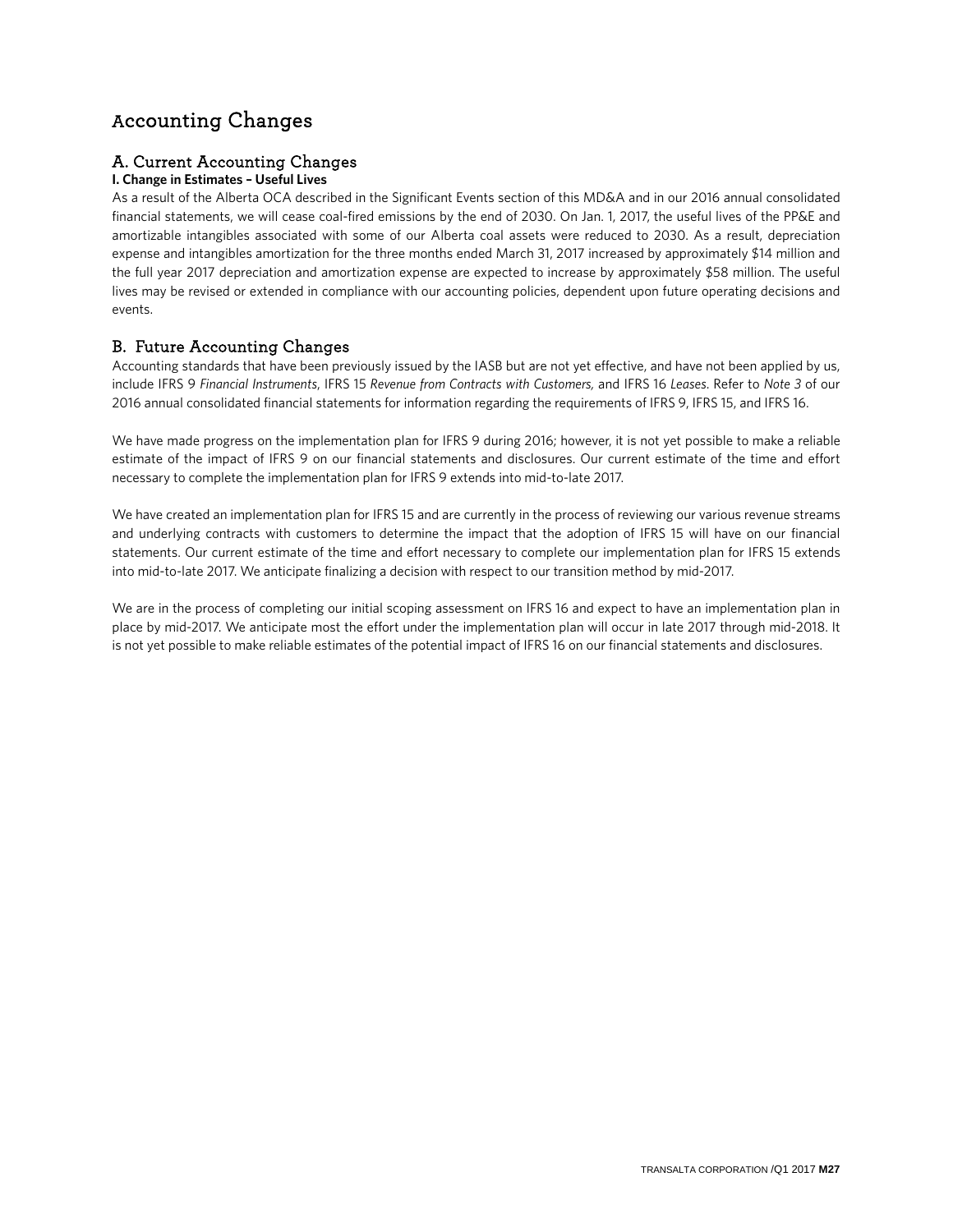## Selected Quarterly Information

Our results are seasonal due to the nature of the electricity market and related fuel costs. Higher maintenance costs are usually incurred in the spring and fall when electricity prices are expected to be lower, as electricity prices generally increase in the peak winter and summer months in our main markets due to increased heating and cooling loads. Margins are also typically impacted in the second quarter due to the volume of hydro production resulting from spring runoff and rainfall in the Pacific Northwest, which impacts production at U.S. Coal. Typically, hydro facilities generate most of their electricity and revenues during the spring months when melting snow starts feeding watersheds and rivers. Inversely, wind speeds are historically greater during the cold winter months and lower in the warm summer months.

|                                                                                                        | Q2 2016 | Q3 2016 | Q4 2016 | Q1 2017 |
|--------------------------------------------------------------------------------------------------------|---------|---------|---------|---------|
|                                                                                                        |         |         |         |         |
| Revenues                                                                                               | 492     | 620     | 717     | 578     |
| Comparable EBITDA                                                                                      | 248     | 244     | 374     | 274     |
| Comparable FFO                                                                                         | 175     | 163     | 228     | 203     |
| Net earnings (loss) attributable to common shareholders                                                | 6       | (12)    | 61      |         |
| Net earnings (loss) per share attributable to common shareholders,<br>basic and diluted <sup>(1)</sup> | 0.02    | (0.04)  | 0.21    |         |
|                                                                                                        |         |         |         |         |
|                                                                                                        | Q2 2015 | Q3 2015 | Q4 2015 | Q1 2016 |
| Revenues                                                                                               | 438     | 641     | 595     | 568     |
| Comparable EBITDA                                                                                      | 183     | 219     | 268     | 279     |
| Comparable FFO                                                                                         | 160     | 126     | 243     | 196     |
| Net earnings (loss) attributable to common shareholders                                                | (131)   | 154     | (7)     | 62      |
| Net earnings (loss) per share attributable to common shareholders,<br>basic and diluted <sup>(1)</sup> | (0.47)  | 0.55    | (0.02)  | 0.22    |

 $\overline{a}$ 

<span id="page-27-0"></span>*<sup>(1)</sup> Basic and diluted earnings per share attributable to common shareholders and comparable earnings per share are calculated each period using the weighted average common shares outstanding during the period. As a result, the sum of the earnings per share for the four quarters making up the calendar year may sometimes differ from the annual earnings per share.*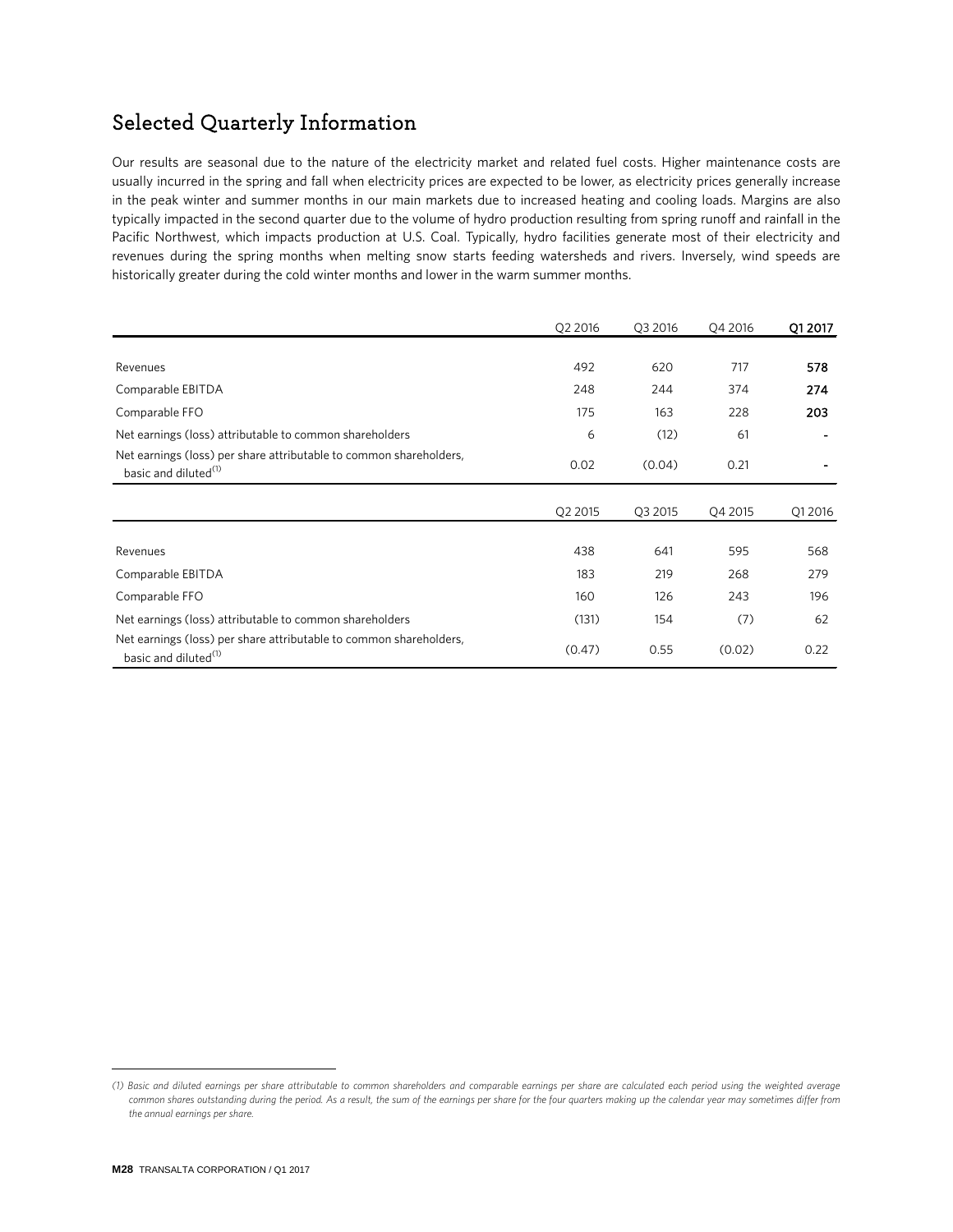Reported net earnings, comparable EBITDA, and FFO are generally higher in the first and fourth quarters due to higher demand associated with winter cold in the markets in which we operate and lower planned outages.

Net earnings attributable to common shareholders has also been impacted by the following variations and events:

- gain on disposal of assets, following the Poplar Creek contract restructuring in the third quarter of 2015,
- U.S. Solar and Wind acquisitions in the third quarter of 2015,
- settlement with the Market Surveillance Administrator in the third quarter of 2015,
- a recovery of a writedown of deferred tax assets in, the third quarter of 2015, and the first and second quarters of 2016,
- change in income tax rates in Alberta in the second quarter of 2015,
- deferred income tax impacts of the sale of an economic interest in Australian Assets to TransAlta Renewables in the first and second quarters of 2015,
- effects of unrealized losses on intercompany financial instruments that are attributable only to the non-controlling interests in the first, second, and third quarters of 2016, and unrealized gains in the first quarter of 2017,
- effects of the Mississauga cogeneration facility recontracting during the fourth quarter of 2016,
- effects of the Keephills 1 outage provision, and
- effects of the Wintering Hills impairment charge during the fourth quarter of 2016.

### Disclosure Controls and Procedures

Management has evaluated, with the participation of our Chief Executive Officer and Chief Financial Officer, the effectiveness of our disclosure controls and procedures as of the end of the period covered by this report. Disclosure controls and procedures refer to controls and other procedures designed to ensure that information required to be disclosed in the reports we file or submit under the Securities Exchange Act of 1934, as amended ("Exchange Act") are recorded, processed, summarized, and reported within the time periods specified in the rules and forms of the U.S. Securities and Exchange Commission. Disclosure controls and procedures include, without limitation, controls and procedures designed to ensure that information required to be disclosed by us in our reports that we file or submit under the Exchange Act is accumulated and communicated to management, including our Chief Executive Officer and Chief Financial Officer, as appropriate to allow timely decisions regarding our required disclosure. In designing and evaluating our disclosure controls and procedures, management recognizes that any controls and procedures, no matter how well designed and operated, can provide only reasonable assurance of achieving the desired control objectives, and management is required to apply its judgment in evaluating and implementing possible controls and procedures.

There have been no changes in our internal control over financial reporting during the three months ended March 31, 2017 that have materially affected, or are reasonably likely to materially affect our internal control over financial reporting. Based on the foregoing evaluation, our Chief Executive Officer and Chief Financial Officer have concluded that, as at March 31, 2017, the end of the period covered by this report, our disclosure controls and procedures were effective.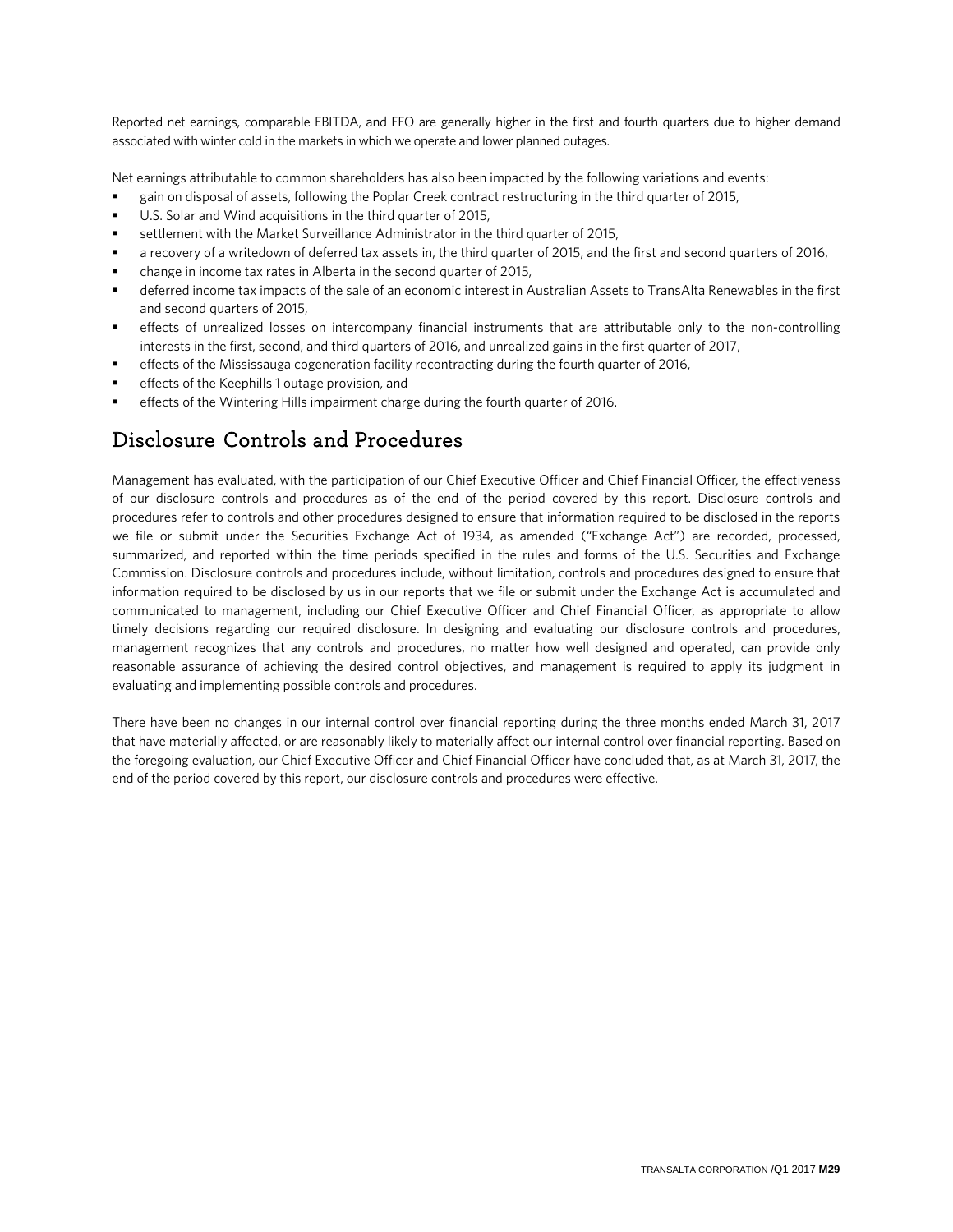### TransAlta Corporation Condensed Consolidated Statements of Earnings (Loss)

(in millions of Canadian dollars except per share amounts)

|                                                                                            | 3 months ended March 31 |      |
|--------------------------------------------------------------------------------------------|-------------------------|------|
| Unaudited                                                                                  | 2017                    | 2016 |
| Revenues                                                                                   | 578                     | 568  |
| Fuel, purchased power, and other                                                           | 250                     | 208  |
| Gross margin                                                                               | 328                     | 360  |
| Operations, maintenance, and administration                                                | 125                     | 123  |
| Depreciation and amortization                                                              | 143                     | 122  |
| Taxes, other than income taxes                                                             | 8                       | 8    |
| Net other operating income (Note 4)                                                        | (10)                    |      |
| Operating income                                                                           | 62                      | 107  |
| Finance lease income                                                                       | 16                      | 16   |
| Net interest expense (Note 5)                                                              | (62)                    | (64) |
| Foreign exchange losses                                                                    | (1)                     | (6)  |
| Earnings before income taxes                                                               | 15                      | 53   |
| Income tax recovery (Note 6)                                                               | (17)                    | (18) |
| Net earnings                                                                               | 32                      | 71   |
| Net earnings (loss) attributable to:                                                       |                         |      |
| TransAlta shareholders                                                                     | $\overline{a}$          | 74   |
| Non-controlling interests (Note 7)                                                         | 32                      | (3)  |
|                                                                                            | 32                      | 71   |
|                                                                                            |                         | 74   |
| Net earnings attributable to TransAlta shareholders<br>Preferred share dividends (Note 13) |                         | 12   |
|                                                                                            |                         |      |
| Net income attributable to common shareholders                                             |                         | 62   |
| Weighted average number of common shares<br>outstanding in the period (millions)           | 288                     | 288  |
|                                                                                            |                         |      |
| Net earnings per share attributable to common<br>shareholders, basic and diluted           |                         | 0.22 |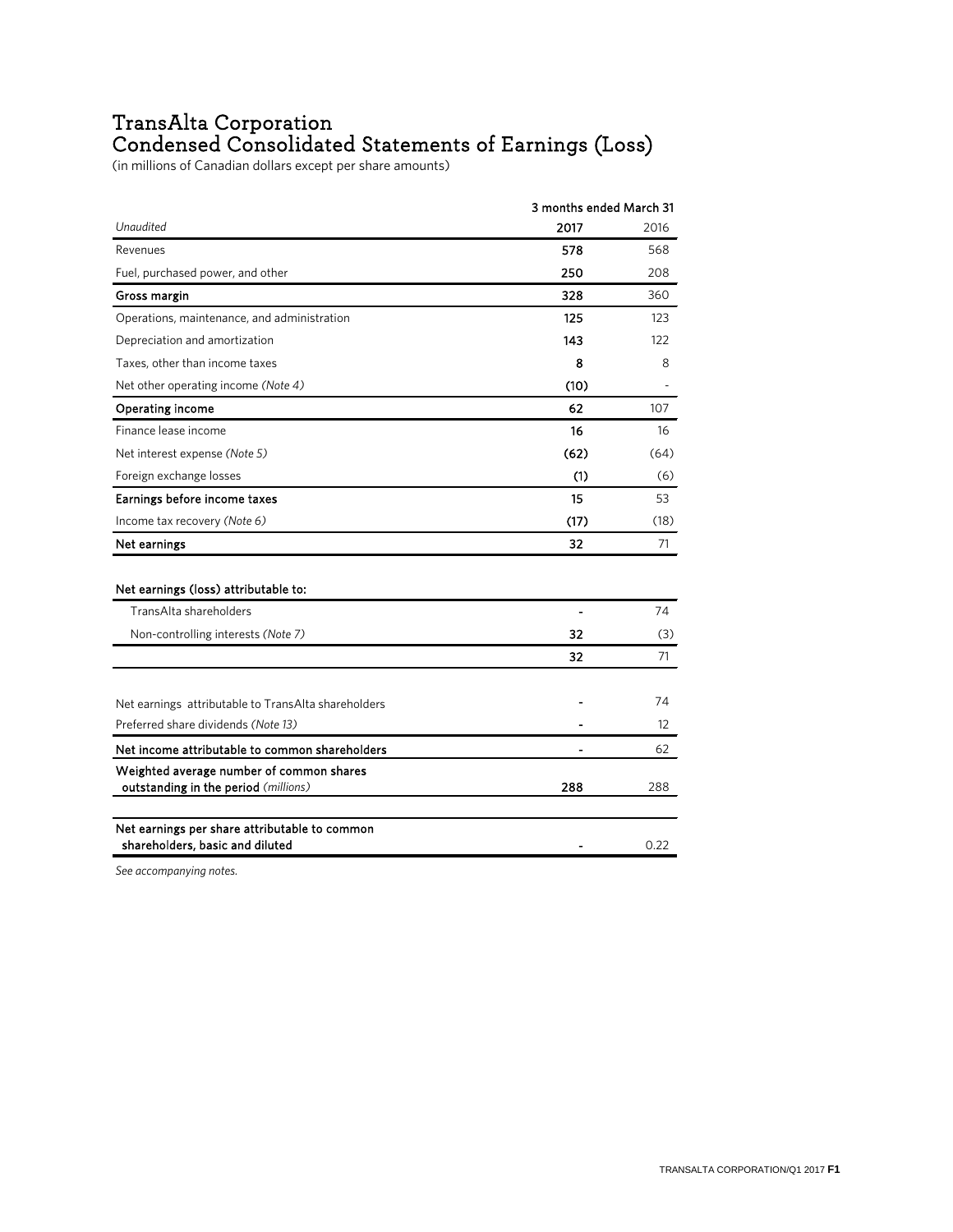### Condensed Consolidated Statements of Comprehensive Income (Loss)

(in millions of Canadian dollars)

|                                                                                  | 3 months ended March 31 |       |  |
|----------------------------------------------------------------------------------|-------------------------|-------|--|
| Unaudited                                                                        | 2017                    | 2016  |  |
| Net earnings                                                                     | 32                      | 71    |  |
| Net actuarial gains (losses) on defined benefit plans, net of tax <sup>(1)</sup> | 1                       | (20)  |  |
| Total items that will not be reclassified subsequently to net earnings           | 1                       | (20)  |  |
| Losses on translating net assets of foreign operations <sup>(2)</sup>            | (6)                     | (124) |  |
| Gains on financial instruments designated as hedges of                           |                         |       |  |
| foreign operations, net of tax $^{(3)}$                                          | 13                      | 62    |  |
| Gains on derivatives designated as cash flow hedges, net of tax <sup>(4)</sup>   | 29                      | 8     |  |
| Reclassification of (gains) losses on derivatives designated as                  |                         |       |  |
| cash flow hedges to net earnings, net of tax <sup>(5)</sup>                      | (6)                     | 38    |  |
| Total items that will be reclassified subsequently to net earnings               | 30                      | (16)  |  |
| Other comprehensive income (loss)                                                | 31                      | (36)  |  |
| Total comprehensive income                                                       | 63                      | 35    |  |
| Total comprehensive income attributable to:                                      |                         |       |  |
| Trans Alta shareholders                                                          | 26                      | 35    |  |
| Non-controlling interests (Note 7)                                               | 37                      |       |  |
|                                                                                  | 63                      | 35    |  |

*(1) Net of income tax expense of nil for the three months ended March 31, 2017 (2016 - 7 recovery).*

*(2) Net of income tax recovery of 1 for the three months ended March 31, 2017 (2016 - 10 expense).*

*(3) Net of income tax expense of 1 for the three months ended March 31, 2017 (2016 - 4 expense).*

*(4) Net of income tax expense of 22 for the three months ended March 31, 2017 (2016 - 25 expense).*

*(5) Net of income tax expense of 11 for the three months ended March 31, 2017 (2016 - 3 recovery).*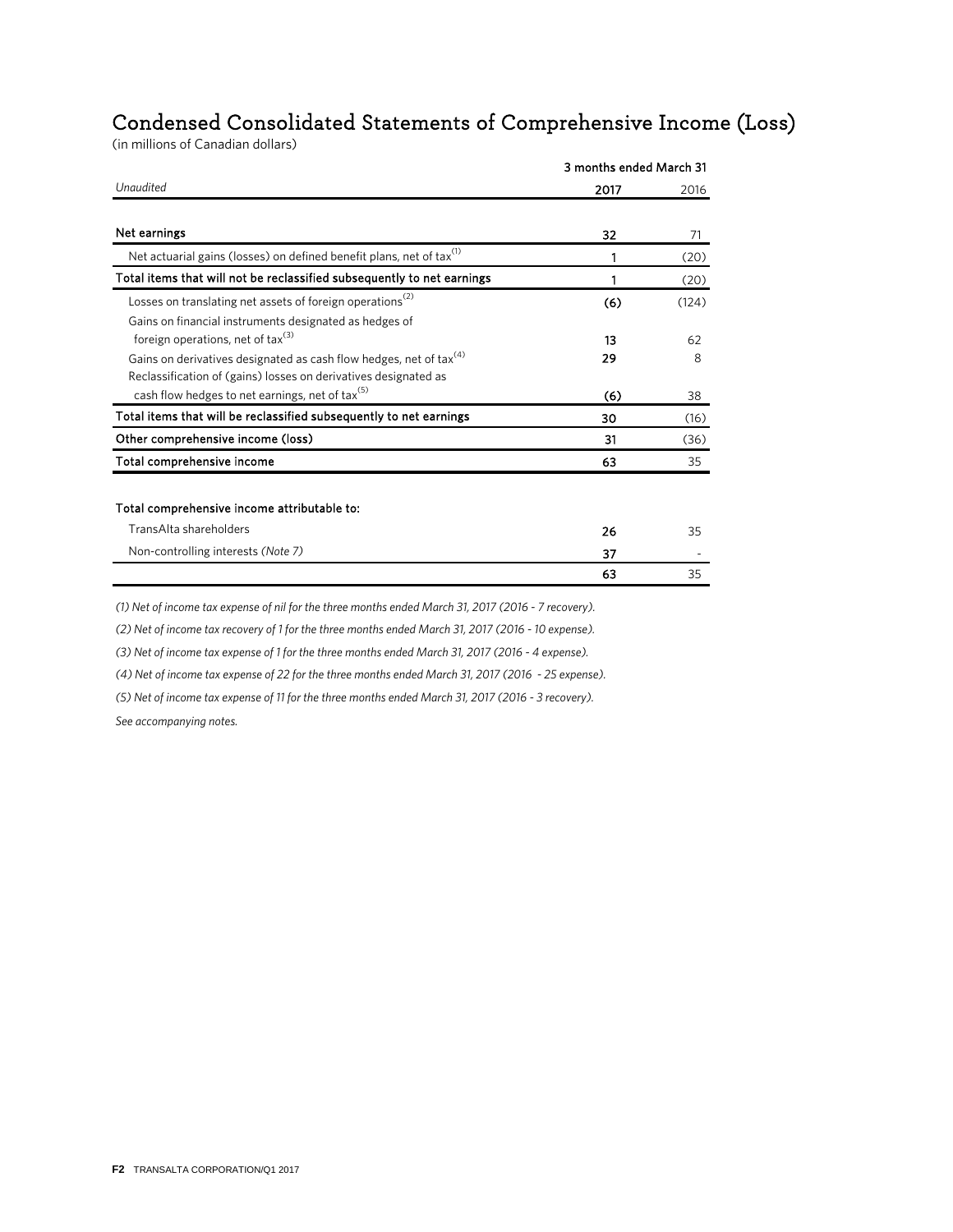# Condensed Consolidated Statements of Financial Position

(in millions of Canadian dollars)

| Cash and cash equivalents<br>504<br>305<br>Trade and other receivables (Note 9)<br>657<br>703<br>48<br>23<br>Prepaid expenses<br>285<br>249<br>Risk management assets (Notes 8 and 9)<br>198<br>Inventory<br>213<br>Assets held for sale (Note 3)<br>61<br>$\blacksquare$<br>1,692<br>1,554<br>719<br>Long-term portion of finance lease receivables<br>697<br>Property, plant, and equipment (Note 10)<br>12,880<br>Cost<br>12,773<br>(6,069)<br>Accumulated depreciation<br>6,811<br>6,824<br>Goodwill<br>464<br>464<br>Intangible assets<br>347<br>355<br>Deferred income tax assets<br>53<br>53<br>773<br>Risk management assets (Notes 8 and 9)<br>785<br>Other assets<br>212<br>242<br><b>Total assets</b><br>11,049<br>10,996<br>Accounts payable and accrued liabilities<br>457<br>413<br>Current portion of decommissioning and other provisions<br>36<br>39<br>Risk management liabilities (Notes 8 and 9)<br>75<br>66<br>9<br>Income taxes payable<br>6<br>33<br>Dividends payable (Note 12)<br>54<br>630<br>Current portion of long-term debt and finance lease obligations (Note 11)<br>639<br>1,240<br>1,217<br>Credit facilities, long-term debt, and finance lease obligations (Note 11)<br>3,674<br>3,722<br>Decommissioning and other provisions<br>370<br>304<br>Deferred income tax liabilities<br>704<br>712<br>Risk management liabilities (Notes 8 and 9)<br>60<br>48<br>Defined benefit obligation and other long-term liabilities<br>322<br>330<br>Equity<br>Common shares (Note 12)<br>3,094<br>3,094<br>Preferred shares (Note 13)<br>942<br>942<br>Contributed surplus<br>9<br>9<br>(933)<br>Deficit<br>(933)<br>Accumulated other comprehensive income<br>425<br>399<br>Equity attributable to shareholders<br>3,537<br>3,511<br>Non-controlling interests (Note 7)<br>1,142<br>1,152<br>4,679<br><b>Total equity</b><br>4,663<br>11,049<br>10,996<br>Total liabilities and equity | Unaudited | March 31, 2017 | Dec. 31, 2016 |
|-----------------------------------------------------------------------------------------------------------------------------------------------------------------------------------------------------------------------------------------------------------------------------------------------------------------------------------------------------------------------------------------------------------------------------------------------------------------------------------------------------------------------------------------------------------------------------------------------------------------------------------------------------------------------------------------------------------------------------------------------------------------------------------------------------------------------------------------------------------------------------------------------------------------------------------------------------------------------------------------------------------------------------------------------------------------------------------------------------------------------------------------------------------------------------------------------------------------------------------------------------------------------------------------------------------------------------------------------------------------------------------------------------------------------------------------------------------------------------------------------------------------------------------------------------------------------------------------------------------------------------------------------------------------------------------------------------------------------------------------------------------------------------------------------------------------------------------------------------------------------------------------------------------------|-----------|----------------|---------------|
|                                                                                                                                                                                                                                                                                                                                                                                                                                                                                                                                                                                                                                                                                                                                                                                                                                                                                                                                                                                                                                                                                                                                                                                                                                                                                                                                                                                                                                                                                                                                                                                                                                                                                                                                                                                                                                                                                                                 |           |                |               |
|                                                                                                                                                                                                                                                                                                                                                                                                                                                                                                                                                                                                                                                                                                                                                                                                                                                                                                                                                                                                                                                                                                                                                                                                                                                                                                                                                                                                                                                                                                                                                                                                                                                                                                                                                                                                                                                                                                                 |           |                |               |
|                                                                                                                                                                                                                                                                                                                                                                                                                                                                                                                                                                                                                                                                                                                                                                                                                                                                                                                                                                                                                                                                                                                                                                                                                                                                                                                                                                                                                                                                                                                                                                                                                                                                                                                                                                                                                                                                                                                 |           |                |               |
|                                                                                                                                                                                                                                                                                                                                                                                                                                                                                                                                                                                                                                                                                                                                                                                                                                                                                                                                                                                                                                                                                                                                                                                                                                                                                                                                                                                                                                                                                                                                                                                                                                                                                                                                                                                                                                                                                                                 |           |                |               |
|                                                                                                                                                                                                                                                                                                                                                                                                                                                                                                                                                                                                                                                                                                                                                                                                                                                                                                                                                                                                                                                                                                                                                                                                                                                                                                                                                                                                                                                                                                                                                                                                                                                                                                                                                                                                                                                                                                                 |           |                |               |
|                                                                                                                                                                                                                                                                                                                                                                                                                                                                                                                                                                                                                                                                                                                                                                                                                                                                                                                                                                                                                                                                                                                                                                                                                                                                                                                                                                                                                                                                                                                                                                                                                                                                                                                                                                                                                                                                                                                 |           |                |               |
|                                                                                                                                                                                                                                                                                                                                                                                                                                                                                                                                                                                                                                                                                                                                                                                                                                                                                                                                                                                                                                                                                                                                                                                                                                                                                                                                                                                                                                                                                                                                                                                                                                                                                                                                                                                                                                                                                                                 |           |                |               |
|                                                                                                                                                                                                                                                                                                                                                                                                                                                                                                                                                                                                                                                                                                                                                                                                                                                                                                                                                                                                                                                                                                                                                                                                                                                                                                                                                                                                                                                                                                                                                                                                                                                                                                                                                                                                                                                                                                                 |           |                |               |
|                                                                                                                                                                                                                                                                                                                                                                                                                                                                                                                                                                                                                                                                                                                                                                                                                                                                                                                                                                                                                                                                                                                                                                                                                                                                                                                                                                                                                                                                                                                                                                                                                                                                                                                                                                                                                                                                                                                 |           |                |               |
|                                                                                                                                                                                                                                                                                                                                                                                                                                                                                                                                                                                                                                                                                                                                                                                                                                                                                                                                                                                                                                                                                                                                                                                                                                                                                                                                                                                                                                                                                                                                                                                                                                                                                                                                                                                                                                                                                                                 |           |                |               |
|                                                                                                                                                                                                                                                                                                                                                                                                                                                                                                                                                                                                                                                                                                                                                                                                                                                                                                                                                                                                                                                                                                                                                                                                                                                                                                                                                                                                                                                                                                                                                                                                                                                                                                                                                                                                                                                                                                                 |           |                | (5,949)       |
|                                                                                                                                                                                                                                                                                                                                                                                                                                                                                                                                                                                                                                                                                                                                                                                                                                                                                                                                                                                                                                                                                                                                                                                                                                                                                                                                                                                                                                                                                                                                                                                                                                                                                                                                                                                                                                                                                                                 |           |                |               |
|                                                                                                                                                                                                                                                                                                                                                                                                                                                                                                                                                                                                                                                                                                                                                                                                                                                                                                                                                                                                                                                                                                                                                                                                                                                                                                                                                                                                                                                                                                                                                                                                                                                                                                                                                                                                                                                                                                                 |           |                |               |
|                                                                                                                                                                                                                                                                                                                                                                                                                                                                                                                                                                                                                                                                                                                                                                                                                                                                                                                                                                                                                                                                                                                                                                                                                                                                                                                                                                                                                                                                                                                                                                                                                                                                                                                                                                                                                                                                                                                 |           |                |               |
|                                                                                                                                                                                                                                                                                                                                                                                                                                                                                                                                                                                                                                                                                                                                                                                                                                                                                                                                                                                                                                                                                                                                                                                                                                                                                                                                                                                                                                                                                                                                                                                                                                                                                                                                                                                                                                                                                                                 |           |                |               |
|                                                                                                                                                                                                                                                                                                                                                                                                                                                                                                                                                                                                                                                                                                                                                                                                                                                                                                                                                                                                                                                                                                                                                                                                                                                                                                                                                                                                                                                                                                                                                                                                                                                                                                                                                                                                                                                                                                                 |           |                |               |
|                                                                                                                                                                                                                                                                                                                                                                                                                                                                                                                                                                                                                                                                                                                                                                                                                                                                                                                                                                                                                                                                                                                                                                                                                                                                                                                                                                                                                                                                                                                                                                                                                                                                                                                                                                                                                                                                                                                 |           |                |               |
|                                                                                                                                                                                                                                                                                                                                                                                                                                                                                                                                                                                                                                                                                                                                                                                                                                                                                                                                                                                                                                                                                                                                                                                                                                                                                                                                                                                                                                                                                                                                                                                                                                                                                                                                                                                                                                                                                                                 |           |                |               |
|                                                                                                                                                                                                                                                                                                                                                                                                                                                                                                                                                                                                                                                                                                                                                                                                                                                                                                                                                                                                                                                                                                                                                                                                                                                                                                                                                                                                                                                                                                                                                                                                                                                                                                                                                                                                                                                                                                                 |           |                |               |
|                                                                                                                                                                                                                                                                                                                                                                                                                                                                                                                                                                                                                                                                                                                                                                                                                                                                                                                                                                                                                                                                                                                                                                                                                                                                                                                                                                                                                                                                                                                                                                                                                                                                                                                                                                                                                                                                                                                 |           |                |               |
|                                                                                                                                                                                                                                                                                                                                                                                                                                                                                                                                                                                                                                                                                                                                                                                                                                                                                                                                                                                                                                                                                                                                                                                                                                                                                                                                                                                                                                                                                                                                                                                                                                                                                                                                                                                                                                                                                                                 |           |                |               |
|                                                                                                                                                                                                                                                                                                                                                                                                                                                                                                                                                                                                                                                                                                                                                                                                                                                                                                                                                                                                                                                                                                                                                                                                                                                                                                                                                                                                                                                                                                                                                                                                                                                                                                                                                                                                                                                                                                                 |           |                |               |
|                                                                                                                                                                                                                                                                                                                                                                                                                                                                                                                                                                                                                                                                                                                                                                                                                                                                                                                                                                                                                                                                                                                                                                                                                                                                                                                                                                                                                                                                                                                                                                                                                                                                                                                                                                                                                                                                                                                 |           |                |               |
|                                                                                                                                                                                                                                                                                                                                                                                                                                                                                                                                                                                                                                                                                                                                                                                                                                                                                                                                                                                                                                                                                                                                                                                                                                                                                                                                                                                                                                                                                                                                                                                                                                                                                                                                                                                                                                                                                                                 |           |                |               |
|                                                                                                                                                                                                                                                                                                                                                                                                                                                                                                                                                                                                                                                                                                                                                                                                                                                                                                                                                                                                                                                                                                                                                                                                                                                                                                                                                                                                                                                                                                                                                                                                                                                                                                                                                                                                                                                                                                                 |           |                |               |
|                                                                                                                                                                                                                                                                                                                                                                                                                                                                                                                                                                                                                                                                                                                                                                                                                                                                                                                                                                                                                                                                                                                                                                                                                                                                                                                                                                                                                                                                                                                                                                                                                                                                                                                                                                                                                                                                                                                 |           |                |               |
|                                                                                                                                                                                                                                                                                                                                                                                                                                                                                                                                                                                                                                                                                                                                                                                                                                                                                                                                                                                                                                                                                                                                                                                                                                                                                                                                                                                                                                                                                                                                                                                                                                                                                                                                                                                                                                                                                                                 |           |                |               |
|                                                                                                                                                                                                                                                                                                                                                                                                                                                                                                                                                                                                                                                                                                                                                                                                                                                                                                                                                                                                                                                                                                                                                                                                                                                                                                                                                                                                                                                                                                                                                                                                                                                                                                                                                                                                                                                                                                                 |           |                |               |
|                                                                                                                                                                                                                                                                                                                                                                                                                                                                                                                                                                                                                                                                                                                                                                                                                                                                                                                                                                                                                                                                                                                                                                                                                                                                                                                                                                                                                                                                                                                                                                                                                                                                                                                                                                                                                                                                                                                 |           |                |               |
|                                                                                                                                                                                                                                                                                                                                                                                                                                                                                                                                                                                                                                                                                                                                                                                                                                                                                                                                                                                                                                                                                                                                                                                                                                                                                                                                                                                                                                                                                                                                                                                                                                                                                                                                                                                                                                                                                                                 |           |                |               |
|                                                                                                                                                                                                                                                                                                                                                                                                                                                                                                                                                                                                                                                                                                                                                                                                                                                                                                                                                                                                                                                                                                                                                                                                                                                                                                                                                                                                                                                                                                                                                                                                                                                                                                                                                                                                                                                                                                                 |           |                |               |
|                                                                                                                                                                                                                                                                                                                                                                                                                                                                                                                                                                                                                                                                                                                                                                                                                                                                                                                                                                                                                                                                                                                                                                                                                                                                                                                                                                                                                                                                                                                                                                                                                                                                                                                                                                                                                                                                                                                 |           |                |               |
|                                                                                                                                                                                                                                                                                                                                                                                                                                                                                                                                                                                                                                                                                                                                                                                                                                                                                                                                                                                                                                                                                                                                                                                                                                                                                                                                                                                                                                                                                                                                                                                                                                                                                                                                                                                                                                                                                                                 |           |                |               |
|                                                                                                                                                                                                                                                                                                                                                                                                                                                                                                                                                                                                                                                                                                                                                                                                                                                                                                                                                                                                                                                                                                                                                                                                                                                                                                                                                                                                                                                                                                                                                                                                                                                                                                                                                                                                                                                                                                                 |           |                |               |
|                                                                                                                                                                                                                                                                                                                                                                                                                                                                                                                                                                                                                                                                                                                                                                                                                                                                                                                                                                                                                                                                                                                                                                                                                                                                                                                                                                                                                                                                                                                                                                                                                                                                                                                                                                                                                                                                                                                 |           |                |               |
|                                                                                                                                                                                                                                                                                                                                                                                                                                                                                                                                                                                                                                                                                                                                                                                                                                                                                                                                                                                                                                                                                                                                                                                                                                                                                                                                                                                                                                                                                                                                                                                                                                                                                                                                                                                                                                                                                                                 |           |                |               |
|                                                                                                                                                                                                                                                                                                                                                                                                                                                                                                                                                                                                                                                                                                                                                                                                                                                                                                                                                                                                                                                                                                                                                                                                                                                                                                                                                                                                                                                                                                                                                                                                                                                                                                                                                                                                                                                                                                                 |           |                |               |
|                                                                                                                                                                                                                                                                                                                                                                                                                                                                                                                                                                                                                                                                                                                                                                                                                                                                                                                                                                                                                                                                                                                                                                                                                                                                                                                                                                                                                                                                                                                                                                                                                                                                                                                                                                                                                                                                                                                 |           |                |               |
|                                                                                                                                                                                                                                                                                                                                                                                                                                                                                                                                                                                                                                                                                                                                                                                                                                                                                                                                                                                                                                                                                                                                                                                                                                                                                                                                                                                                                                                                                                                                                                                                                                                                                                                                                                                                                                                                                                                 |           |                |               |
|                                                                                                                                                                                                                                                                                                                                                                                                                                                                                                                                                                                                                                                                                                                                                                                                                                                                                                                                                                                                                                                                                                                                                                                                                                                                                                                                                                                                                                                                                                                                                                                                                                                                                                                                                                                                                                                                                                                 |           |                |               |
|                                                                                                                                                                                                                                                                                                                                                                                                                                                                                                                                                                                                                                                                                                                                                                                                                                                                                                                                                                                                                                                                                                                                                                                                                                                                                                                                                                                                                                                                                                                                                                                                                                                                                                                                                                                                                                                                                                                 |           |                |               |

Commitments and contingencies *(Note 14)*

Subsequent events *(Note 16)*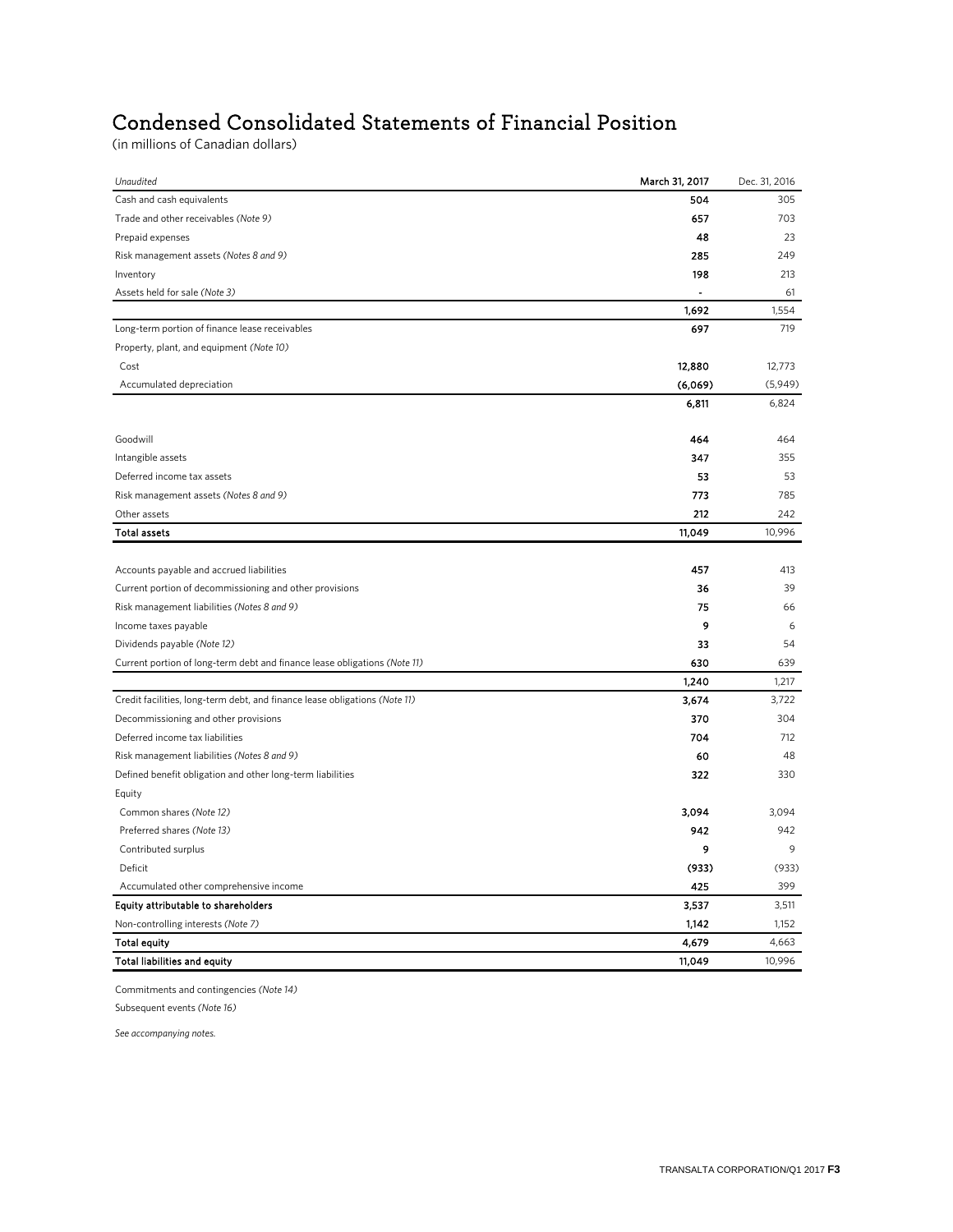# Condensed Consolidated Statements of Changes in Equity

*(in millions of Canadian dollars)*

3 months ended March 31, 2017

| Unaudited                                                                                                          | Common<br>shares | Preferred<br>shares | Contributed<br>surplus | Deficit | <b>Accumulated other</b><br>comprehensive<br>income (loss) | <b>Equity</b><br>attributable<br>to shareholders | Non-controlling<br><b>interests</b> | Total |
|--------------------------------------------------------------------------------------------------------------------|------------------|---------------------|------------------------|---------|------------------------------------------------------------|--------------------------------------------------|-------------------------------------|-------|
| Balance, Dec. 31, 2016                                                                                             | 3,094            | 942                 | 9                      | (933)   | 399                                                        | 3,511                                            | 1,152                               | 4,663 |
| Net earnings                                                                                                       |                  |                     |                        |         |                                                            |                                                  | 32                                  | 32    |
| Other comprehensive income:<br>Net gains on translating net assets of<br>foreign operations, net of hedges and tax |                  |                     |                        |         | 7                                                          | 7                                                |                                     |       |
| Net gains on derivatives designated<br>as cash flow hedges, net of tax                                             |                  |                     |                        |         | 18                                                         | 18                                               | 5                                   | 23    |
| Net actuarial gains on defined benefits plans,<br>net of tax                                                       |                  |                     |                        |         |                                                            |                                                  |                                     |       |
| Total comprehensive income                                                                                         |                  |                     |                        |         | 26                                                         | 26                                               | 37                                  | 63    |
| Distributions paid, and payable,<br>to non-controlling interests                                                   |                  |                     |                        |         |                                                            |                                                  | (47)                                | (47)  |
| Balance, March 31, 2017                                                                                            | 3.094            | 942                 | 9                      | (933)   | 425                                                        | 3,537                                            | 1,142                               | 4,679 |

*See accompanying notes.*

|                                                 |        |           |             |         | Accumulated other |                 | Attributable to |       |
|-------------------------------------------------|--------|-----------|-------------|---------|-------------------|-----------------|-----------------|-------|
|                                                 | Common | Preferred | Contributed |         | comprehensive     | Attributable to | non-controlling |       |
|                                                 | shares | shares    | surplus     | Deficit | income (loss)     | shareholders    | interests       | Total |
| Balance, Dec. 31, 2015                          | 3,075  | 942       | 9           | (1,018) | 353               | 3,361           | 1,029           | 4,390 |
| Net earnings (loss)                             |        |           |             | 74      |                   | 74              | (3)             | 71    |
| Other comprehensive income (loss):              |        |           |             |         |                   |                 |                 |       |
| Net losses on translating net assets of         |        |           |             |         |                   |                 |                 |       |
| foreign operations, net of hedges and of tax    |        |           |             |         | (62)              | (62)            |                 | (62)  |
| Net gains on derivatives designated             |        |           |             |         |                   |                 |                 |       |
| as cash flow hedges, net of tax                 |        |           |             |         | 43                | 43              | 3               | 46    |
| Net actuarial losses on defined benefits plans, |        |           |             |         |                   |                 |                 |       |
| net of tax                                      |        |           |             |         | (20)              | (20)            |                 | (20)  |
| Total comprehensive income (loss)               |        |           |             | 74      | (39)              | 35              |                 | 35    |
| Common share dividends                          |        |           |             | (12)    |                   | (12)            |                 | (12)  |
| Preferred share dividends                       |        |           |             | (12)    |                   | (12)            |                 | (12)  |
| Changes in non-controlling interests in         |        |           |             |         |                   |                 |                 |       |
| TransAlta Renewables (Note 4)                   |        |           |             | (12)    |                   | (12)            | 176             | 164   |
| Distributions paid, and payable,                |        |           |             |         |                   |                 |                 |       |
| to non-controlling interests                    |        |           |             | ٠       |                   |                 | (41)            | (41)  |
| Common shares issued                            | 18     | ٠         |             | ٠       |                   | 18              |                 | 18    |
| Balance, March 31, 2016                         | 3,093  | 942       | 9           | (980)   | 314               | 3,378           | 1,164           | 4,542 |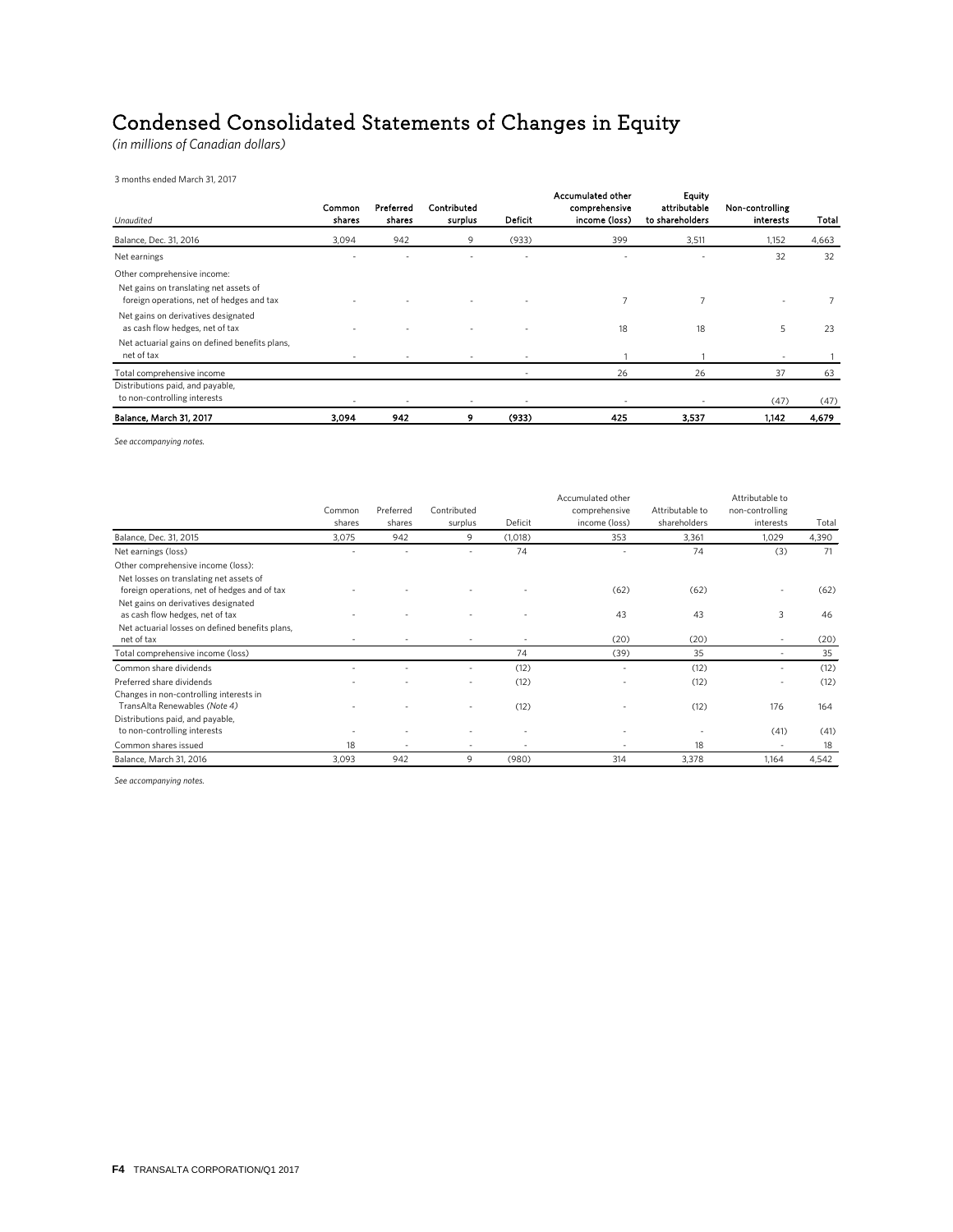# Condensed Consolidated Statements of Cash Flows

*(in millions of Canadian dollars)*

|                                                                         |                         | 3 months ended March 31 |  |  |
|-------------------------------------------------------------------------|-------------------------|-------------------------|--|--|
| Unaudited                                                               | 2017                    | 2016                    |  |  |
| <b>Operating activities</b>                                             |                         |                         |  |  |
| Net earnings                                                            | 32                      | 71                      |  |  |
| Depreciation and amortization (Note 15)                                 | 160                     | 136                     |  |  |
| Accretion of provisions                                                 | 6                       | 6                       |  |  |
| Decommissioning and restoration costs settled                           | (4)                     | (3)                     |  |  |
| Deferred income tax recovery (Note 5)                                   | (23)                    | (23)                    |  |  |
| Unrealized gains from risk management activities                        | (5)                     | (2)                     |  |  |
| Unrealized foreign exchange losses                                      | 2                       | 5                       |  |  |
| Provisions                                                              |                         | 1                       |  |  |
| Other non-cash items                                                    | 18                      | (10)                    |  |  |
| Cash flow from operations before changes in working capital             | 186                     | 181                     |  |  |
| Change in non-cash operating working capital balances                   | 95                      | $Q_{\Delta}$            |  |  |
| Cash flow from operating activities                                     | 281                     | 275                     |  |  |
|                                                                         |                         |                         |  |  |
| Investing activities                                                    |                         |                         |  |  |
| Additions to property, plant, and equipment (Note 10)                   | (60)                    | (85)                    |  |  |
| Additions to intangibles                                                | (4)                     | (4)                     |  |  |
| Proceeds on sale of property, plant, and equipment                      |                         | 1                       |  |  |
| Proceeds on sale of facility (Wintering Hills) (Note 3)                 | 61                      |                         |  |  |
| Realized gains on financial instruments                                 |                         | 2                       |  |  |
| Decrease in finance lease receivable                                    | 15                      | 14                      |  |  |
| Other                                                                   | (2)                     | 1                       |  |  |
| Change in non-cash investing working capital balances                   | (5)                     | $\overline{4}$          |  |  |
| Cash flow (used in) from investing activities                           | 5                       | (67)                    |  |  |
|                                                                         |                         |                         |  |  |
| <b>Financing activities</b>                                             |                         |                         |  |  |
| Net decrease in borrowings under credit facilities                      |                         | (315)                   |  |  |
| Repayment of long-term debt                                             | (14)                    | (7)                     |  |  |
| Issuance of long-term debt                                              |                         | 17                      |  |  |
| Dividends paid on common shares (Note 12)                               | (12)                    | (34)                    |  |  |
| Dividends paid on preferred shares (Note 13)                            | (10)                    | (12)                    |  |  |
| Net proceeds on sale of non-controlling interest in subsidiary          |                         | 162                     |  |  |
| Distributions paid to subsidiaries' non-controlling interests (Note 7)  | (47)                    | (39)                    |  |  |
| Decrease in finance lease obligation                                    | (4)                     | (3)                     |  |  |
| Other                                                                   | (1)                     | $\mathbf{1}$            |  |  |
| Cash flow used in financing activities                                  | (88)                    | (230)                   |  |  |
| Cash flow from (used in) operating, investing, and financing activities | 198                     | (22)                    |  |  |
| Effect of translation on foreign currency cash                          | 1                       | (2)                     |  |  |
| Increase (decrease) in cash and cash equivalents                        | 199                     | (24)                    |  |  |
| Cash and cash equivalents, beginning of period                          | 305                     | 54                      |  |  |
| Cash and cash equivalents, end of period                                | 504                     | 30                      |  |  |
| Cash income taxes paid                                                  | $\overline{\mathbf{2}}$ | 8                       |  |  |
| Cash interest paid                                                      | 22                      | 21                      |  |  |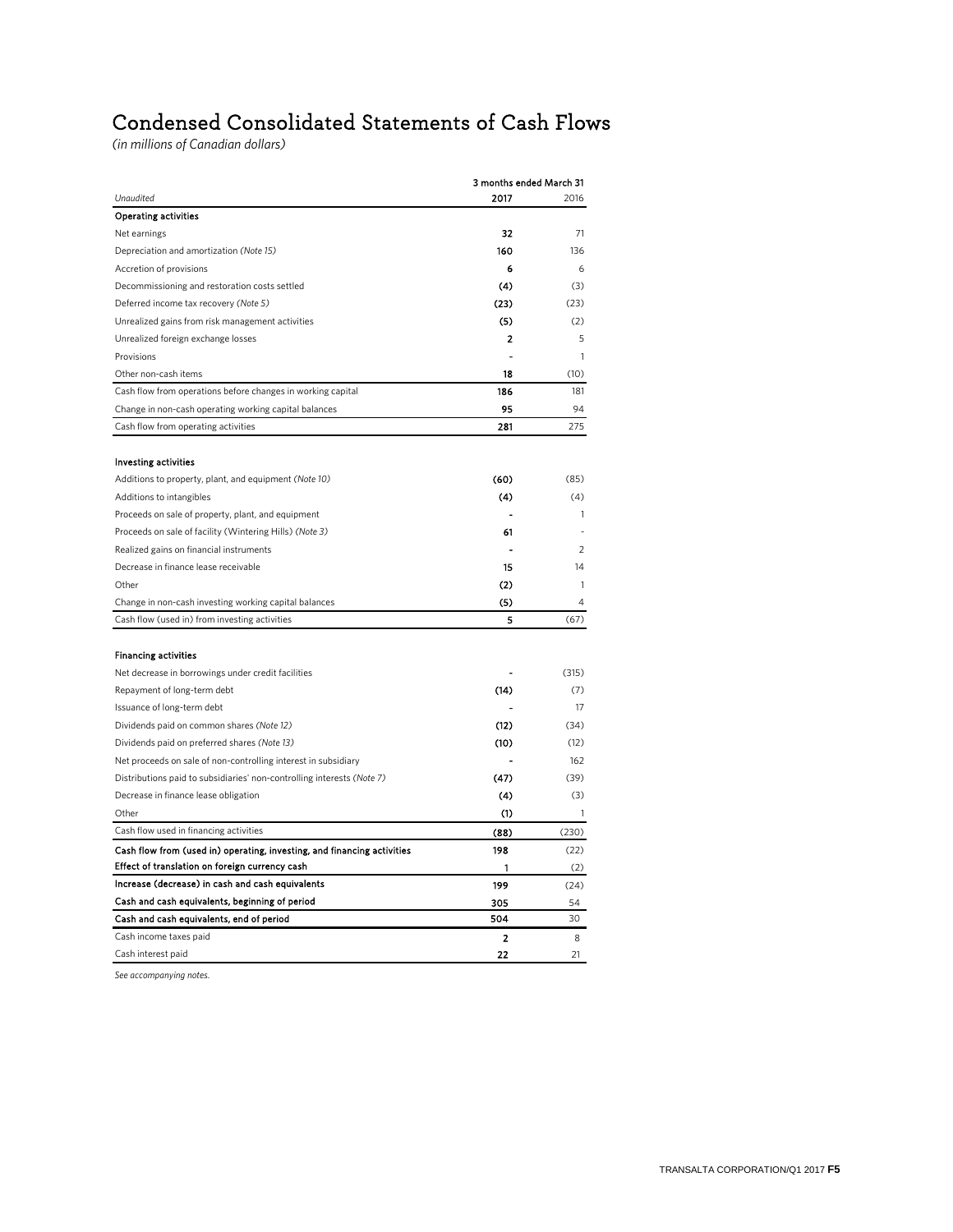# Notes to Condensed Consolidated Financial Statements

(Unaudited)

*(Tabular amounts in millions of Canadian dollars, except as otherwise noted)*

### 1. Accounting Policies

### A. Basis of Preparation

These unaudited interim condensed consolidated financial statements have been prepared in accordance with International Accounting Standard ("IAS") 34 *Interim Financial Reporting* using the same accounting policies as those used in TransAlta Corporation's ("TransAlta" or the "Corporation") most recent annual consolidated financial statements, except as outlined in *Note 2(A).* These unaudited interim condensed consolidated financial statements do not include all of the disclosures included in the Corporation's annual consolidated financial statements. Accordingly, they should be read in conjunction with the Corporation's most recent annual consolidated financial statements which are available on SEDAR at www.sedar.com and on EDGAR at www.sec.gov.

The unaudited interim condensed consolidated financial statements include the accounts of the Corporation and the subsidiaries that it controls.

The unaudited interim condensed consolidated financial statements have been prepared on a historical cost basis, except for certain financial instruments, which are stated at fair value.

These unaudited interim condensed consolidated financial statements reflect all adjustments which consist of normal recurring adjustments and accruals that are, in the opinion of management, necessary for a fair presentation of results. TransAlta's results are partly seasonal due to the nature of the electricity market and related fuel costs. Higher maintenance costs are ordinarily incurred in the second and third quarters when electricity prices are expected to be lower, as electricity prices generally increase in the winter months in the Canadian market.

These unaudited interim condensed consolidated financial statements were authorized for issue by the Audit Committee on behalf of the Board of Directors on May 5, 2017.

### B. Use of Estimates and Significant Judgments

The preparation of these unaudited interim condensed consolidated financial statements in accordance with IAS 34 requires management to use judgment and make estimates and assumptions that affect the reported amounts of assets, liabilities, revenues, and expenses, and disclosures of contingent assets and liabilities. These estimates are subject to uncertainty. Actual results could differ from these estimates due to factors such as fluctuations in interest rates, foreign exchange rates, inflation and commodity prices, and changes in economic conditions, legislation, and regulations. Refer to *Note 2(Z)* of the Corporation's most recent annual consolidated financial statements for information regarding judgments and estimates.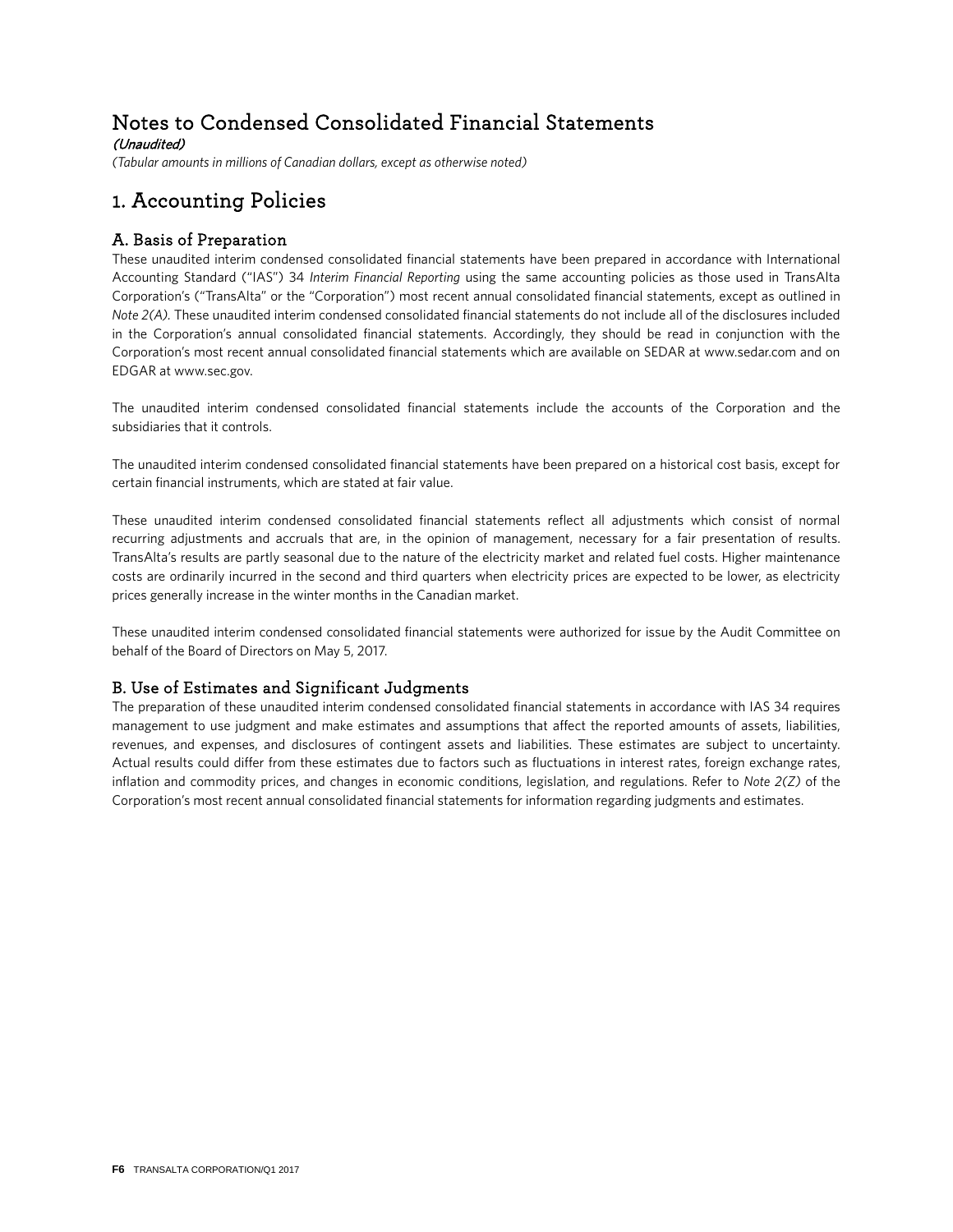### 2. Significant Accounting Policies

### A. Current Accounting Changes

### **I. Change in Estimates – Useful Lives**

As a result of the Alberta Off-Coal Arrangement described in Note 4(A) of the Corporation's most recent annual consolidated financial statements, the Corporation will cease coal-fired emissions by the end of 2030. On Jan. 1, 2017, the useful lives of the PP&E and amortizable intangibles associated with some of the Corporation's Alberta coal assets were reduced to 2030. As a result, depreciation expense and intangibles amortization for the three months ended March 31, 2017 increased in total by approximately \$14 million and the full year 2017 depreciation and amortization expense is expected to increase by approximately \$58 million. The useful lives may be revised or extended in compliance with the Corporation's accounting policies, dependent upon future operating decisions and events.

### B. Future Accounting Changes

Accounting standards that have been previously issued by the International Accounting Standards Board ("IASB") but are not yet effective, and have not been applied by the Corporation, include International Financial Reporting Standards ("IFRS") 9 *Financial Instruments*, IFRS 15 *Revenue from Contracts with Customers,* and IFRS 16 *Leases*. Refer to *Note 3* of the Corporation's most recent annual consolidated financial statements for information regarding the requirements of IFRS 9, IFRS 15, and IFRS 16.

The Corporation has made progress on the implementation plan for IFRS 9 during 2016; however, it is not yet possible to make a reliable estimate of the impact of IFRS 9 on its financial statements and disclosures. The Corporation's current estimate of the time and effort necessary to complete the implementation plan for IFRS 9 extends into mid-to-late 2017.

The Corporation has created an implementation plan and is currently in the process of reviewing its various revenue streams and underlying contracts with customers to determine the impact that the adoption of IFRS 15 will have on its financial statements. The Corporation's current estimate of the time and effort necessary to complete our implementation plan for IFRS 15 extends into mid-to-late 2017. The Corporation anticipates finalizing a decision with respect to the transition method by mid-2017.

The Corporation is in the process of completing its initial scoping assessment for IFRS 16 and expects to have an implementation plan in place by mid-2017. We anticipate that most the effort under the implementation plan will occur in late 2017 through mid-2018. It is not yet possible to make reliable estimates of the potential impact of IFRS 16 on the Corporation's financial statements and disclosures.

### C. Comparative Figures

Certain comparative figures have been reclassified to conform to the current period's presentation. These reclassifications did not impact previously reported net earnings.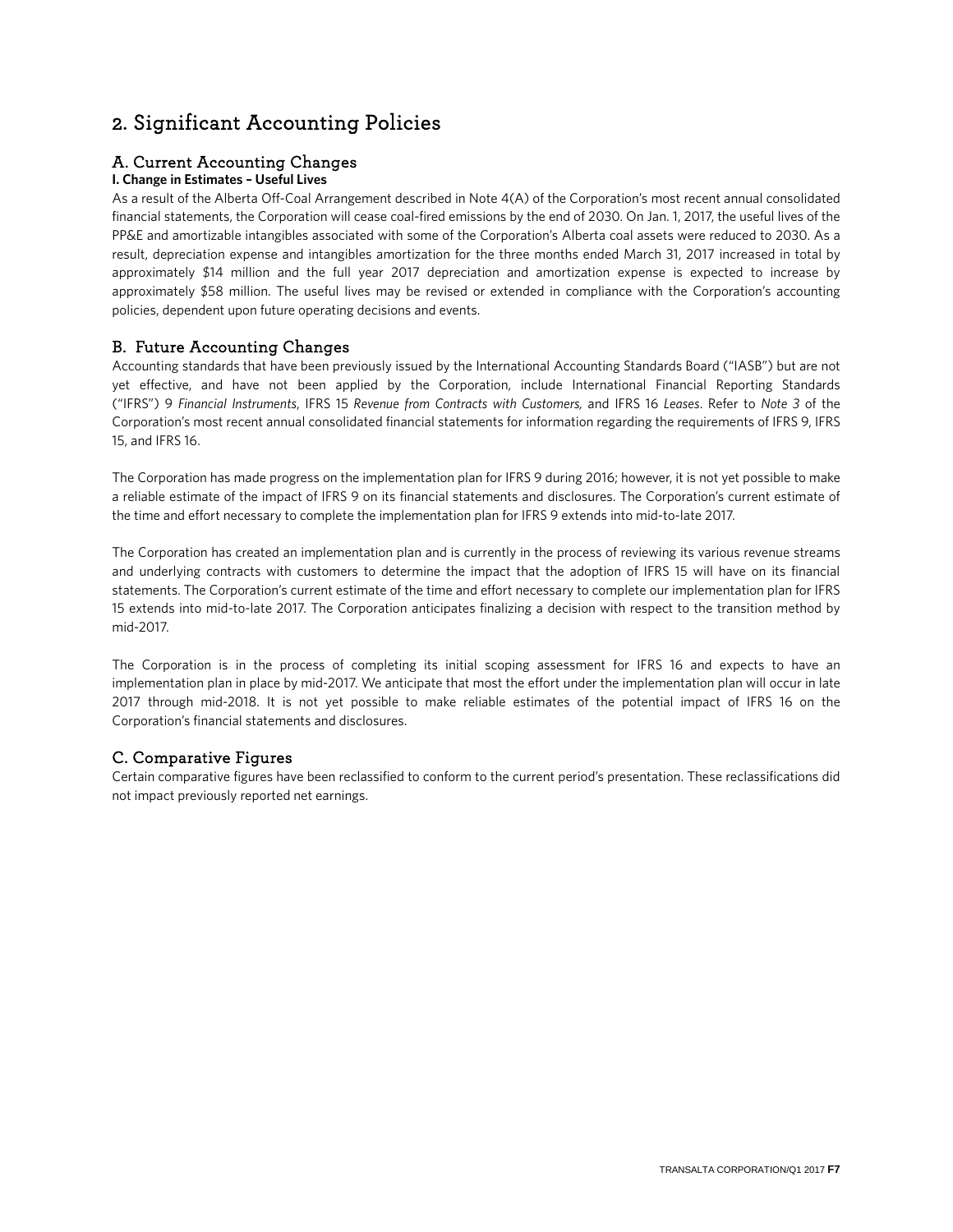### 3. Significant Events

### A. Mississauga Cogeneration Facility NUG Contract

On Dec. 22, 2016, the Corporation announced that it had signed a Non-Utility Generator ("NUG") Contract with the Ontario's Independent Electricity System Operator for its Mississauga cogeneration facility. The NUG Contract is effective on Jan. 1, 2017, and in conjunction with the execution of the NUG Contract, the Corporation agreed to terminate effective Dec. 31, 2016, the facility's existing contract with the Ontario Electricity Financial Corporation, which would have otherwise terminated in December 2018.

The NUG Contract provides the Corporation with fixed monthly payments until Dec. 31, 2018, with no delivery obligations, and maintains the Corporation's operational flexibility to pursue opportunities for the facility to meet power market needs in northeastern Ontario.

As outlined in Note 8A of the 2016 Consolidated Financial Statements, the Corporation recognized a pre-tax gain of approximately \$191 million in 2016 and also recognized \$46 million in accelerated depreciation. As a result, over the duration of the contract, the Corporation does not expect to recognize any further net earnings impacts. However, the Corporation's cash flow from operating activities will include the contractual monthly payments received under the NUG Contract.

### B. Wintering Hills Sale

On Jan. 26, 2017, the Corporation announced the sale of its 51 per cent interest in the Wintering Hills merchant wind facility for approximately \$61 million. The sale closed March 1, 2017.

### C. Preferred Share Exchange

On Feb. 10, 2017, the Corporation announced that it would not proceed with the transaction previously announced on Dec. 19, 2016, pursuant to which all currently outstanding first preferred shares in the capital of the Corporation would be exchanged for shares in a single new series of cumulative redeemable minimum rate reset first preferred shares in the capital of the Corporation.

### 4. Net Other Operating Income

### A. Alberta Off-Coal Agreement

On Nov. 24, 2016, the Corporation announced that it had entered into an Off-Coal Agreement ("OCA") with the Government of Alberta on transition payments for the cessation of coal-fired emissions from the Keephills 3, Genesee 3 and Sheerness coal-fired plants on or before Dec. 31, 2030.

Under the terms of the OCA, the Corporation will receive annual cash payments on or before July 31 of approximately \$39.9 million (\$37.4 million, net to the Corporation), commencing Jan. 1, 2017 and terminating at the end of 2030. The Corporation recognizes the Off-Coal payments evenly throughout the year. Accordingly, during the three months ended March 31, 2017, approximately \$10 million was recognized in Net Other Operating Income in the Condensed Consolidated Statement of Earnings. Receipt of the payments is subject to certain terms and conditions. The OCA's main condition is the cessation of all coal-fired emissions on or before Dec. 31, 2030. The affected plants are not, however, precluded from generating electricity at any time by any method, other than the combustion of coal.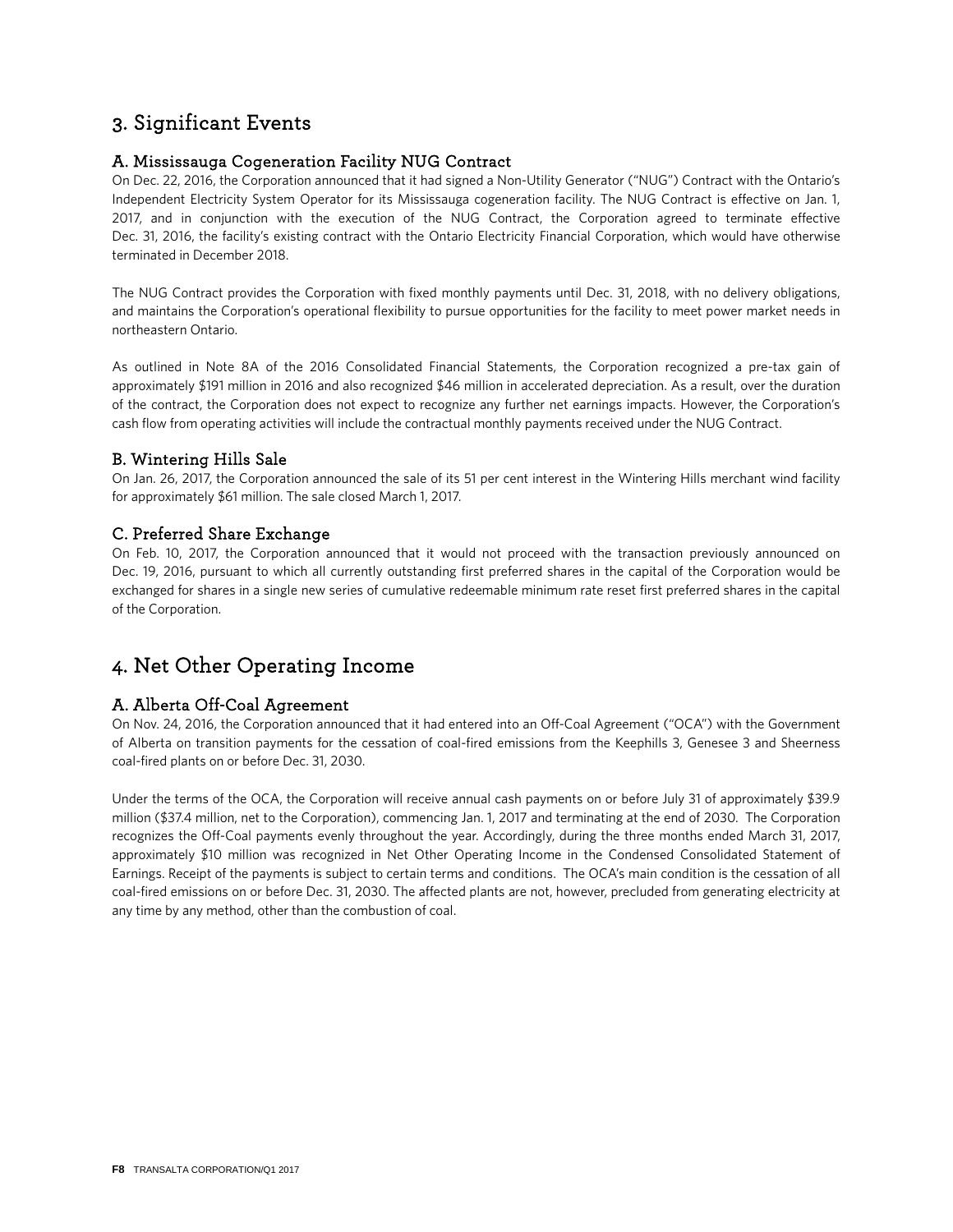### 5. Net Interest Expense

The components of net interest expense are as follows:

|                                       |      | 3 months ended March 31 |  |  |
|---------------------------------------|------|-------------------------|--|--|
|                                       | 2017 | 2016                    |  |  |
| Interest on debt                      | 56   | 57                      |  |  |
| Interest income                       | (1)  | (1)                     |  |  |
| Capitalized interest                  | (3)  | (3)                     |  |  |
| Interest on finance lease obligations |      |                         |  |  |
| Other <sup>(1)</sup>                  | 4    | 4                       |  |  |
| Accretion of provisions               | 5    | 6                       |  |  |
| Net interest expense                  | 62   | 64                      |  |  |

*(1) 2016 includes interest accrued related to the Keephills 1 outage.*

### 6. Income Taxes

The components of income tax expense are as follows:

|                                                                                                  | 2017 | 2016 |
|--------------------------------------------------------------------------------------------------|------|------|
| Current income tax expense                                                                       | 6    | 5.   |
| Deferred income tax recovery related to the origination and<br>reversal of temporary differences | (17) | (1)  |
| Deferred income tax expense resulting from changes in tax rates or laws                          |      |      |
| Deferred income tax recovery arising from the reversal of writedown                              |      |      |
| of deferred income tax assets <sup>(1)</sup>                                                     | (6)  | (23) |
| Income tax recovery                                                                              | (17) | (18) |

*(1) During the three months ended March 31, 2017, the Corporation reversed a previous writedown of deferred income tax assets of \$6 million. The deferred income tax assets mainly relate to the tax benefits of losses associated with the Corporation's directly owned U.S. operations. The Corporation had written these assets off as it was no longer considered probable that sufficient future taxable income would be available from the Corporation's directly owned U.S. operations to utilize the underlying tax losses, due to reduced price growth expectations. Recognized other comprehensive income during the period has given rise to taxable temporary differences, which forms the primary basis for utilization of some of the tax losses and the reversal of the writedown.*

### 3 months ended March 31

3 months ended March 31

|                              | 2017 | 2016 |
|------------------------------|------|------|
| Current income tax expense   |      |      |
| Deferred income tax recovery | (23) | (23) |
| Income tax recovery          | (17) | (18) |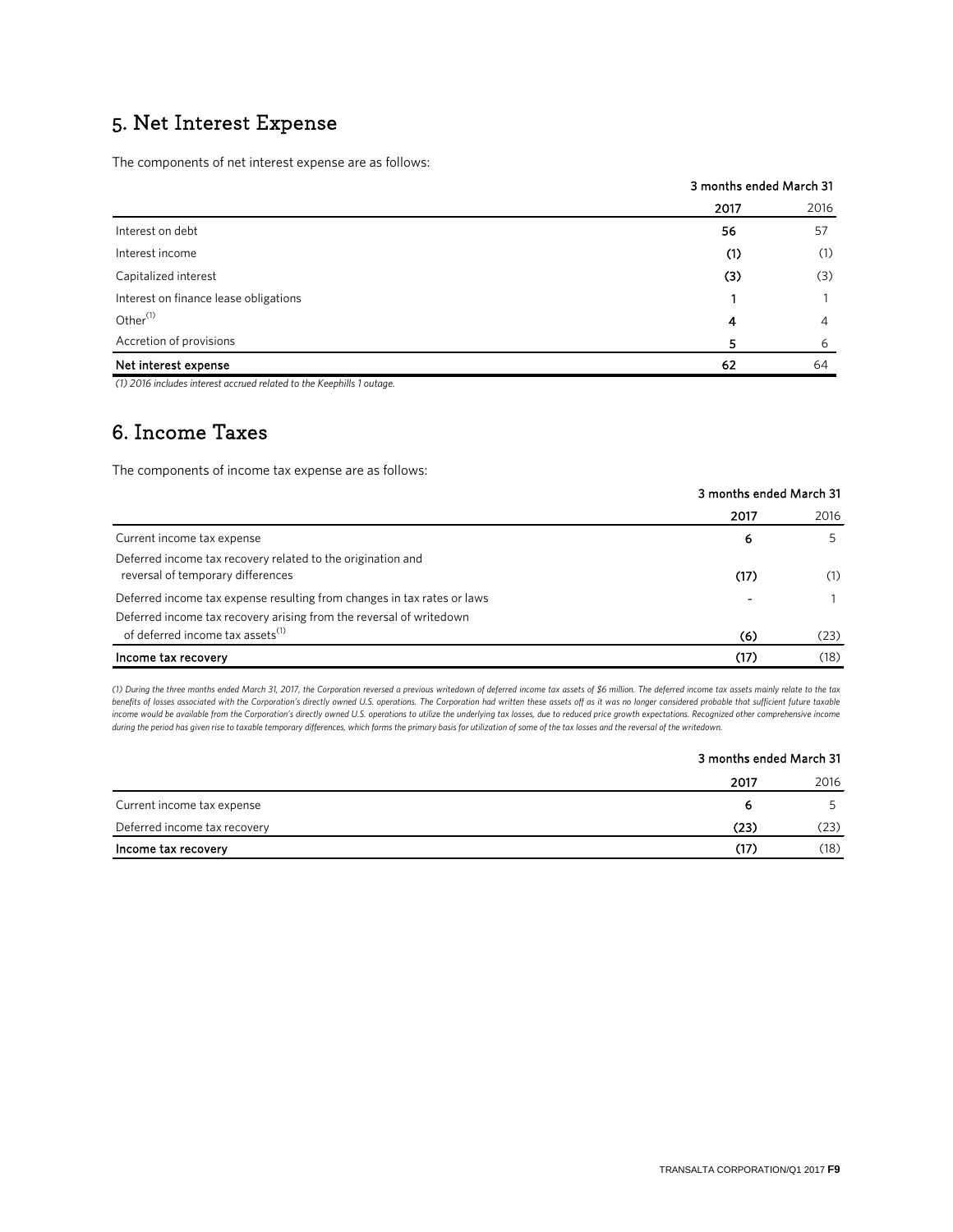### 7. Non-Controlling Interests

The Corporation's subsidiaries with significant non-controlling interests are TransAlta Renewables Inc. ("TransAlta Renewables") and TransAlta Cogeneration L.P.

The net earnings, distributions, and equity attributable to TransAlta Renewables non-controlling interests include the 17 per cent non-controlling interest in the 150 MW Kent Hills wind farm located in New Brunswick.

The Corporation's share of ownership and equity participation in TransAlta Renewables changed during the three months ended March 31, 2017 as follows:

| Period                        | Ownership and voting<br>rights percentage | <b>Equity participation</b><br>percentage <sup>(1)</sup> |
|-------------------------------|-------------------------------------------|----------------------------------------------------------|
| Nov. 26, 2015 to Jan. 5, 2016 | 66.6                                      | 62.0                                                     |
| Jan. 6, 2016 and thereafter   | 64.0                                      | 59.8                                                     |

*(1) As the Class B shares issued to the Corporation in the sale of the Australian assets were determined to constitute financial liabilities of TransAlta Renewables and do not participate in earnings until commissioning of the South Hedland facility, they are excluded from the allocation of equity and earnings.*

Amounts attributable to non-controlling interests are as follows:

|                                                  | 3 months ended March 31 |               |  |
|--------------------------------------------------|-------------------------|---------------|--|
|                                                  | 2017                    | 2016          |  |
| Net earnings (loss)                              |                         |               |  |
| TransAlta Cogeneration L.P.                      | 20                      | 11            |  |
| TransAlta Renewables                             | 12                      | (14)          |  |
|                                                  | 32                      | (3)           |  |
| Total comprehensive income (loss)                |                         |               |  |
| TransAlta Cogeneration L.P.                      | 19                      | 14            |  |
| TransAlta Renewables                             | 18                      | (14)          |  |
|                                                  | 37                      |               |  |
| Distributions paid to non-controlling interests  |                         |               |  |
| TransAlta Cogeneration L.P.                      | 26                      | 19            |  |
| TransAlta Renewables                             | 21                      | 20            |  |
|                                                  | 47                      | 39            |  |
| As at                                            | March 31, 2017          | Dec. 31, 2016 |  |
| Equity attributable to non-controlling interests |                         |               |  |
| TransAlta Cogeneration L.P.                      | 295                     | 301           |  |
| TransAlta Renewables                             | 847                     | 851           |  |
|                                                  | 1,142                   | 1,152         |  |
| Non-controlling interests share (per cent)       |                         |               |  |
| TransAlta Cogeneration L.P.                      | 49.99                   | 49.99         |  |
| TransAlta Renewables                             | 40.2                    | 40.2          |  |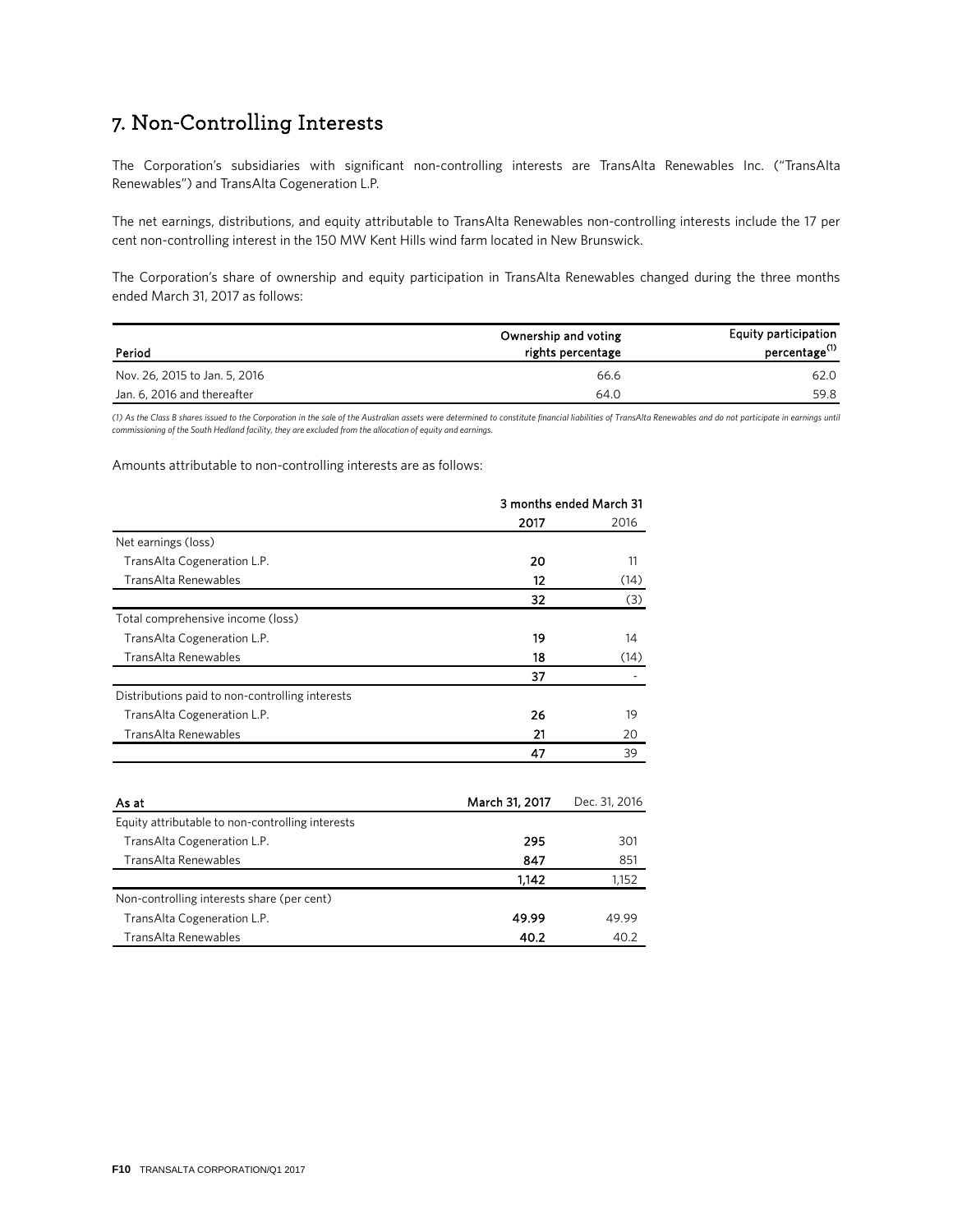### 8. Financial Instruments

### A. Financial Assets and Liabilities – Measurement

Financial assets and financial liabilities are measured on an ongoing basis at cost, fair value, or amortized cost.

### B. Fair Value of Financial Instruments

### **I. Level I, II, and III Fair Value Measurements**

The Level I, II, and III classifications in the fair value hierarchy utilized by the Corporation are defined below. The fair value measurement of a financial instrument is included in only one of the three levels, the determination of which is based on the lowest level input that is significant to the derivation of the fair value.

### *a. Level I*

Fair values are determined using inputs that are unadjusted quoted prices in active markets for identical assets or liabilities that the Corporation has the ability to access at the measurement date. In determining Level I fair values, the Corporation uses quoted prices for identically traded commodities obtained from active exchanges such as the New York Mercantile Exchange.

### *b. Level II*

Fair values are determined, directly or indirectly, using inputs that are observable for the asset or liability.

Fair values falling within the Level II category are determined through the use of quoted prices in active markets, which in some cases are adjusted for factors specific to the asset or liability, such as basis, credit valuation, and location differentials.

The Corporation's commodity risk management Level II financial instruments include over-the-counter derivatives with values based on observable commodity futures curves and derivatives with inputs validated by broker quotes or other publicly available market data providers. Level II fair values are also determined using valuation techniques, such as option pricing models and regression or extrapolation formulas, where the inputs are readily observable, including commodity prices for similar assets or liabilities in active markets, and implied volatilities for options.

In determining Level II fair values of other risk management assets and liabilities and long-term debt measured and carried at fair value, the Corporation uses observable inputs other than unadjusted quoted prices that are observable for the asset or liability, such as interest rate yield curves and currency rates. For certain financial instruments where insufficient trading volume or lack of recent trades exists, the Corporation relies on similar interest or currency rate inputs and other third-party information such as credit spreads.

### *c. Level III*

Fair values are determined using inputs for the assets or liabilities that are not readily observable.

The Corporation may enter into commodity transactions for which market-observable data is not available. In these cases, Level III fair values are determined using valuation techniques such as the Black-Scholes, mark-to-forecast, and historical bootstrap models with inputs that are based on historical data such as unit availability, transmission congestion, demand profiles for individual non-standard deals and structured products, and/or volatilities and correlations between products derived from historical prices.

The Corporation also has various commodity contracts with terms that extend beyond a liquid trading period. As forward market prices are not available for the full period of these contracts, the value of these contracts is derived by reference to a forecast that is based on a combination of external and internal fundamental modelling, including discounting. As a result, these contracts are classified in Level III.

The Corporation has a Commodity Exposure Management Policy, which governs both the commodity transactions undertaken in its proprietary trading business and those undertaken to manage commodity price exposures in its generation business. This policy defines and specifies the controls and management responsibilities associated with commodity trading activities, as well as the nature and frequency of required reporting of such activities.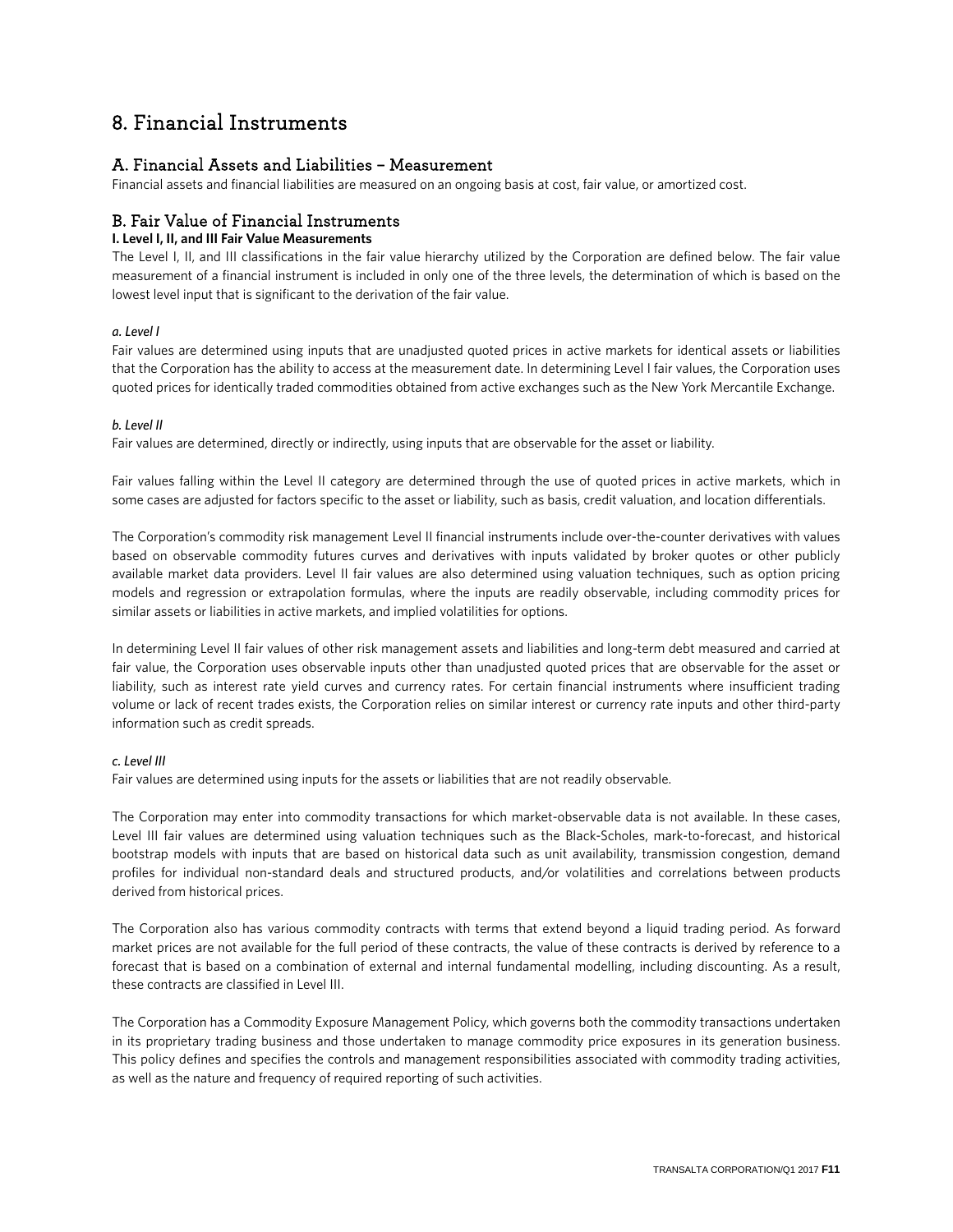Methodologies and procedures regarding commodity risk management Level III fair value measurements are determined by the Corporation's risk management department. Level III fair values are calculated within the Corporation's energy trading risk management system based on underlying contractual data as well as observable and non-observable inputs. Development of non-observable inputs requires the use of judgment. To ensure reasonability, system-generated Level III fair value measurements are reviewed and validated by the risk management and finance departments. Review occurs formally on a quarterly basis or more frequently if daily review and monitoring procedures identify unexpected changes to fair value or changes to key parameters.

Information on risk management contracts or groups of risk management contracts that are included in Level III measurements and the related unobservable inputs and sensitivities, is as follows, and excludes the effects on fair value of observable inputs such as liquidity and credit discount (described as "base fair values"), as well as inception gains or losses.

Sensitivity ranges for the base fair values are determined using reasonably possible alternative assumptions for the key unobservable inputs, which may include forward commodity prices, commodity volatilities and correlations, delivery volumes, and shapes.

| As at                              | March 31, 2017  |             | Dec. 31, 2016   |             |
|------------------------------------|-----------------|-------------|-----------------|-------------|
| Description                        | Base fair value | Sensitivity | Base fair value | Sensitivity |
| Long-term power sale - U.S.        | 927             | $+157$      | 907             | $+75$       |
|                                    |                 | $-157$      |                 | $-69$       |
| Long-term power sale - Alberta     |                 | $+3$        | (3)             | $+5$        |
|                                    |                 | -3          |                 | $-5$        |
| Unit contingent power purchases    | 21              | $+3$        | 13              | $+2$        |
|                                    |                 | $-4$        |                 | $-4$        |
| Structured products - Eastern U.S. | 29              | $+8$        | 24              | $+8$        |
|                                    |                 | -8          |                 | -8          |
| Others                             | 3               | $+4$        | 6               | $+3$        |
|                                    |                 | -4          |                 | $-3$        |

### *i. Long-Term Power Sale - U.S.*

The Corporation has a long-term fixed price power sale contract in the U.S. for delivery of power at the following capacity levels: 380 MW through Dec. 31, 2024, and 300 MW through Dec. 31, 2025. The contract is designated as an all-in-one cash flow hedge.

For periods beyond March 2019, market forward power prices are not readily observable. For these periods, fundamentalbased forecasts and market indications have been used to determine proxies for base, high, and low power price scenarios. The base price forecast has been developed by averaging external fundamental based forecasts (providers are independent and widely accepted as industry experts for scenario and planning views). Forward power price ranges per Megawatt hour ("MWh") used in determining the Level III base fair value at March 31, 2017 are US\$26 - US\$36 (Dec. 31, 2016 - US\$27 - US\$36). The sensitivity analysis has been prepared using the Corporation's assessment that a US\$6 (Dec. 31, 2016 – US\$5) price increase or decrease in the forward power prices is a reasonably possible change.

The contract is denominated in US dollars. The change in the US dollar against the Canadian dollar did not have a material impact on the base fair value this period.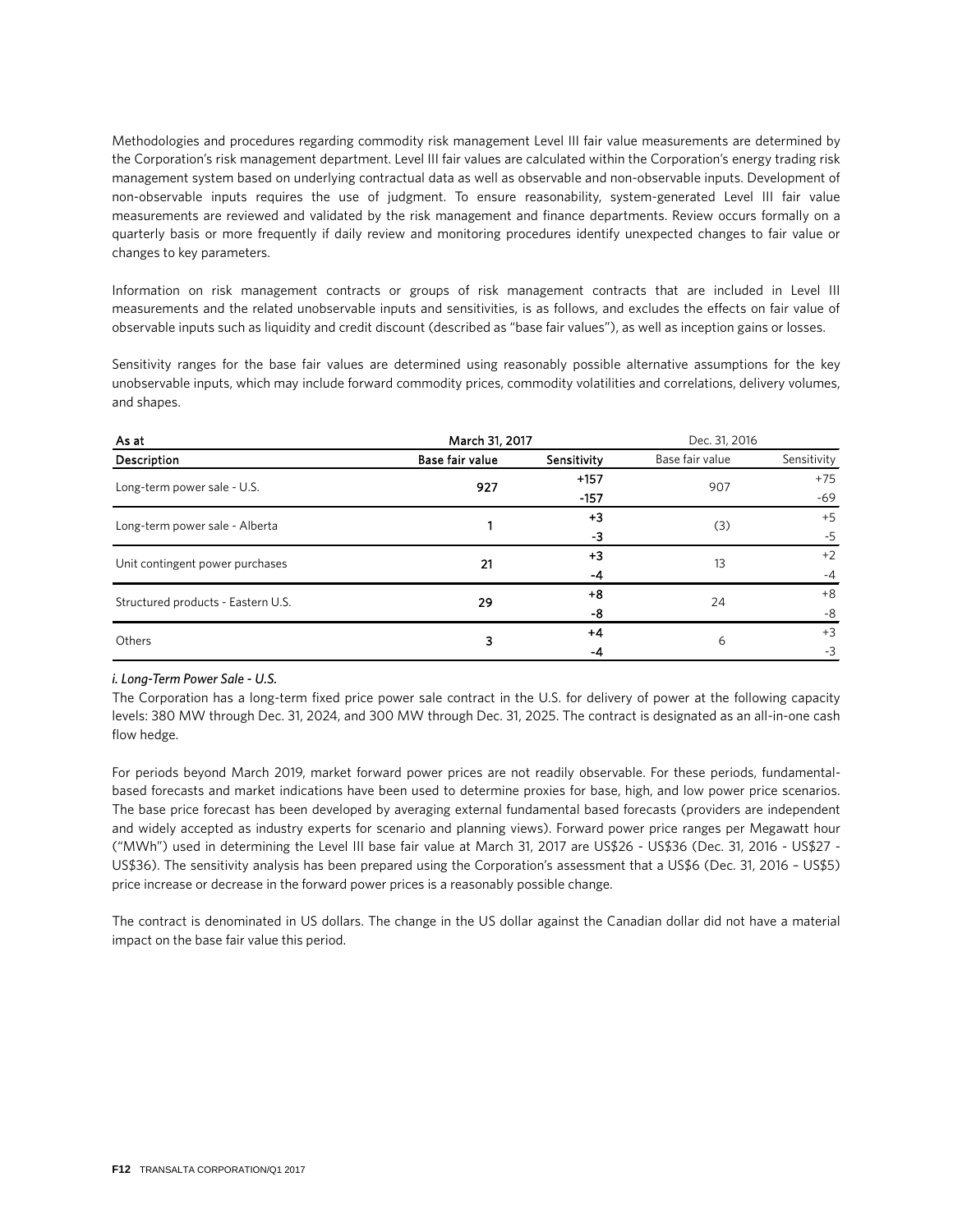#### *ii. Long-Term Power Sale - Alberta*

The Corporation has a long-term 12.5 MW fixed price power sale contract (monthly shaped) in the Alberta market through December 2024. The contract is accounted for as held for trading.

For periods beyond 2022, market forward power prices are not readily observable. For these periods, fundamental-based price forecasts and market indications have been used as proxies to determine base, high, and low power price scenarios. The base scenario uses the most recent price view from an independent external forecasting service that is accepted within industry as an expert in the Alberta market. Forward power price ranges per MWh used in determining the Level III base fair value at March 31, 2017 are \$67 - \$82 (Dec. 31, 2016 - \$68 - \$93). The sensitivity analysis for both periods has been prepared using the Corporation's assessment that a 20 per cent increase or decrease in the forward power prices is a reasonably possible change.

#### *iii. Unit Contingent Power Purchases*

Under the unit contingent power purchase agreements, the Corporation has agreed to purchase power contingent upon the actual generation of specific units owned and operated by third parties. Under these types of agreements, the purchaser pays the supplier an agreed upon fixed price per MWh of output multiplied by the pro rata share of actual unit production (nil if a plant outage occurs). The contracts are accounted for as held for trading.

The key unobservable inputs used in the valuations are delivered volume expectations and hourly shapes of production. Hourly shaping of the production will result in realized prices that may be at a discount (or premium) relative to the average settled power price. Reasonably possible alternative inputs were used to determine sensitivity on the fair value measurements.

This analysis is based on historical production data of the generation units for available history. Price and volumetric discount ranges per MWh used in the Level III base fair value measurement at March 31, 2017 are nil (Dec. 31, 2016 – nil) and 2.15 per cent to 3.54 per cent (Dec. 31, 2016 – 2.15 per cent to 3.62 per cent), respectively. The sensitivity analysis has been prepared using the Corporation's assessment of a reasonably possible change in price discount ranges of approximately 0.73 per cent (Dec. 31, 2016 – 0.75 per cent) and a change in volumetric discount rates of approximately 8.6 per cent (Dec. 31, 2016 – 15.5 per cent), which approximate one standard deviation for each input.

#### *iv. Structured Products - Eastern U.S.*

The Corporation has fixed priced power and heat rate contracts in the eastern United States. Under the fixed priced power contracts, the Corporation has agreed to buy or sell power at non-liquid locations, or during non-standard hours. The Corporation has also bought and sold heat rate contracts at both liquid and non-liquid locations. Under a heat rate contract, the buyer has the right to purchase power at times when the market heat rate is higher than the contractual heat rate.

The key unobservable inputs in the valuation of the fixed priced power contracts are market forward spreads and nonstandard shape factors. A historical regression analysis has been performed to model the spreads between non-liquid and liquid hubs. The non-standard shape factors have been determined using the historical data. Basis relationship and nonstandard shape factors used in the Level III base fair value measurement at March 31, 2017, are 68 per cent to 120 per cent and 68 per cent to 88 per cent (Dec. 31, 2016 – 66 per cent to 128 per cent and 65 per cent to 88 per cent), respectively. The sensitivity analysis has been prepared using the Corporation's assessment of a reasonably possible change in market forward spreads of approximately 5 per cent (Dec. 31, 2016 – 5 per cent) and a change in non-standard shape factors of approximately 7 per cent (Dec. 31, 2016 – 9 per cent), which approximate one standard deviation for each input.

The key unobservable inputs in the valuation of the heat rate contracts are implied volatilities and correlations. Implied volatilities and correlations used in the Level III base fair value measurement at March 31, 2017 are 20 per cent to 51 per cent and 70 per cent (Dec. 31, 2016 – 20 per cent to 54 per cent and 70 per cent), respectively. The sensitivity analysis has been prepared using the Corporation's assessment of a reasonably possible change in implied volatilities and correlation of approximately 10 per cent (Dec. 31, 2016 – 10 per cent), respectively.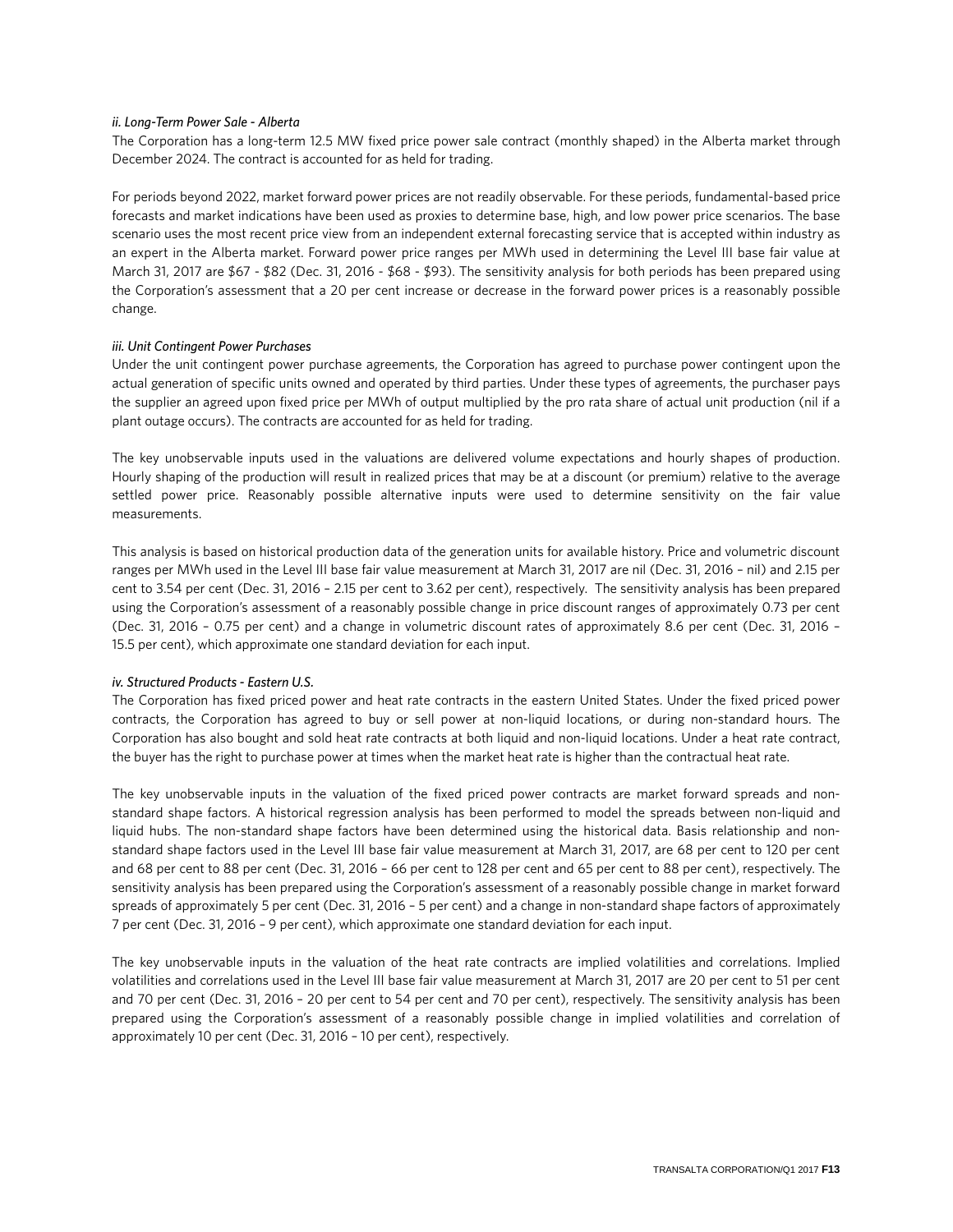#### *II. Commodity Risk Management Assets and Liabilities*

Commodity risk management assets and liabilities include risk management assets and liabilities that are used in the energy marketing and generation businesses in relation to trading activities and certain contracting activities. To the extent applicable, changes in net risk management assets and liabilities for non-hedge positions are reflected within earnings of these businesses.

Commodity risk management assets and liabilities classified by Levels as at March 31, 2017 are as follows: Level I - \$3 million net liability (Dec. 31, 2016 – nil), Level II - \$9 million net liability (Dec. 31, 2016 - \$14 million net liability), Level III - \$784 million net asset (Dec. 31, 2016 – \$758 million net asset).

Significant changes in commodity net risk management assets (liabilities) during the three months ended March 31, 2017, are primarily attributable to the changes in value of the long-term power sale contract (Level III hedge) as discussed in the preceding section  $(B)(I)(c)(i)$  of this note.

The following tables summarize the key factors impacting the fair value of the Level III commodity risk management assets and liabilities during the three months ended March 31, 2017 and 2016, respectively:

|                                             | 3 months ended March 31, 2017 |           |       |       | 3 months ended March 31, 2016 |       |
|---------------------------------------------|-------------------------------|-----------|-------|-------|-------------------------------|-------|
|                                             | Hedge                         | Non-Hedge | Total | Hedge | Non-Hedge                     | Total |
| Opening balance                             | 726                           | 32        | 758   | 640   | (98)                          | 542   |
| Changes attributable to:                    |                               |           |       |       |                               |       |
| Market price changes on existing contracts  | 40                            | 8         | 48    | 66    | (22)                          | 44    |
| Market price changes on new contracts       |                               | 8         | 8     |       | $\overline{4}$                | 4     |
| Contracts settled                           | (15)                          | (3)       | (18)  | (13)  | 65                            | 52    |
| Change in foreign exchange rates            | (12)                          |           | (12)  | (68)  | 2                             | (66)  |
| Net risk management assets at end of period | 739                           | 45        | 784   | 625   | (49)                          | 576   |
| Additional Level III information:           |                               |           |       |       |                               |       |
| Gains (losses) recognized in OCI            | 28                            |           | 28    | (2)   |                               | (2)   |
| Total gains (losses) included in earnings   |                               |           |       |       |                               |       |
| before income taxes                         | 15                            | 16        | 31    | 13    | (16)                          | (3)   |
| Unrealized gains included in earnings       |                               |           |       |       |                               |       |
| before income taxes relating to net         |                               |           |       |       |                               |       |
| assets held at March 31, 2017               |                               | 13        | 13    |       | 49                            | 49    |

#### **III. Other Risk Management Assets and Liabilities**

Other risk management assets and liabilities primarily include risk management assets and liabilities that are used in managing exposures on non-energy marketing transactions, such as interest rates, the net investment in foreign operations, and other foreign currency risks. Hedge accounting is not always applied.

Other risk management assets and liabilities with a total net asset fair value of \$151 million as at March 31, 2017 (Dec. 31, 2016 - \$176 million net asset) are classified as Level II fair value measurements. The significant changes in other net risk management assets during the period ended March 31, 2017 are primarily attributable to market price changes on existing contracts.

During the first quarter of 2017, the Corporation discontinued hedge accounting for certain foreign currency cash flow and fair value hedges on US\$690 million and US\$50 million of debt, respectively. As at March 31, 2017, cumulative gains on the cash flow hedges of approximately \$3 million will continue to be deferred in Accumulated Other Comprehensive Income and will be reclassified to net earnings as the forecasted transactions (interest payments) occur. As at March 31, 2017, cumulative losses of approximately \$2 million related to the fair value hedge, and recognized as part of the carrying value of the hedged debt, will be amortized to net earnings over the period to the debt's maturity. Changes in these risk management assets and liabilities related to these discontinued hedge positions will be reflected within net earnings prospectively.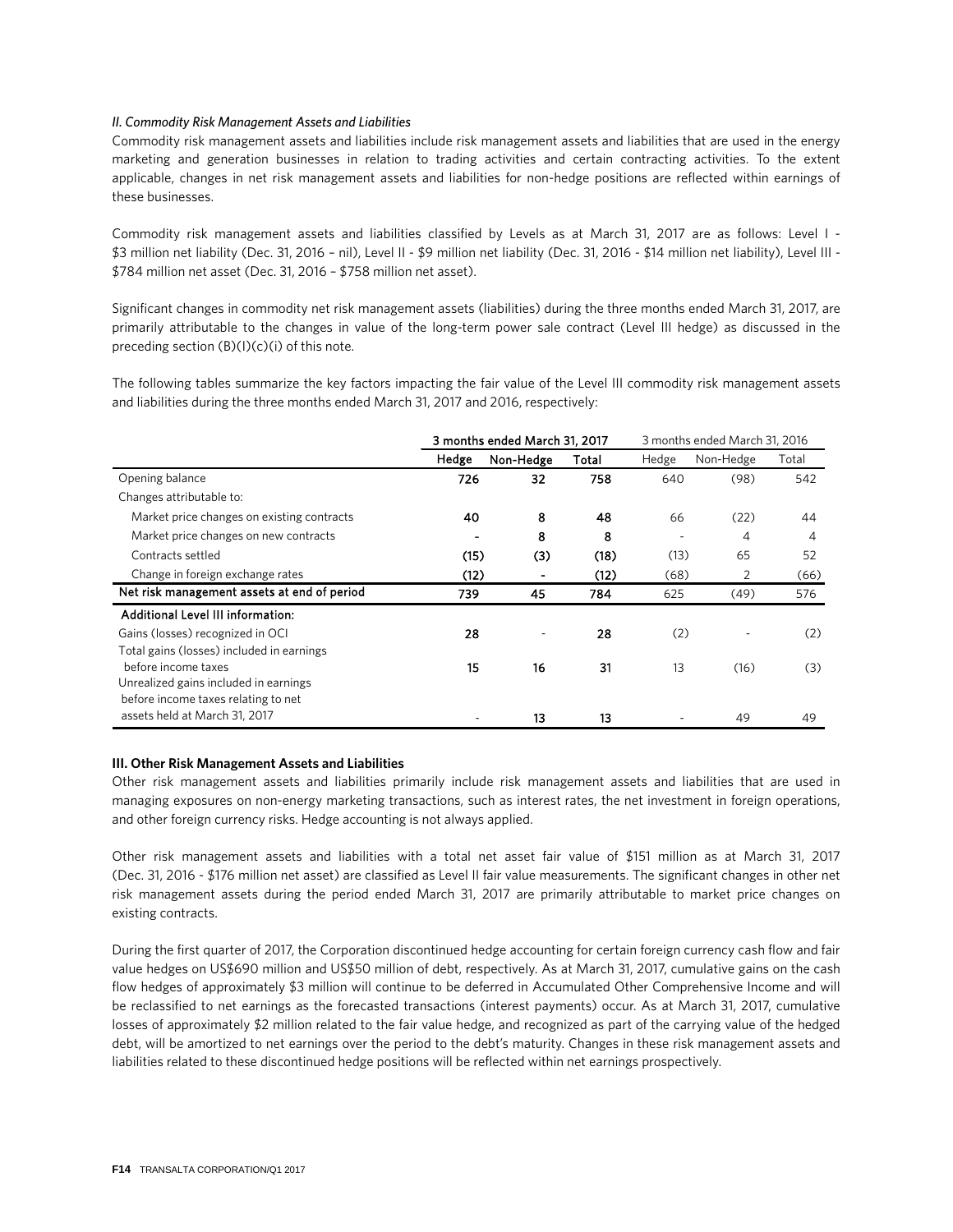### **IV. Other Financial Assets and Liabilities**

The fair value of financial assets and liabilities measured at other than fair value is as follows:

|                                               |         | Total<br>carrying |           |            |       |
|-----------------------------------------------|---------|-------------------|-----------|------------|-------|
|                                               | Level I | Level II          | Level III | Total      | value |
| Long-term debt - March 31, 2017               | ٠       | 4,320             | ٠         | 4.320      | 4,236 |
| Long-term debt <sup>(1)</sup> - Dec. 31, 2016 |         | $4.27^{\circ}$    | ۰         | $4.27^{2}$ | 4,221 |

*(1) Includes current portion and excludes \$67 million of debt measured and carried at fair value.*

The fair values of the Corporation's debentures and senior notes are determined using prices observed in secondary markets. Non-recourse and other long-term debt fair values are determined by calculating an implied price based on a current assessment of the yield to maturity.

The carrying amount of other short-term financial assets and liabilities (cash and cash equivalents, trade accounts receivable, collateral paid, accounts payable and accrued liabilities, collateral received, and dividends payable) approximates fair value due to the liquid nature of the asset or liability.

### C. Inception Gains and Losses

The majority of derivatives traded by the Corporation are based on adjusted quoted prices on an active exchange or extend beyond the time period for which exchange-based quotes are available. The fair values of these derivatives are determined using inputs that are not readily observable. Refer to section B of this note for fair value Level III valuation techniques used. In some instances, a difference may arise between the fair value of a financial instrument at initial recognition (the "transaction price") and the amount calculated through a valuation model. This unrealized gain or loss at inception is recognized in net earnings (loss) only if the fair value of the instrument is evidenced by a quoted market price in an active market, observable current market transactions that are substantially the same, or a valuation technique that uses observable market inputs. Where these criteria are not met, the difference is deferred on the Condensed Consolidated Statements of Financial Position in risk management assets or liabilities, and is recognized in net earnings (loss) over the term of the related contract. The difference between the transaction price and the fair value determined using a valuation model, yet to be recognized in net earnings, and a reconciliation of changes is as follows:

|                                                         | 3 months ended March 31 |      |
|---------------------------------------------------------|-------------------------|------|
|                                                         | 2017                    | 2016 |
| Unamortized net gain at beginning of period             | 148                     | 202  |
| New inception gains                                     | 5                       |      |
| Change in foreign exchange rates                        | (2)                     | (12) |
| Amortization recorded in net earnings during the period | (8)                     | (18) |
| Unamortized net gain at end of period                   | 143                     | 174  |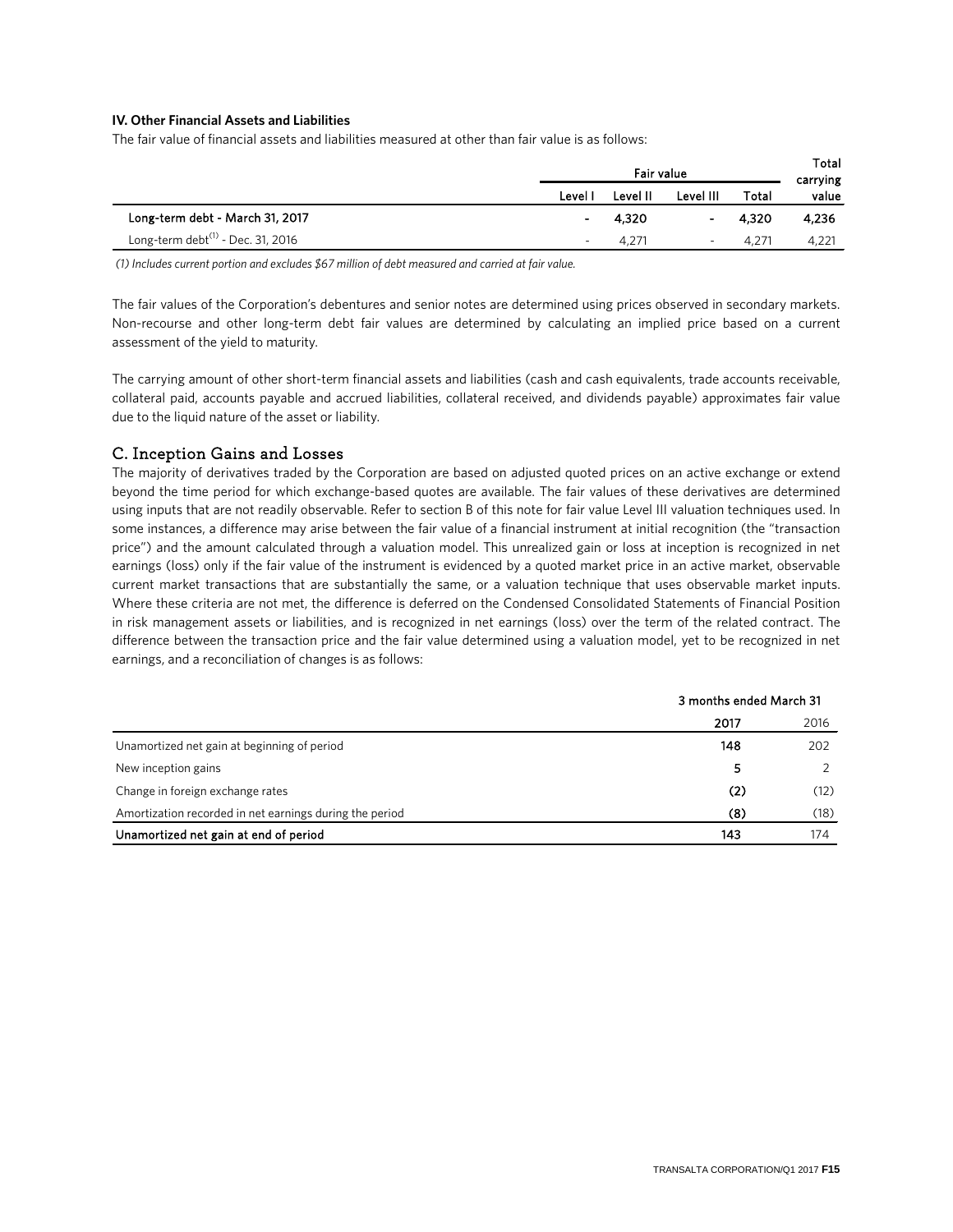# 9. Risk Management Activities

### A. Net Risk Management Assets and Liabilities

Aggregate net risk management assets and (liabilities) are as follows:

### As at March 31, 2017

|                                  |           |            | <b>Not</b> |       |
|----------------------------------|-----------|------------|------------|-------|
|                                  | Cash flow | Fair value | designated |       |
|                                  | hedges    | hedges     | as a hedge | Total |
| Commodity risk management        |           |            |            |       |
| Current                          | 121       |            | (12)       | 109   |
| Long-term                        | 671       |            | (8)        | 663   |
| Net commodity risk management    |           |            |            |       |
| assets (liabilities)             | 792       | -          | (20)       | 772   |
| Other                            |           |            |            |       |
| Current                          | -         |            | 101        | 101   |
| Long-term                        | ۰         |            | 50         | 50    |
| Net other risk management assets | -         | -          | 151        | 151   |
|                                  |           |            |            |       |
| Total net risk management assets | 792       | -          | 131        | 923   |
|                                  |           |            |            |       |

### As at Dec. 31, 2016

|                                                    |           |            | Not        |       |
|----------------------------------------------------|-----------|------------|------------|-------|
|                                                    | Cash flow | Fair value | designated |       |
|                                                    | hedges    | hedges     | as a hedge | Total |
| Commodity risk management                          |           |            |            |       |
| Current                                            | 86        |            | (16)       | 70    |
| Long-term                                          | 683       |            | (9)        | 674   |
| Net commodity risk management assets (liabilities) | 769       |            | (25)       | 744   |
| Other                                              |           |            |            |       |
| Current                                            | 105       |            | 8          | 113   |
| Long-term                                          | 59        | 3          |            | 63    |
| Net other risk management assets                   | 164       | 3          | 9          | 176   |
|                                                    |           |            |            |       |
| Total net risk management assets (liabilities)     | 933       | 3          | (16)       | 920   |
|                                                    |           |            |            |       |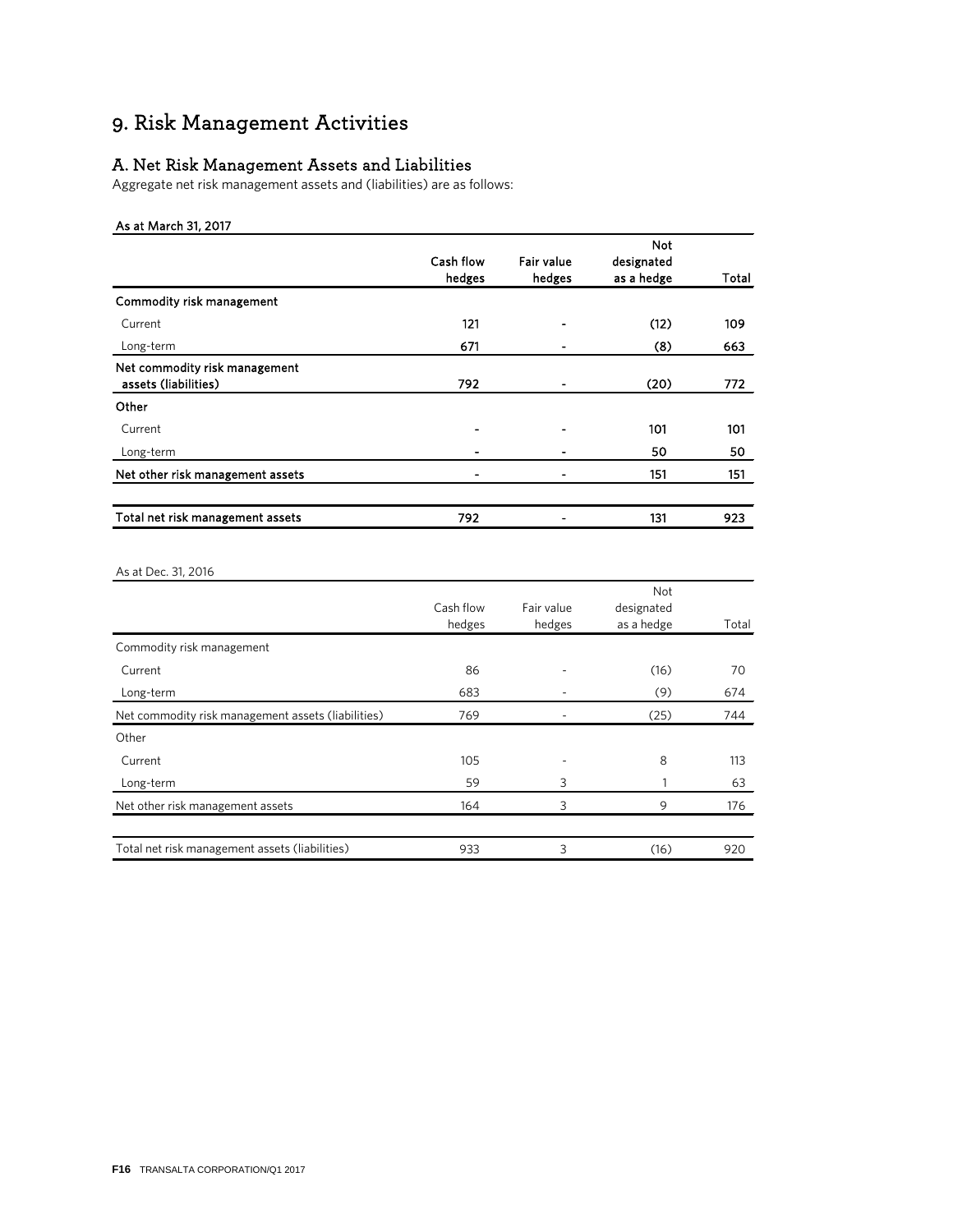### B. Nature and Extent of Risks Arising from Financial Instruments

The following discussion is limited to the nature and extent of certain risks arising from financial instruments, which are also more fully discussed in Note 14(b) of the Corporation's most recent annual consolidated financial statements.

### **I. Market Risk**

### *a. Commodity Price Risk*

The Corporation has exposure to movements in certain commodity prices in both its electricity generation and proprietary trading businesses, including the market price of electricity and fuels used to produce electricity. Most of the Corporation's electricity generation and related fuel supply contracts are considered to be contracts for delivery or receipt of a non-financial item in accordance with the Corporation's expected own use requirements and are not considered to be financial instruments. As such, the discussion related to commodity price risk is limited to the Corporation's proprietary trading business and commodity derivatives used in hedging relationships associated with the Corporation's electricity generating activities.

### *i. Commodity Price Risk – Proprietary Trading*

The Corporation's Energy Marketing segment conducts proprietary trading activities and uses a variety of instruments to manage risk, earn trading revenue, and gain market information.

In compliance with the Commodity Exposure Management Policy, proprietary trading activities are subject to limits and controls, including Value at Risk ("VaR") limits. The Board approves the limit for total VaR from proprietary trading activities. VaR is the most commonly used metric employed to track and manage the market risk associated with trading positions. A VaR measure gives, for a specific confidence level, an estimated maximum pre-tax loss that could be incurred over a specified period of time. VaR is used to determine the potential change in value of the Corporation's proprietary trading portfolio, over a three-day period within a 95 per cent confidence level, resulting from normal market fluctuations. VaR is estimated using the historical variance/covariance approach.

Changes in market prices associated with proprietary trading activities affect net earnings in the period that the price changes occur. VaR at March 31, 2017, associated with the Corporation's proprietary trading activities was \$1 million (Dec. 31, 2016 - \$2 million).

### *ii. Commodity Price Risk - Generation*

The generation segments utilize various commodity contracts to manage the commodity price risk associated with electricity generation, fuel purchases, emissions, and byproducts, as considered appropriate. A Commodity Exposure Management Policy is prepared and approved annually, which outlines the intended hedging strategies associated with the Corporation's generation assets and related commodity price risks. Controls also include restrictions on authorized instruments, management reviews on individual portfolios, and approval of asset transactions that could add potential volatility to the Corporation's reported net earnings.

TransAlta has entered into various contracts with other parties whereby the other parties have agreed to pay a fixed price for electricity to TransAlta. While not all of the contracts create an obligation for the physical delivery of electricity to other parties, the Corporation has the intention and believes it has sufficient electrical generation available to satisfy these contracts and, where able, has designated these as cash flow hedges for accounting purposes.

VaR at March 31, 2017, associated with the Corporation's commodity derivative instruments used in generation hedging activities was \$17 million (Dec. 31, 2016 - \$19 million). For positions and economic hedges that do not meet hedge accounting requirements or for short-term optimization transactions such as buybacks entered into to offset existing hedge positions, these transactions are marked to the market value with changes in market prices associated with these transactions affecting net earnings in the period in which the price change occurs. VaR at March 31, 2017, associated with these transactions was \$3 million (Dec. 31, 2016 - \$7 million).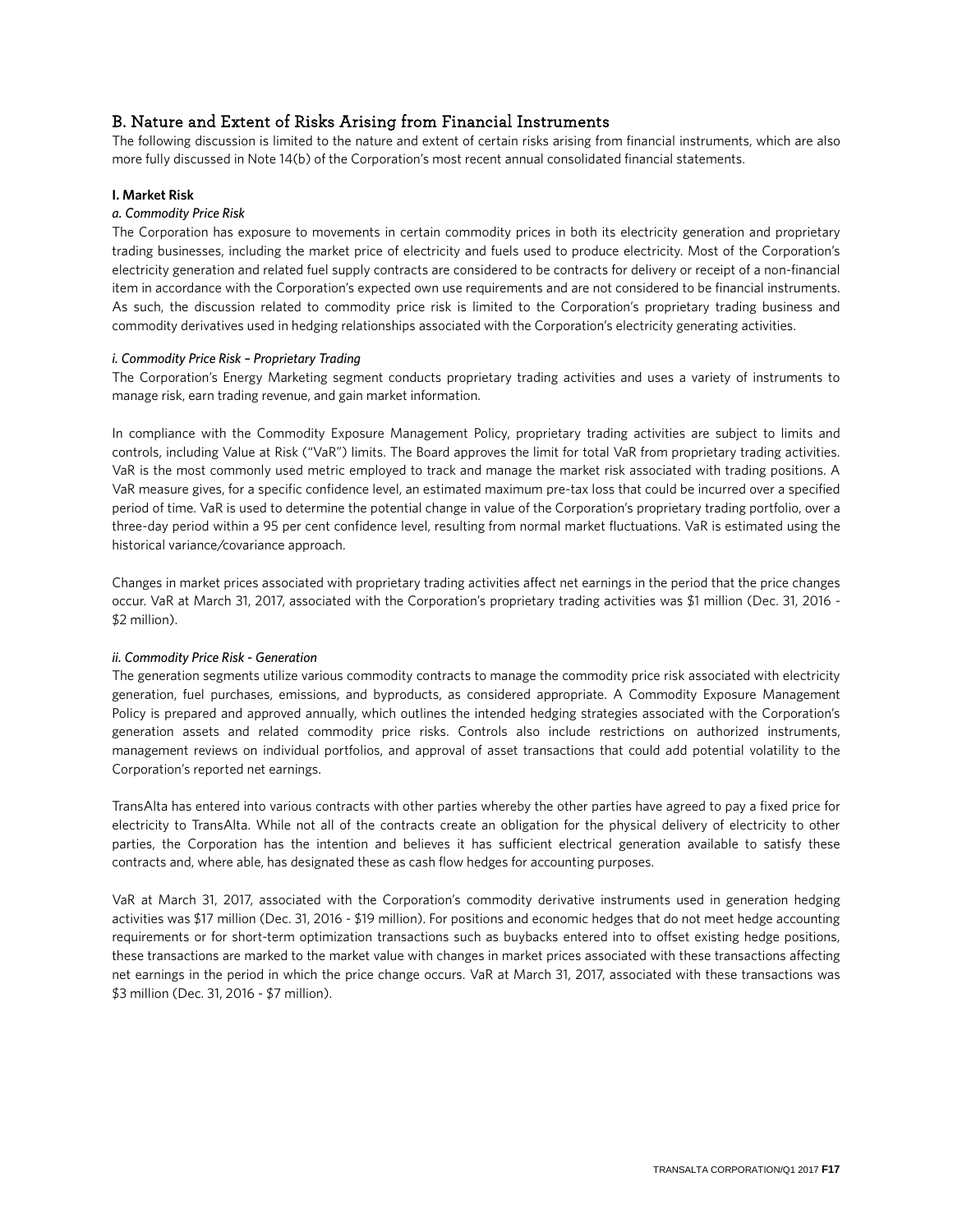#### *b. Currency Rate Risk*

The Corporation has exposure to various currencies, such as the U.S. dollar, and the Australian dollar ("AUD"), as a result of investments and operations in foreign jurisdictions, the net earnings from those operations, and the acquisition of equipment and services from foreign suppliers. Further discussion on Currency Rate Risk can be found in Note 14(B)(I)(c) of the Corporation's most recent annual consolidated financial statements.

#### **II. Credit Risk**

Credit risk is the risk that customers or counterparties will cause a financial loss for the Corporation by failing to discharge their obligations, and the risk to the Corporation associated with changes in creditworthiness of entities with which commercial exposures exist. The Corporation actively manages its exposure to credit risk by assessing the ability of counterparties to fulfil their obligations under the related contracts prior to entering into such contracts. The Corporation makes detailed assessments of the credit quality of all counterparties and, where appropriate, obtains corporate guarantees, cash collateral, third-party credit insurance, and/or letters of credit to support the ultimate collection of these receivables. For commodity trading and origination, the Corporation sets strict credit limits for each counterparty and monitors exposures on a daily basis. TransAlta uses standard agreements that allow for the netting of exposures and often include margining provisions. If credit limits are exceeded, TransAlta will request collateral from the counterparty or halt trading activities with the counterparty.

The Corporation uses external credit ratings, as well as internal ratings in circumstances where external ratings are not available, to establish credit limits for customers and counterparties. The following table outlines the Corporation's maximum exposure to credit risk without taking into account collateral held, including the distribution of credit ratings, as at March 31, 2017:

|                                                    | Investment grade<br>(Per cent) | Non-investment grade<br>(Per cent) | Total      | Total  |
|----------------------------------------------------|--------------------------------|------------------------------------|------------|--------|
|                                                    |                                |                                    | (Per cent) | amount |
| Trade and other receivables <sup>(1)</sup>         | 91                             | q                                  | 100        | 657    |
| Long-term finance lease receivables <sup>(2)</sup> | 35                             | 65                                 | 100        | 697    |
| Risk management assets <sup>(1)</sup>              | 100                            | $\sim$                             | 100        | 1,058  |
| Total                                              |                                |                                    |            | 2,412  |

*(1) Letters of credit and cash and cash equivalents are the primary types of collateral held as security related to these amounts.* 

(2) The Corporation has one non-investment grade customer whose outstanding balance accounted for \$437 million (Dec. 31, 2016 - \$445 million). Risk of significant loss arising from this counterparty<br>has been assessed as lo *consideration the counterparty's financial position, external rating assessments, how the Corporation provides its services in an area of the counterparty's lower-cost operations, and the Corporation's other credit risk management practices.*

The maximum credit exposure to any one customer for commodity trading operations and hedging, including the fair value of open trading, net of any collateral held, at March 31, 2017, was \$19 million (Dec. 31, 2016 - \$14 million).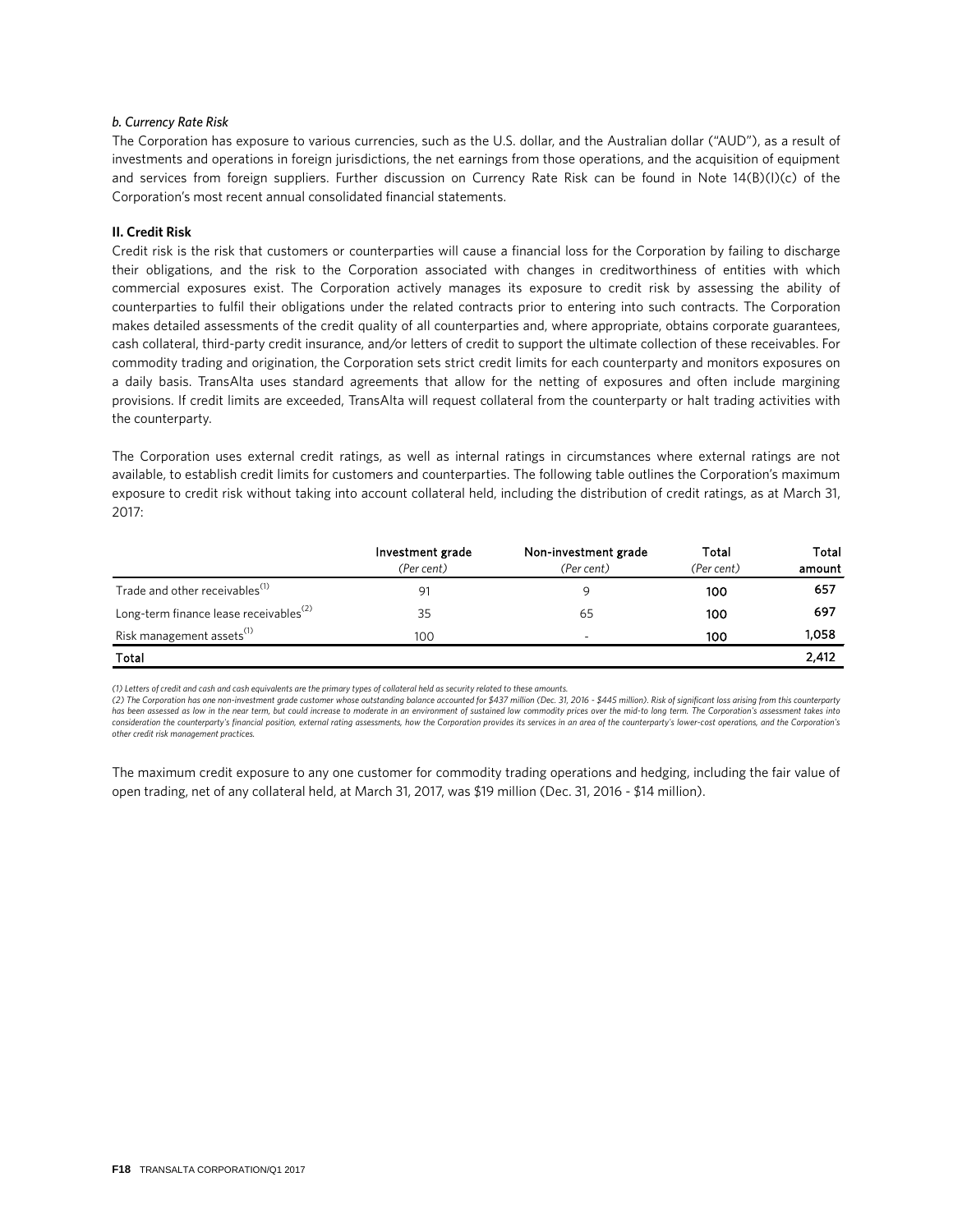### **III. Liquidity Risk**

Liquidity risk relates to the Corporation's ability to access capital to be used for proprietary trading activities, commodity hedging, capital projects, debt refinancing, and general corporate purposes. As at March 31, 2017, TransAlta maintains investment grade ratings from three credit rating agencies (See Note 16). TransAlta is focused on strengthening its financial position and maintaining investment grade credit ratings with these major rating agencies. See Note 16 - Subsequent Events for further details on the downgrade of debt and Preferred Shares ratings.

A maturity analysis of the Corporation's financial liabilities is as follows:

|                                                                         | 2017  | 2018                     | 2019 | 2020 | 2021 | 2022 and<br>thereafter |       |
|-------------------------------------------------------------------------|-------|--------------------------|------|------|------|------------------------|-------|
|                                                                         |       |                          |      |      |      |                        | Total |
| Accounts payable and accrued liabilities                                | 457   | $\overline{\phantom{a}}$ |      |      |      | ۰                      | 457   |
| Long-term debt <sup>(1)</sup>                                           | 604   | 947                      | 461  | 460  | 63   | 1.727                  | 4,262 |
| Commodity risk management assets                                        | (84)  | (86)                     | (85) | (77) | (99) | (341)                  | (772) |
| Other risk management (assets) liabilities                              | (101) | (56)                     | 4    | 2    |      | ۰.                     | (151) |
| Finance lease obligations                                               | 12    | 13                       | 10   | 8    | 6    | 19                     | 68    |
| Interest on long-term debt and finance lease obligations <sup>(2)</sup> | 167   | 173                      | 143  | 116  | 95   | 754                    | 1,448 |
| Dividends payable                                                       | 33    |                          |      |      |      |                        | 33    |
| Total                                                                   | 1.088 | 991                      | 533  | 509  | 65   | 2.159                  | 5,345 |

*(1) Excludes impact of hedge accounting.*

*(2) Not recognized as a financial liability on the Condensed Consolidated Statements of Financial Position.*

### C. Collateral and Contingent Features in Derivative Instruments

Collateral is posted in the normal course of business based on the Corporation's senior unsecured credit rating as determined by certain major credit rating agencies. Certain of the Corporation's derivative instruments contain financial assurance provisions that require collateral to be posted only if a material adverse credit-related event occurs. If a material adverse event resulted in the Corporation's senior unsecured debt falling below investment grade, the counterparties to such derivative instruments could request ongoing full collateralization.

As at March 31, 2017, the Corporation had posted collateral of \$109 million (Dec. 31, 2016 - \$116 million) in the form of letters of credit on derivative instruments in a net liability position. Certain derivative agreements contain credit-risk-contingent features, which if triggered could result in the Corporation having to post an additional \$47 million (Dec. 31, 2016 - \$49 million) of collateral to its counterparties.

### 10. Property, Plant, and Equipment

A reconciliation of the changes in the carrying amount of PP&E is as follows:

|                                                                        | Land                     | Coal<br>generation       | Gas<br>generation        |       | Renewable Mining property<br>generation and equipment | Assets under<br>construction | <b>Capital spares</b><br>and other <sup>(1)</sup> | Total |
|------------------------------------------------------------------------|--------------------------|--------------------------|--------------------------|-------|-------------------------------------------------------|------------------------------|---------------------------------------------------|-------|
| As at Dec. 31, 2016                                                    | 95                       | 2,664                    | 498                      | 2,290 | 606                                                   | 407                          | 264                                               | 6,824 |
| Additions                                                              | $\overline{\phantom{a}}$ | $\blacksquare$           | $\blacksquare$           |       | $\blacksquare$                                        | 60                           | $\blacksquare$                                    | 60    |
| Disposals                                                              |                          | $\overline{\phantom{a}}$ | -                        |       | -                                                     | $\overline{\phantom{a}}$     | (1)                                               | (1)   |
| Depreciation                                                           | $\overline{\phantom{a}}$ | (81)                     | (14)                     | (31)  | (17)                                                  |                              | (5)                                               | (148) |
| Revisions and additions to<br>decommissioning<br>and restoration costs | $\overline{\phantom{a}}$ | 65                       | 3                        | з     | (8)                                                   |                              |                                                   | 63    |
| Retirement of assets                                                   | $\overline{\phantom{0}}$ | (1)                      | $\overline{\phantom{0}}$ | (2)   |                                                       | -                            |                                                   | (3)   |
| Change in foreign exchange rates                                       | $\overline{\phantom{a}}$ | (5)                      | 9                        | (3)   | (1)                                                   | 13                           | з                                                 | 16    |
| Transfers                                                              |                          | 4                        | 5.                       | 6     | 2                                                     | (20)                         |                                                   |       |
| As at March 31, 2017                                                   | 96                       | 2.646                    | 501                      | 2,263 | 582                                                   | 460                          | 263                                               | 6,811 |

*(1) Includes major spare parts and stand-by equipment available, but not in service, and spare parts used for routine, preventative or planned maintenance.*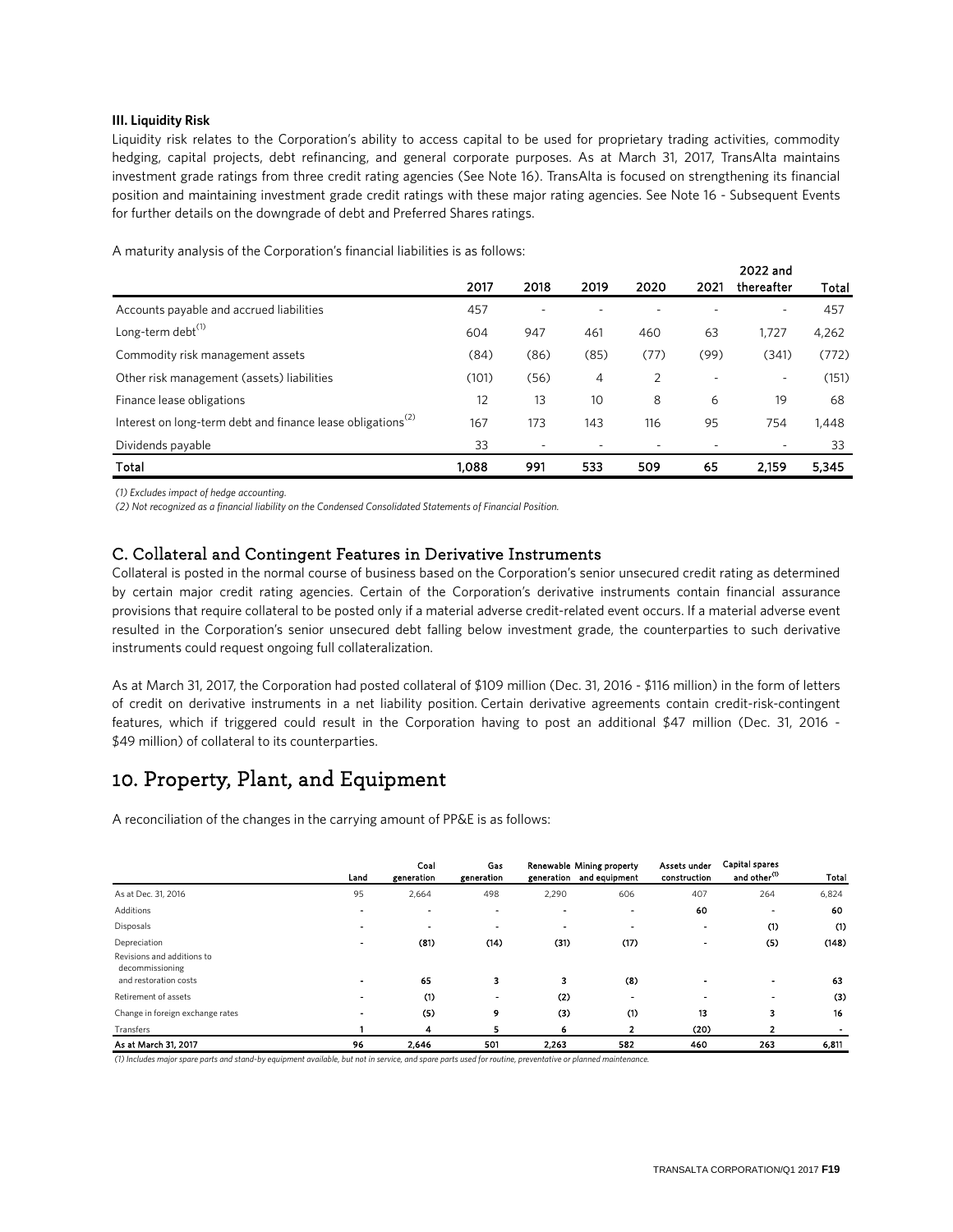### 11. Credit Facilities, Long-Term Debt, and Finance Lease Obligations

### A. Credit Facilities, Debt and Letters of Credit

The amounts outstanding are as follows:

| As at                                                      |          | March 31, 2017 |                         | Dec. 31, 2016 |       |                         |
|------------------------------------------------------------|----------|----------------|-------------------------|---------------|-------|-------------------------|
|                                                            | Carrying | Face           |                         | Carrying      | Face  |                         |
|                                                            | value    | value          | Interest <sup>(1)</sup> | value         | value | Interest <sup>(1)</sup> |
| Debentures                                                 | 1,045    | 1,051          | 6.0%                    | 1,045         | 1,051 | 6.0%                    |
| Senior notes <sup>(2)</sup>                                | 2,116    | 2,125          | 5.0%                    | 2,151         | 2,158 | 5.0%                    |
| Non-recourse <sup>(3)</sup>                                | 1,023    | 1,034          | 4.5%                    | 1,038         | 1,048 | 4.5%                    |
| Other $(4)$                                                | 52       | 52             | 9.2%                    | 54            | 54    | 9.2%                    |
|                                                            | 4,236    | 4,262          |                         | 4,288         | 4,311 |                         |
| Finance lease obligations                                  | 68       |                |                         | 73            |       |                         |
|                                                            | 4,304    |                |                         | 4,361         |       |                         |
| Less: current portion of long-term debt                    | (615)    |                |                         | (623)         |       |                         |
| Less: current portion of finance lease obligations         | (15)     |                |                         | (16)          |       |                         |
| Total current long-term debt and finance lease obligations | (630)    |                |                         | (639)         |       |                         |
| Total credit facilities, long-term debt,                   |          |                |                         |               |       |                         |
| and finance lease obligations                              | 3,674    |                |                         | 3,722         |       |                         |

*(1) Interest is an average rate weighted by principal amounts outstanding before the effect of hedging.* 

*(2) U.S. face value at March 31, 2017 - US\$1.6 billion (Dec. 31, 2016 - US\$1.6 billion).*

*(3) Includes US\$50 million at March 31, 2017 (Dec. 31, 2016 - US\$53 million).* 

*(4) Includes US\$28 million at March 31, 2017 (Dec. 31, 2016 - US\$29 million) of tax equity financing.*

Of the \$2.0 billion (Dec. 31, 2016 - \$2.0 billion) of committed credit facilities, \$1.4 billion (Dec. 31, 2016 - \$1.4 billion) is not drawn. At March 31, 2017, the \$0.6 billion (Dec. 31, 2016 - \$0.6 billion) of credit utilized under these facilities was comprised of actual drawings of nil (Dec. 31, 2016 - nil) and letters of credit of \$0.6 billion (Dec. 31, 2016 - \$0.6 billion). The Corporation is in compliance with the terms of the credit facility and all undrawn amounts are fully available. In addition to the \$1.4 billion available under the credit facilities, TransAlta also has \$504 million of available cash and cash equivalents.

The total outstanding letters of credit as at March 31, 2017 was \$556 million (Dec. 31, 2016 - \$566 million) with no (Dec. 31, 2016 - nil) amounts exercised by third parties under these arrangements.

TransAlta's debt has terms and conditions, including financial covenants, that are considered normal and customary. As at March 31, 2017, the Corporation was in compliance with all debt covenants.

### B. Restrictions on Non-Recourse Debt

Non-recourse debentures of \$192 million (Dec. 31, 2016 - \$193 million) issued by the Corporation's subsidiary, Canadian Hydro Developers, Inc. ("CHD"), include restrictive covenants requiring the cash proceeds received from the sale of assets to be reinvested into similar renewable assets or to repay the non-recourse debentures.

Other non-recourse debt of \$830 million in total (Dec. 31, 2016 - \$845 million) is subject to customary financing restrictions that restrict the Corporation's ability to access funds generated by certain facilities' operations. Upon meeting certain distribution tests, typically performed once per quarter, the funds are able to be distributed by the subsidiary entities to their respective parent entity. These restrictions include the ability to meet a debt service coverage ratio prior to distribution, which was not met by one of the Corporation's subsidiaries, New Richmond Wind L.P. in the first quarter of 2017, mainly due to annualization of its results for purposes of the test. The funds in this entity will remain there until the next debt service coverage ratio can be calculated in the second quarter of 2017. At March 31, 2017, \$44 million (Dec. 31, 2016 - \$24 million) of cash was subject to these financial restrictions.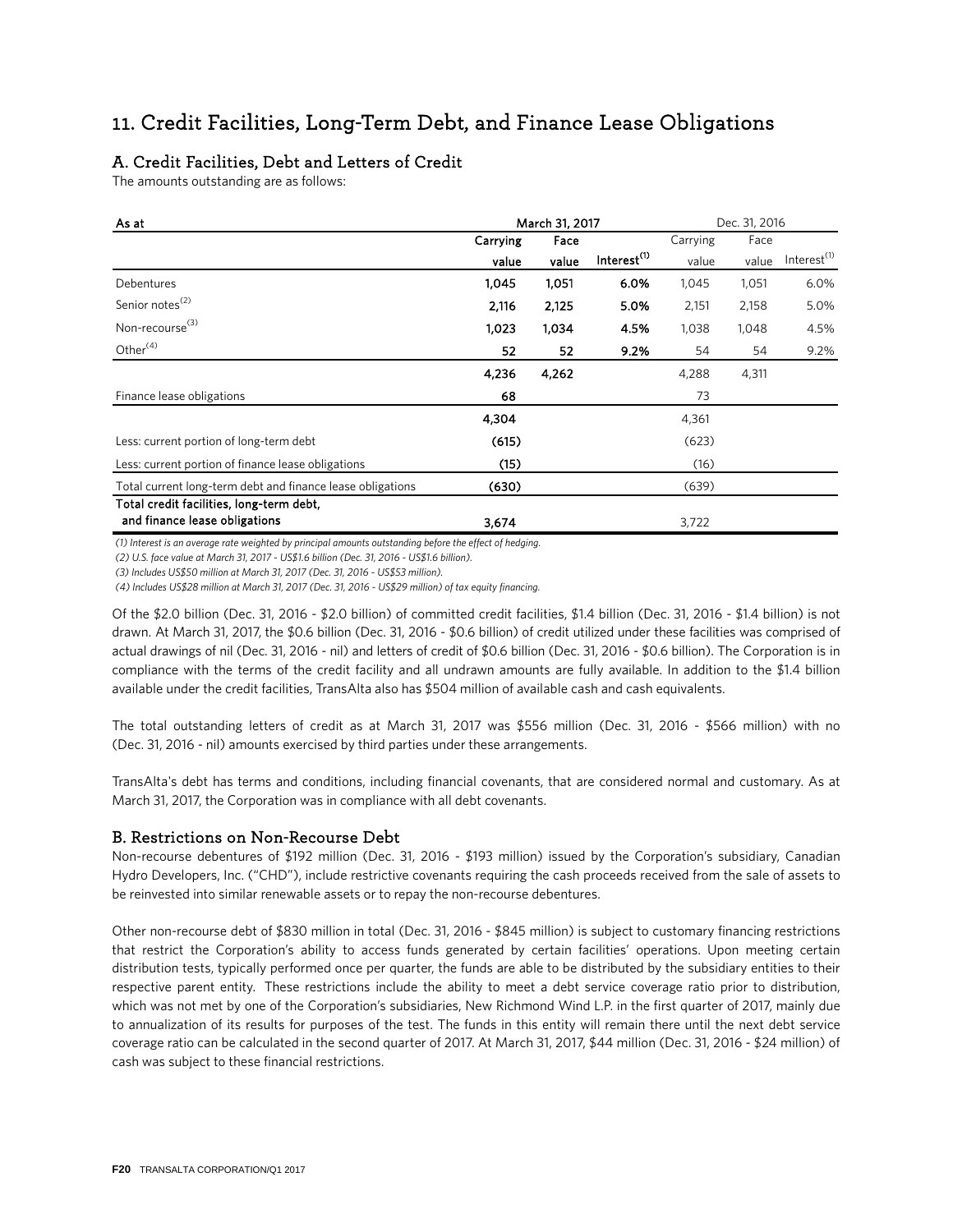Additionally, certain non-recourse bonds require that certain reserve accounts are established and funded through cash held on deposit and/or by providing letters of credit. As at March 31, 2017, \$16 million of cash was on deposit for certain reserves and was not available for general use.

### C. Security

Non-recourse debts of \$638 million (Dec. 31, 2016 - \$644 million) are each secured by a first ranking charge over all of the respective assets of the Corporation's subsidiaries that issued the bonds, which includes renewable generation facilities with total carrying amounts of \$944 million at March 31, 2017 (Dec. 31, 2016 - \$956 million). At March 31, 2017, a non-recourse bond of approximately \$192 million (Dec. 31, 2016 - \$201 million) is secured by a first ranking charge over the equity interests of the issuer that issued the non-recourse bond.

### 12. Common Shares

### A. Issued and Outstanding

TransAlta is authorized to issue an unlimited number of voting common shares without nominal or par value.

|                                                                                   | 3 months ended March 31        |        |                                |        |  |  |  |
|-----------------------------------------------------------------------------------|--------------------------------|--------|--------------------------------|--------|--|--|--|
|                                                                                   | 2017                           |        | 2016                           |        |  |  |  |
|                                                                                   | Common<br>shares<br>(millions) | Amount | Common<br>shares<br>(millions) | Amount |  |  |  |
| Issued and outstanding, beginning of period                                       | 287.9                          | 3,095  | 284.0                          | 3,077  |  |  |  |
| Issued under the dividend reinvestment<br>and optional common share purchase plan | ٠                              |        | 3.9                            | 18     |  |  |  |
|                                                                                   | 287.9                          | 3,095  | 287.9                          | 3,095  |  |  |  |
| Amounts receivable under<br>Employee Share Purchase Plan                          |                                | (1)    |                                | (2)    |  |  |  |
| Issued and outstanding, end of period                                             | 287.9                          | 3,094  | 287.9                          | 3,093  |  |  |  |

### B. Dividends

On April 19, 2017, the Corporation declared a dividend of \$0.04 per common share, payable on July 1, 2017.

There have been no other transactions involving common shares between the reporting date and the date of completion of these consolidated financial statements.

### C. Stock Options

In March 2017, the Corporation granted executive officers of the Corporation a total of 0.7 million stock options with an exercise price of \$7.25 that vest after a three-year period and expire seven years after issuance.

In February 2016, the Corporation granted executive officers of the Corporation a total of 1.1 million stock options with an exercise price of \$5.93 that vest after a three-year period and expire seven years after issuance.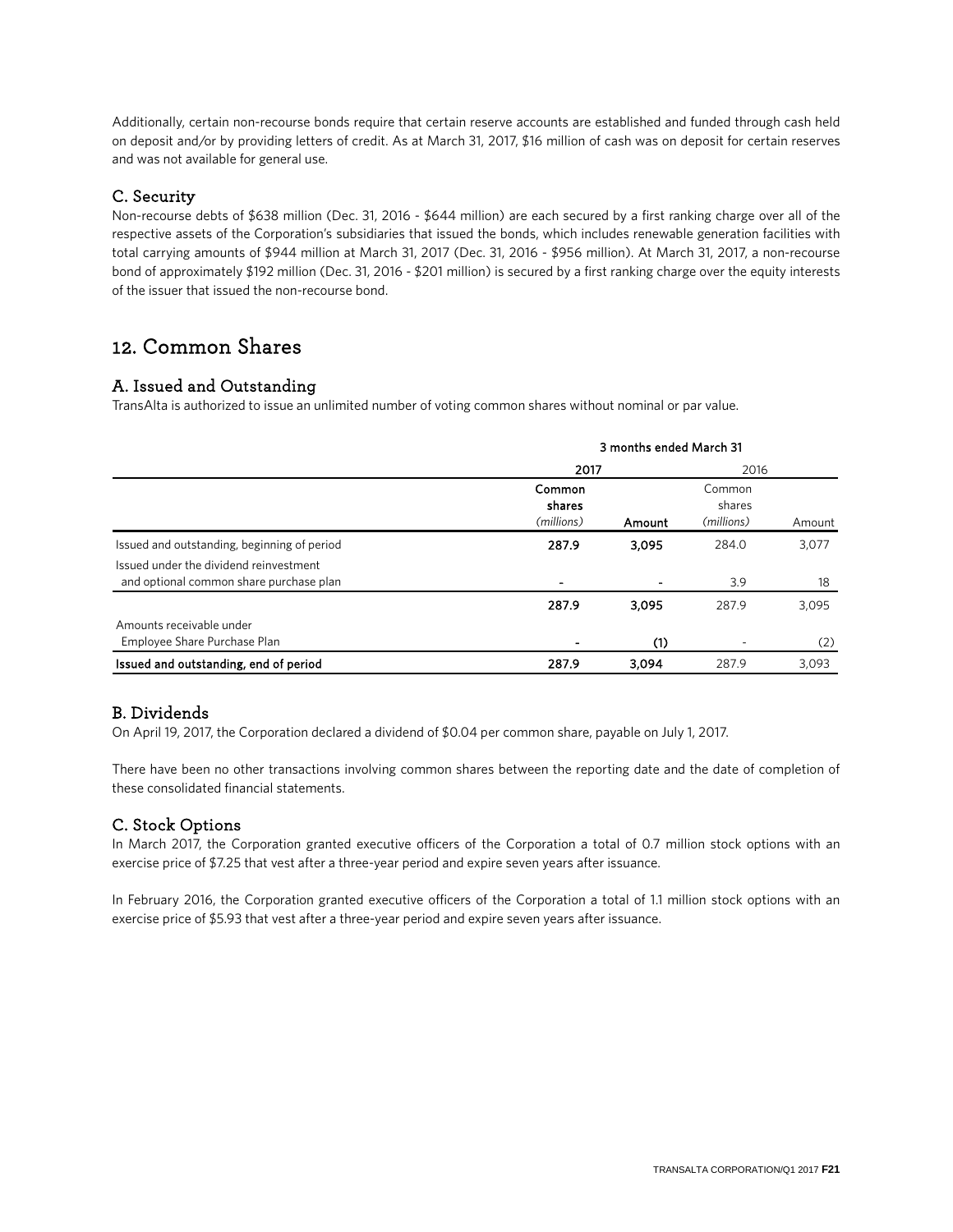### 13. Preferred Shares

### A. Issued and Outstanding

All preferred shares issued and outstanding are non-voting cumulative redeemable fixed rate first preferred shares, other than the Series B preferred shares which are non-voting cumulative redeemable floating rate fixed preferred shares.

As at March 31, 2017 and Dec. 31, 2016, the Corporation had 10.2 million Series A, 11.0 million Series C, 9.0 million Series E, and 6.6 million Series G Cumulative Redeemable Rate Reset First Preferred Shares issued and 1.8 million Series B Cumulative Redeemable Floating Rate First Preferred Shares issued and outstanding.

### B. Dividends

The following table summarizes the preferred share dividends declared within the three months ended March 31:

|                      | Quarterly<br>amounts | $2017^{(1)}$ | 2016  |
|----------------------|----------------------|--------------|-------|
| <b>Series</b>        | per share            | Total        | Total |
| A                    | $0.16931^{(2)}$      |              | 4     |
| B                    | (3)                  | -            | -     |
| $\mathcal{C}$        | 0.2875               |              | 3     |
| E                    | 0.3125               |              | 3     |
| G                    | 0.33125              |              | ∍     |
| Total for the period |                      |              | 12    |

*(1) No dividends were declared in the first quarter, as on Dec. 19, 2016, the quarterly dividend related to the period covering the first quarter of 2017 was declared.*

*(2) Dividends on Class A shares for the first quarter of 2016 were \$0.2875 per share.*

*(3) Series B shares pay quarterly dividends at a floating rate based on the 90 day Government of Canada Treasury Bill rate, plus 2.03%. The Series B shares were issued on March 17, 2016.*

On April 19, 2017, the Corporation declared a quarterly dividend of \$0.16931 per share on the Series A preferred shares, \$0.15645 per share on the Series B preferred shares, \$0.2875 per share on the Series C preferred shares, \$0.3125 per share on the Series E preferred shares, and \$0.33125 per share on the Series G preferred shares, all payable on June 30, 2017.

### 14. Commitments and Contingencies

### A. Commitments

During the first quarter of 2017, the Corporation extended and revised its existing agreement with Alstom to provide major maintenance for the Corporation's Canadian Coal facilities. The agreement relates to major maintenance projects over the 2017 through 2020 years at the Corporation's Keephills plants and on some Sundance plants. Alstom will be accountable for providing its services on budget and on time with a guarantee on performance.

### B. Contingencies

TransAlta is occasionally named as a party in various claims and legal and regulatory proceedings that arise during the normal course of its business. TransAlta reviews each of these claims, including the nature of the claim, the amount in dispute or claimed, and the availability of insurance coverage. There can be no assurance that any particular claim will be resolved in the Corporation's favour or that such claims may not have a material adverse effect on TransAlta. Inquiries from regulatory bodies may also arise in the normal course of business, to which the Corporation responds as required.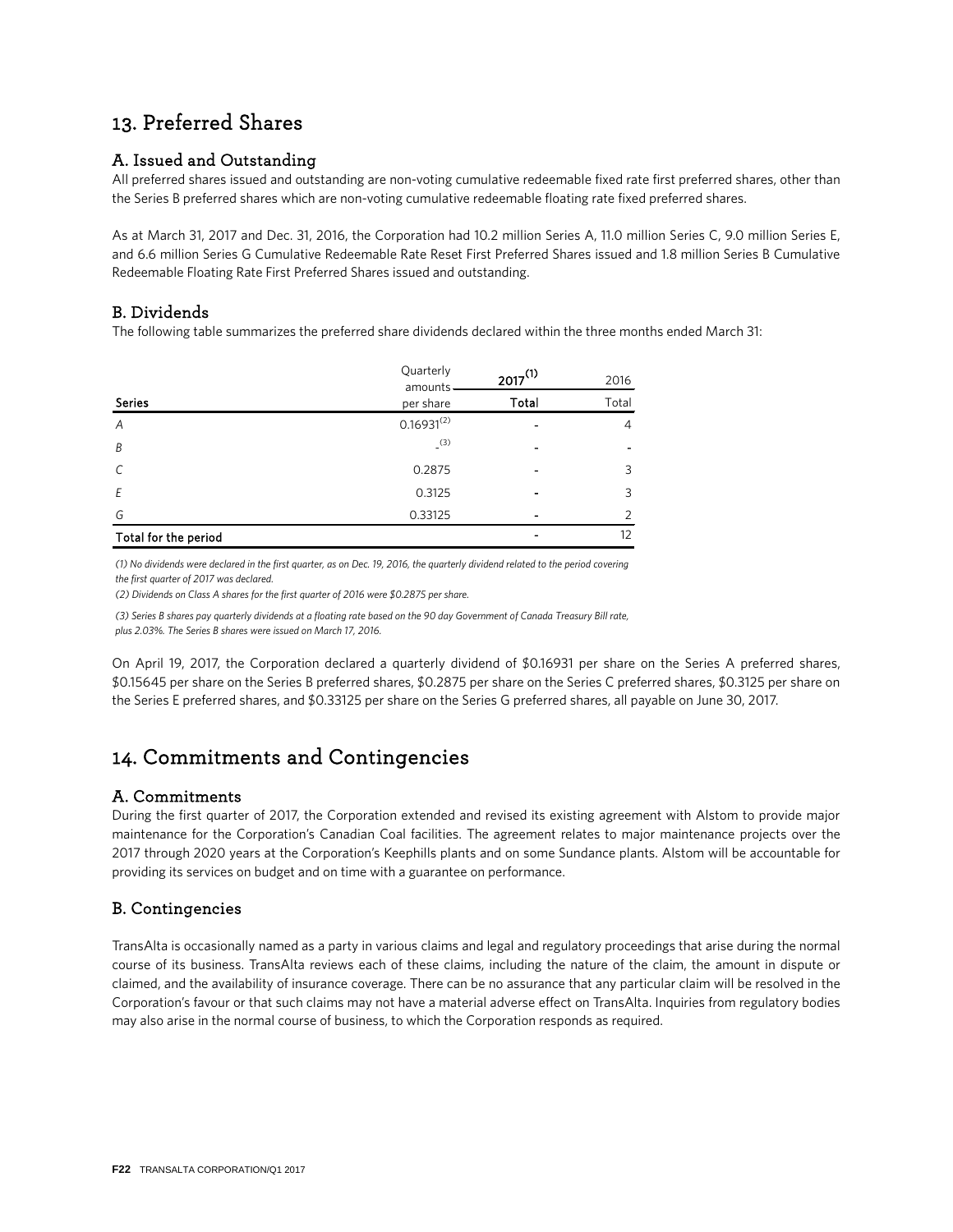#### **I. Line Loss Rule Proceeding**

The Corporation is participating in a line loss rule proceeding (the "LLRP") that is currently before the Alberta Utilities Commission ("AUC"). The AUC determined that it had the ability to retroactively adjust line loss rates going back to 2006 and directed the Alberta Electric System Operator (the "AESO") to, among other things, perform such retroactive calculations. The various decisions by the AUC are, however, subject to appeal and challenge. The Corporation may incur additional transmission charges as a result of the LLRP. The outcome of the LLRP, however, currently remains uncertain and the total potential exposure faced by the Corporation, if any, cannot be calculated with certainty until retroactive calculations using a AUC-approved methodology are made available, and until the AUC determines what methodology will be used for retroactive calculations. The AESO expects retroactive calculations for each year using a AUC-approved methodology to begin to be available in the second quarter of 2017, at the earliest.

As a result, no provision has been recorded at this time. Further, certain PPAs for the Corporation's facilities provide for the pass through of these types of transmission charges to the Corporation's buyers.

### 15. Segment Disclosures

### A. Reported Segment Earnings (Loss)

#### **I. Earnings Information**

| 3 months ended March 31, 2017               | Canadian<br>Coal | U.S.<br>Coal | Canadian<br>Cas | Australian<br>Gas        | Wind and<br>Solar | Hydro | Energy<br><b>Marketing</b> | Corporate      | Total |
|---------------------------------------------|------------------|--------------|-----------------|--------------------------|-------------------|-------|----------------------------|----------------|-------|
| Revenues                                    | 250              | 88           | 102             | 26                       | 87                | 24    |                            |                | 578   |
| Fuel and purchased power, and other         | 139              | 64           | 39              | 2                        | 5.                |       |                            | $\blacksquare$ | 250   |
| Gross margin                                | 111              | 24           | 63              | 24                       | 82                | 23    |                            | ٠              | 328   |
| Operations, maintenance, and administration | 44               | 13           | 12              | 7                        | 12                | 8     | 5                          | 24             | 125   |
| Depreciation and amortization               | 70               | 15           | 9               | 7                        | 27                | 8     |                            | 7              | 143   |
| Taxes, other than income taxes              | 3                |              |                 |                          | 2                 |       |                            | $\blacksquare$ | 8     |
| Other net operating income                  | (10)             |              |                 | $\overline{\phantom{a}}$ | ۰                 |       |                            | ٠              | (10)  |
| Operating income (loss)                     | 4                | (5)          | 41              | 10                       | 41                | 6     | (4)                        | (31)           | 62    |
| Finance lease income                        | ۰                |              | 3               | 13                       |                   |       |                            |                | 16    |
| Net interest expense                        |                  |              |                 |                          |                   |       |                            |                | (62)  |
| Foreign exchange loss                       |                  |              |                 |                          |                   |       |                            |                | (1)   |
| Earnings before income taxes                |                  |              |                 |                          |                   |       |                            |                | 15    |

|                                             | Canadian | U.S.<br>Coal | Canadian<br>Gas | Australian<br>Gas        | Wind and<br>Solar | Hydro | Energy<br>Marketing | Corporate                |       |
|---------------------------------------------|----------|--------------|-----------------|--------------------------|-------------------|-------|---------------------|--------------------------|-------|
| 3 months ended March 31, 2016               | Coal     |              |                 |                          |                   |       |                     |                          | Total |
| Revenues                                    | 234      | 56           | 105             | 29                       | 84                | 28    | 32                  | $\overline{\phantom{a}}$ | 568   |
| Fuel and purchased power, and other         | 98       | 52           | 42              | 5                        | 9                 | 2     | $\sim$              | $\sim$                   | 208   |
| Gross margin                                | 136      | 4            | 63              | 24                       | 75                | 26    | 32                  | $\overline{\phantom{a}}$ | 360   |
| Operations, maintenance, and administration | 45       | 12           | 14              | 6                        | 12                | 7     | 9                   | 18                       | 123   |
| Depreciation and amortization               | 61       | (3)          | 14              | 5                        | 30                | 7     |                     | 7                        | 122   |
| Taxes, other than income taxes              | 3        |              |                 | $\overline{\phantom{a}}$ | 2                 |       | -                   | $\overline{\phantom{a}}$ | 8     |
| Operating income (loss)                     | 27       | (6)          | 34              | 13                       | 31                |       | 22                  | (25)                     | 107   |
| Finance lease income                        | -        |              | 3               | 13                       |                   |       |                     | $\overline{\phantom{a}}$ | 16    |
| Net interest expense                        |          |              |                 |                          |                   |       |                     |                          | (64)  |
| Foreign exchange loss                       |          |              |                 |                          |                   |       |                     |                          | (6)   |
| Earnings before income taxes                |          |              |                 |                          |                   |       |                     |                          | 53    |

Included in revenues of the Wind and Solar Segment for the three months ended March 31, 2017 are \$5 million (2016 - \$7 million) of incentives received under a Government of Canada program in respect of power generation from qualifying wind projects.

During the three months ended March 31, 2017, coal inventory at the Corporation's Centralia plant was written down by nil (2016 - \$6 million) to its net realizable value. The writedown was included in fuel and purchased power of the U.S. Coal Segment.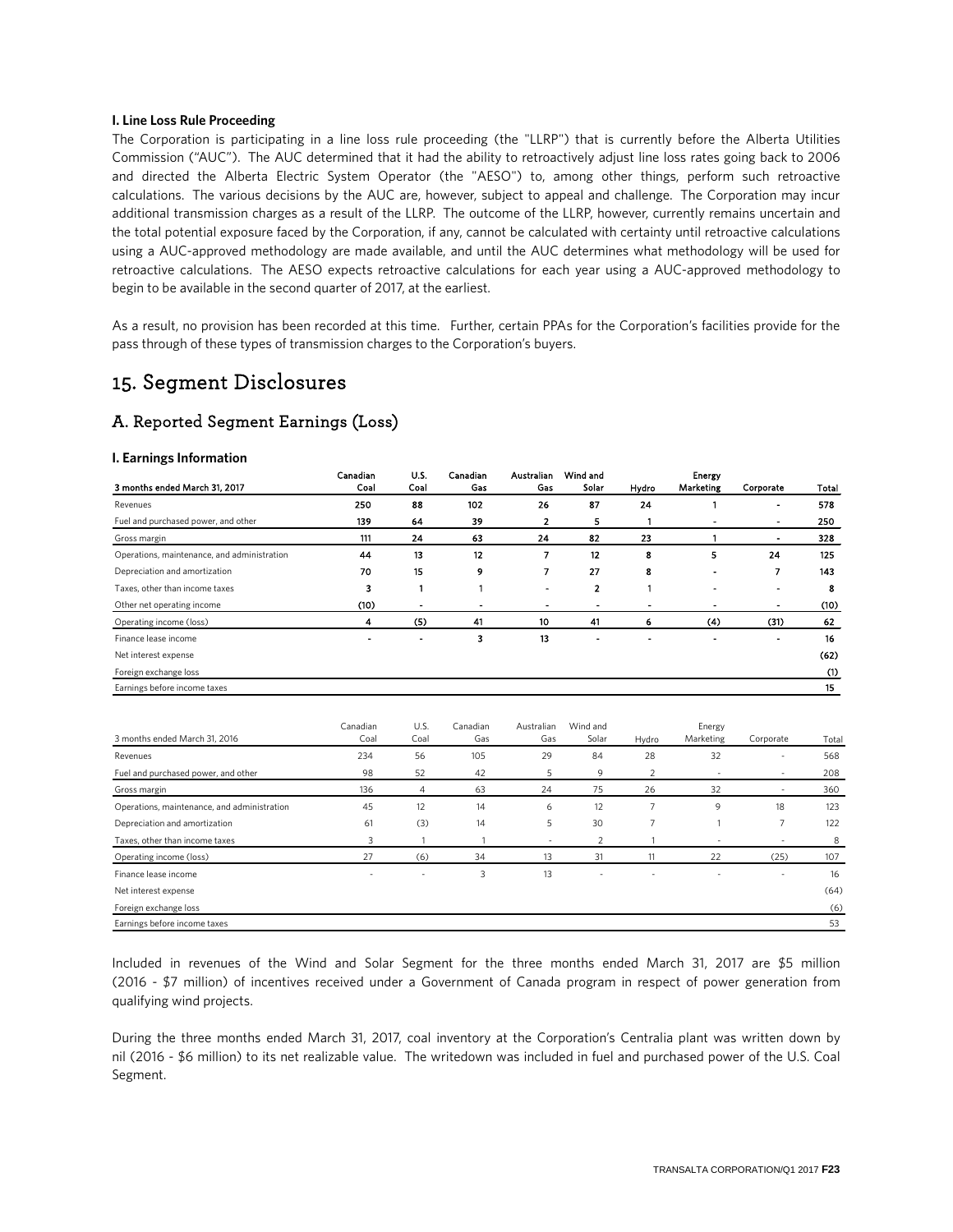### B. Depreciation and Amortization on the Condensed Consolidated Statements of Cash Flows

The reconciliation between depreciation and amortization reported on the Condensed Consolidated Statements of Earnings (Loss) and the Condensed Consolidated Statements of Cash Flows is presented below:

|                                                        | 3 months ended March 31 |      |  |
|--------------------------------------------------------|-------------------------|------|--|
|                                                        | 2017                    | 2016 |  |
| Depreciation and amortization expense on the Condensed |                         |      |  |
| <b>Consolidated Statement of Earnings</b>              | 143                     |      |  |
| Depreciation included in fuel and purchased power      | 17                      | 14   |  |
| Depreciation and amortization expense on the Condensed |                         |      |  |
| <b>Consolidated Statements of Cash Flows</b>           | 160                     | 136  |  |

### 16. Subsequent Events

### A. Change in Credit Rating

The Corporation maintains investment grade ratings from three credit rating agencies.

On March 15, 2017, Fitch Ratings reaffirmed the Corporation's Unsecured Debt rating and Issuer Rating of BBB- and changed their outlook from negative to stable.

On April 3, 2017, DBRS Limited changed the Corporation's Unsecured Debt rating and Medium-Term Notes rating from BBB to BBB (low), the Preferred Shares rating from Pfd-3 to Pfd-3 (low), and Issuer Rating BBB to BBB (low).

On April 11, 2017, Standard and Poor's reaffirmed the Corporation's Unsecured Debt rating and Issuer Rating of BBB- but changed the outlook from stable to negative.

### B. Transition to Clean Power in Alberta

On April 19, 2017, the Corporation announced the Corporation's strategy to accelerate the Corporation's transition to gas and renewables generation. The strategy includes the following steps:

- retirement of Sundance Unit 1 effective Jan. 1, 2018;
- mothballing of Sundance Unit 2 effective Jan. 1, 2018, for a period of 2 years; and
- conversion of Sundance Units 3 to 6 and Keephills Units 1 and 2 from coal-fired generation to gas-fired generation in the 2021 to 2023 timeframe, thereby extending the useful lives of these units until the mid-2030's.

### *Sundance Units 1 and 2*

Federal regulations stipulate that all coal plants built before 1975 must cease to operate on coal by the end of 2019, which includes Sundance Units 1 and 2. Given that Sundance Unit 1 will be shut down two years early, we intend to apply to the federal Minister of Environment to extend the life of Sundance Unit 2 from 2019 to 2021. This will provide the Corporation with flexibility to respond to the regulatory environment for coal-to-gas conversions and the new upcoming Alberta capacity market.

Sundance Units 1 and 2 collectively comprise 560 MW of the 2,141 MW at the Sundance power plants, which serves as a baseload provider for the Alberta electricity system. The PPA with the Balancing Pool relating to Sundance Units 1 and 2 expires on Dec. 31, 2017. The Corporation will assess the impact of the retirement and mothballing of Sundance Units 1 and 2 in the second quarter of 2017.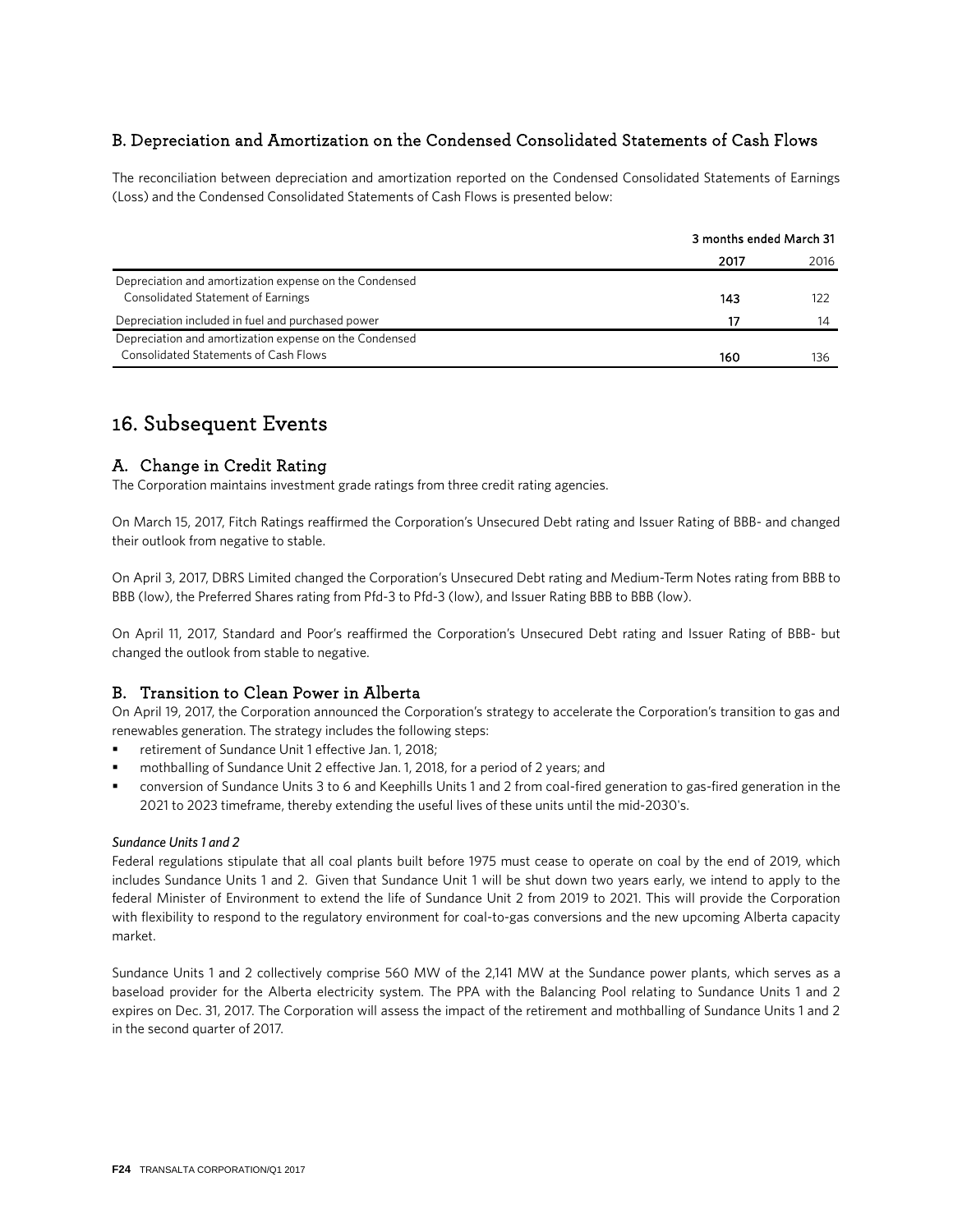### Exhibit 1

*(Unaudited)*

The information set out below is referred to as "unaudited" as a means of clarifying that it is not covered by the audit opinion of the independent registered public accounting firm that has audited and reported on the "Condensed Consolidated Financial Statements".

### **To the Financial Statements of TransAlta Corporation**

### EARNINGS COVERAGE RATIO

The following selected financial ratio is calculated for the three months ended March 31, 2017:

### Earnings coverage on long-term debt supporting the Corporation's Shelf Prospectus

1.52 times (1)

*(1) Last 12 months. Earnings coverage on long-term debt on a net earnings basis is equal to net earnings before interest expense and income taxes, divided by interest expense including capitalized interest.*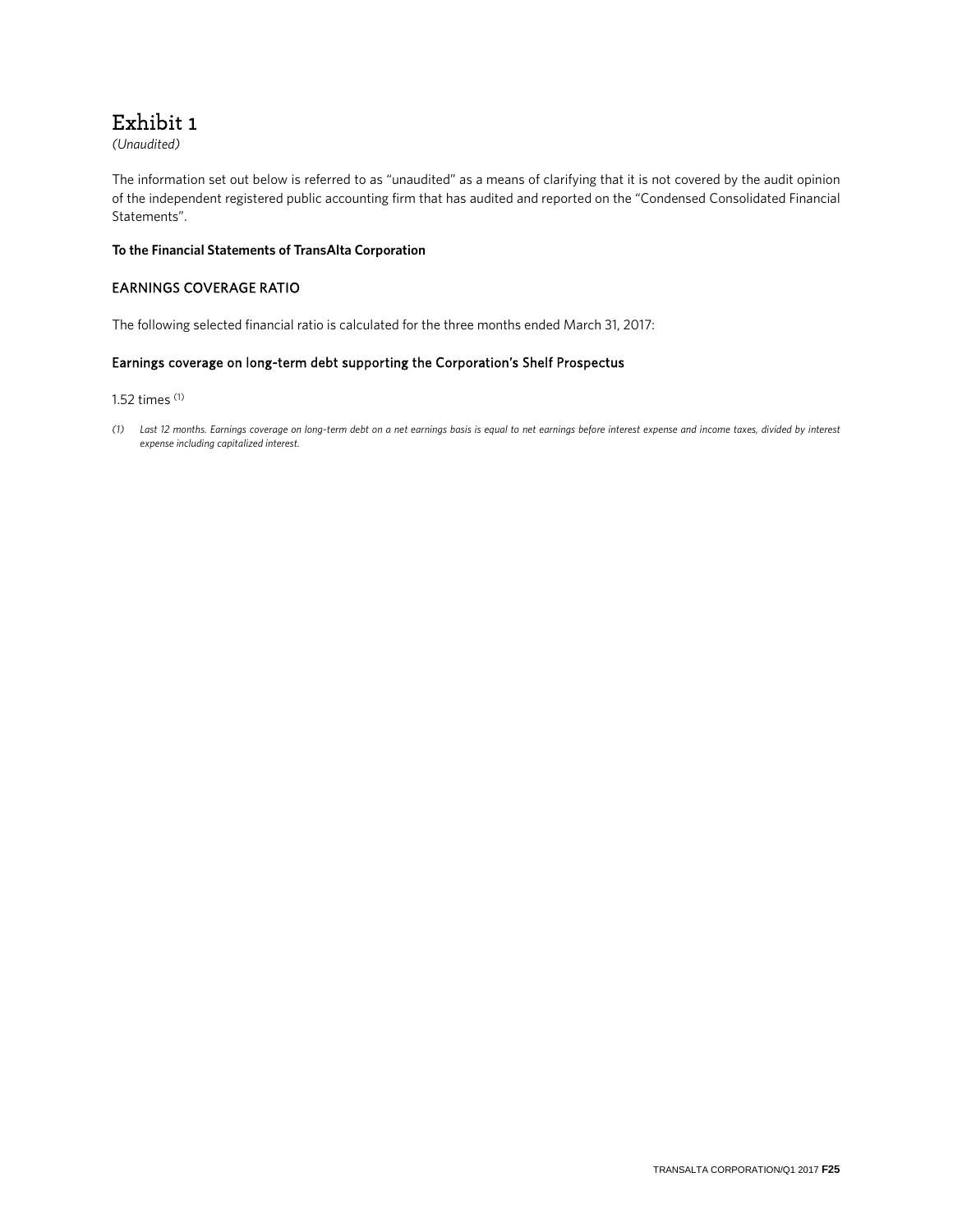### Supplemental Information

|                                                                                      |      | March 31, 2017 | Dec. 31, 2016 |
|--------------------------------------------------------------------------------------|------|----------------|---------------|
|                                                                                      |      |                |               |
| Closing market price (TSX) (\$)                                                      |      | 7.82           | 7.43          |
| Price range for the last 12 months (TSX) (\$)                                        | High | 8.07           | 7.54          |
|                                                                                      | Low  | 5.17           | 3.76          |
| Adjusted net debt to invested capital $^{(1)}$ (%)                                   |      | 49.5           | 51            |
| Adjusted net debt to invested capital excluding non-recourse debt <sup>(1)</sup> (%) |      | 42.4           | 44.2          |
| Adjusted net debt to comparable EBITDA <sup>(1, 2)</sup> (times)                     |      | 3.6            | 3.8           |
| Return on equity attributable to common shareholders <sup>(2)</sup> (%)              |      | 2.5            | 5.4           |
| Return on capital employed <sup>(2)</sup> (%)                                        |      | 4.6            | 5.3           |
| Earnings coverage <sup>(2)</sup> (times)                                             |      | 1.4            | 1.7           |
| Dividend payout ratio based on FFO $(1, 2, 3)$ (%)                                   |      | 6.1            | 7.8           |
| Dividend coverage <sup><math>(2,3)</math></sup> (times)                              |      | 17.1           | 11.5          |
| Dividend yield <sup>(2,3)</sup>                                                      |      | 1.5            | 4.0           |
| Adjusted FFO to adjusted net debt <sup>(2)</sup> (%)                                 |      | 18.2           | 17.0          |
| FFO before interest to adjusted interest coverage <sup>(2)</sup> (times)             |      | 3.8            | 3.8           |

### Ratio Formulas

Adjusted net debt to invested capital = long-term debt and finance lease obligations including current portion and fair value (asset) liability of hedging instruments on debt + 50 per cent issued preferred shares - cash and cash equivalents / adjusted net debt + non-controlling interests + equity attributable to shareholders - 50 per cent issued preferred shares

Adjusted net debt to comparable EBITDA = long-term debt and finance lease obligations including current portion and fair value (asset) liability of hedging instruments on debt - cash and cash equivalents + 50 per cent issued preferred shares / comparable EBITDA

Return on equity attributable to common shareholders = net earnings attributable to common shareholders / equity attributable to common shareholders excluding AOCI

Return on capital employed = earnings before non-controlling interests and income taxes + net interest expense before non-controlling interests and income taxes + net interest expense / invested capital excluding AOCI

Earnings coverage = net earnings attributable to shareholders + income taxes + net interest expense / interest on debt + 50 per cent dividends paid on preferred shares - interest income

<span id="page-54-0"></span> *<sup>(1)</sup> These ratios incorporate items that are not defined under IFRS. None of these measurements should be used in isolation or as a substitute for the Corporation's reported*  financial performance or position as presented in accordance with IFRS. These ratios are useful complementary measurements for assessing the Corporation's financial *performance, efficiency, and liquidity and are common in the reports of other companies but may differ by definition and application. For a reconciliation of the non-IFRS measures used in these calculations, refer to the Additional IFRS and Non-IFRS Measures section of this MD&A. (2) Last 12 months.*

<span id="page-54-1"></span> *<sup>(3)</sup> On Jan. 14, 2016, we revised our dividend to \$0.16 per common share on an annualized basis from \$0.72 previously. The effect of the change is not reflected in these historical ratios.*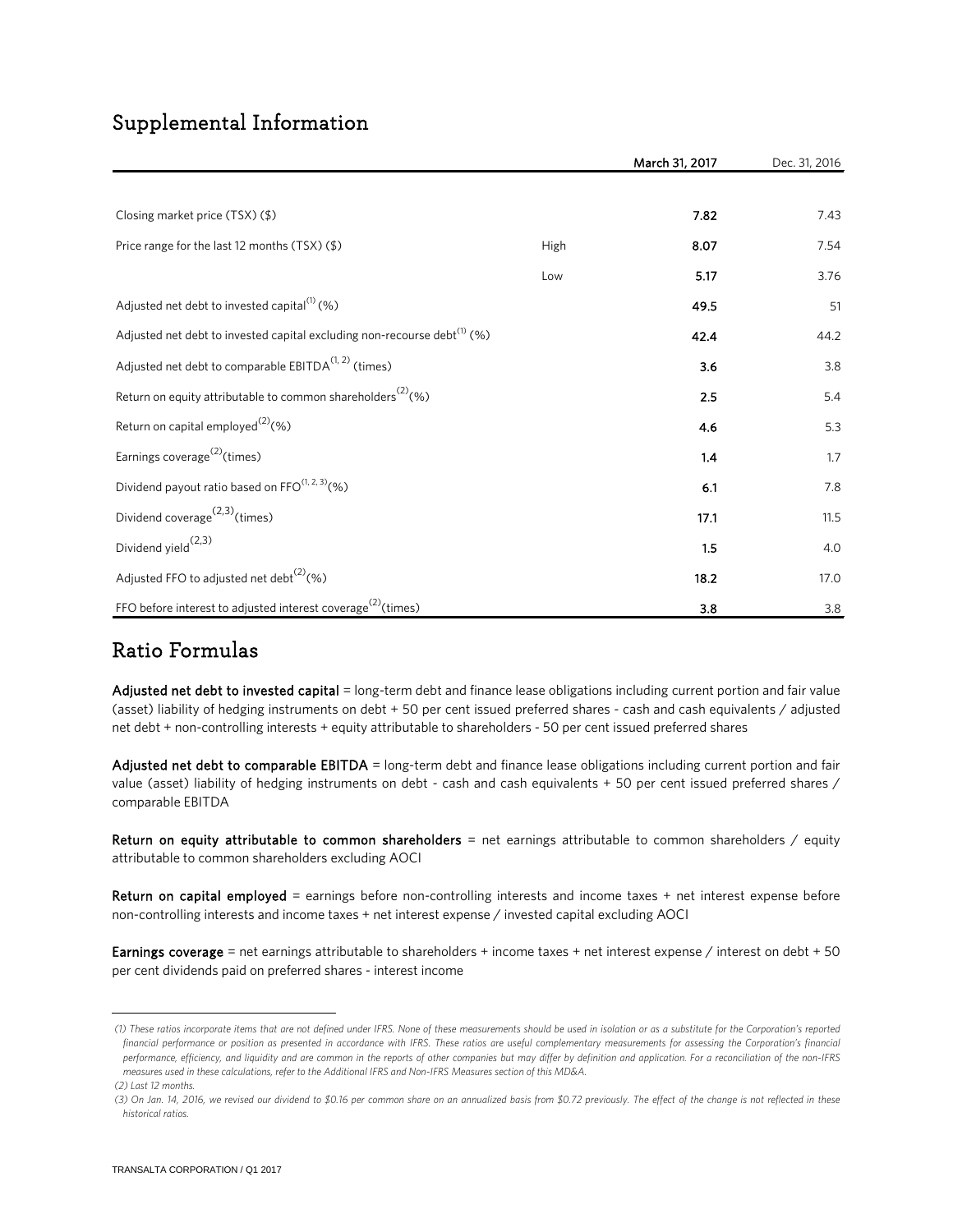Dividend payout ratio = dividends declared per common / FFO - 50 per cent dividends paid on preferred shares

Dividend coverage ratio = cash flow from operating activities  $\ell$  cash dividends paid on common shares

Dividend yield = dividend paid per common share / current period's closing market price

Adjusted FFO to adjusted net debt = FFO - 50 per cent dividends paid on preferred shares / period end long-term debt and finance lease obligations including fair value (asset) liability of hedging instruments on debt + 50 per cent issued preferred shares - cash and cash equivalents

FFO before interest to adjusted interest coverage = FFO + interest on debt - interest income - capitalized interest / interest on debt + 50 per cent dividends paid on preferred shares - interest income

### Glossary of Key Terms

Availability - A measure of the time, expressed as a percentage of continuous operation 24 hours a day, 365 days a year that a generating unit is capable of generating electricity, regardless of whether or not it is actually generating electricity.

Capacity - The rated continuous load-carrying ability, expressed in megawatts, of generation equipment.

Force Majeure - Literally means "greater force". These clauses excuse a party from liability if some unforeseen event beyond the control of that party prevents it from performing its obligations under the contract.

Gigawatt - A measure of electric power equal to 1,000 megawatts.

Gigawatt Hour (GWh) - A measure of electricity consumption equivalent to the use of 1,000 megawatts of power over a period of one hour.

Greenhouse Gas (GHG) - Gases having potential to retain heat in the atmosphere, including water vapour, carbon dioxide, methane, nitrous oxide, hydrofluorocarbons, and perfluorocarbons.

Megawatt (MW) - A measure of electric power equal to 1,000,000 watts.

Megawatt Hour (MWh) - A measure of electricity consumption equivalent to the use of 1,000,000 watts of power over a period of one hour.

Power Purchase Arrangement (PPA) - A long-term arrangement established by regulation for the sale of electric energy from formerly regulated generating units to buyers.

Unplanned Outage - The shut down of a generating unit due to an unanticipated breakdown.